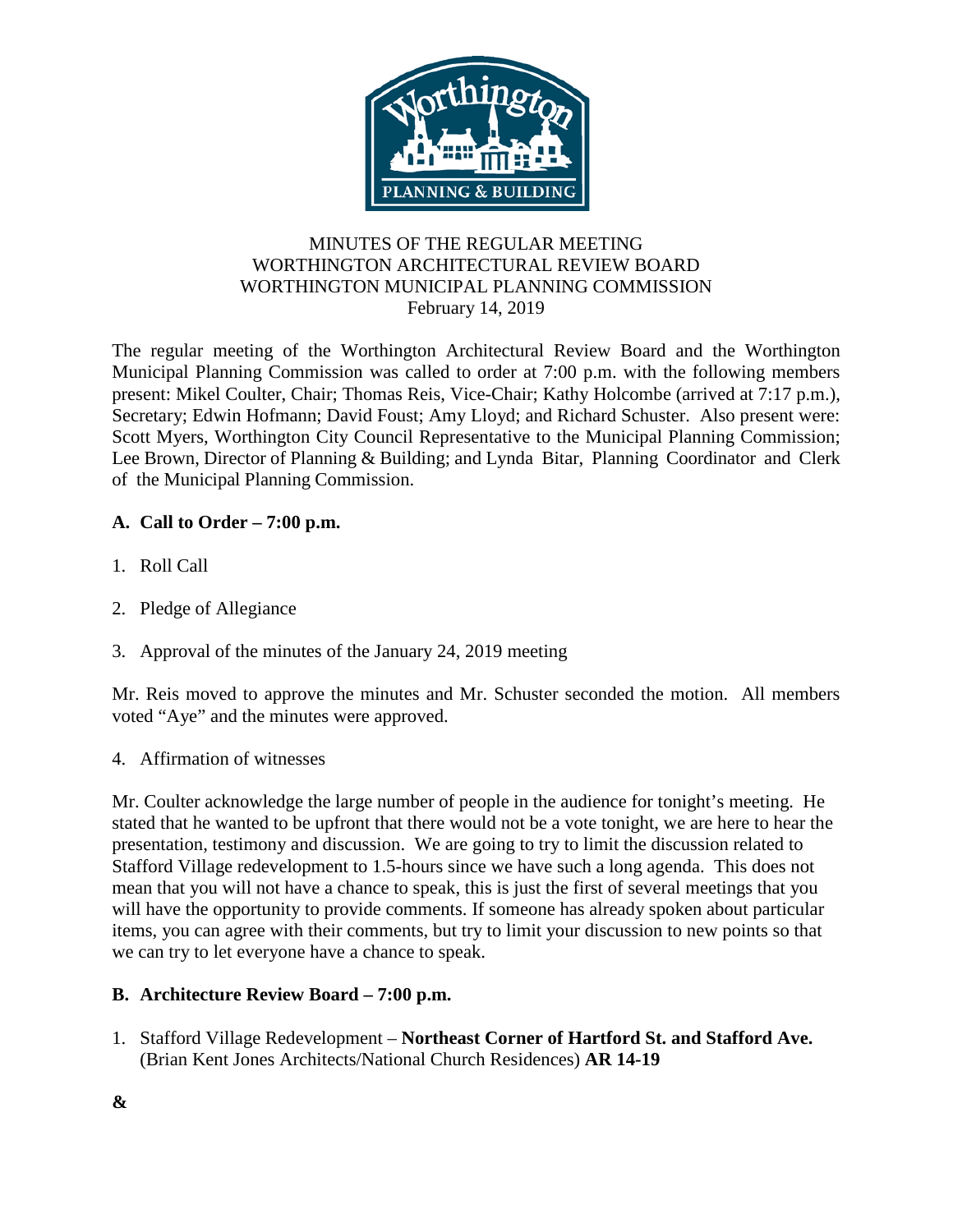# **C. Municipal Planning Commission**

# **1. Planned Unit Development – Preliminary Plan**

a. Stafford Village Redevelopment – **Northeast Corner of Hartford St. and Stafford Ave.**  (Brian Kent Jones Architects/National Church Residences) **PUD 01-19**

Mrs. Bitar briefly reviewed the following from the staff memo:

# **Findings of Fact & Conclusions**

## **Background & Request:**

Stafford Village was developed in the early 1970's, and is entirely owned by National Church Residences, which according to its website "… is the nation's largest not-for-profit provider of affordable senior housing and services." The company's headquarters are in Upper Arlington. The main part of the apartment complex is at the northeast corner of Stafford Ave. and Hartford St. Other units are located further to the north, and at the southwest corner of North and Hartford Streets. Also, houses at 862, 868 and 874 Hartford St. were recently purchased by National Church Residences.

The Planned Unit Development (PUD) application is a rezoning request to re-develop the main portion of the complex, which is on  $\sim$ 3 acres and contains 58 dwelling units, as a new senior housing development with 85 dwelling units. Current zoning is a combination of AR 4.5, R-10 and R-6.5. All three of the single-family houses would also be part of the PUD and are contributing buildings in the Worthington Historic District. The southern two houses are proposed to remain and the northernmost house (874) is proposed to be demolished. An Architectural Review Board application is included with the request but should not be approved until such a time that the property is rezoned. Approval of a subdivision may be needed at some point in the future to combine the properties and alter property lines for the single-family houses.

# **Project Details:**

Preliminary Plan Requirements:

*(1) A legal description and vicinity map showing the property lines, streets, existing Zoning, and land uses within 300 feet of the area proposed for the PUD;*

A legal description of the 2.792 acres piece of land currently housing the apartments is included in the packet. The single-family house properties do not have legal descriptions. A vicinity map has been provided showing a combination of single- and multi-family units north of E. Stafford Ave. and east of Morning St., and Hartford Park and the library to the south.

- *(2) Names and addresses of owners, developers and the registered land surveyor, engineer or architect who made the plan;*
	- National Church Residences 2245 North Bank Dr., Columbus OH 43220 Owner
	- Brian Kent Jones Architects, 448 W. Nationwide Blvd., Loft 100, Columbus, OH

Page 2 of 61 ARB/MPC Meeting February 14, 2019 **Minutes**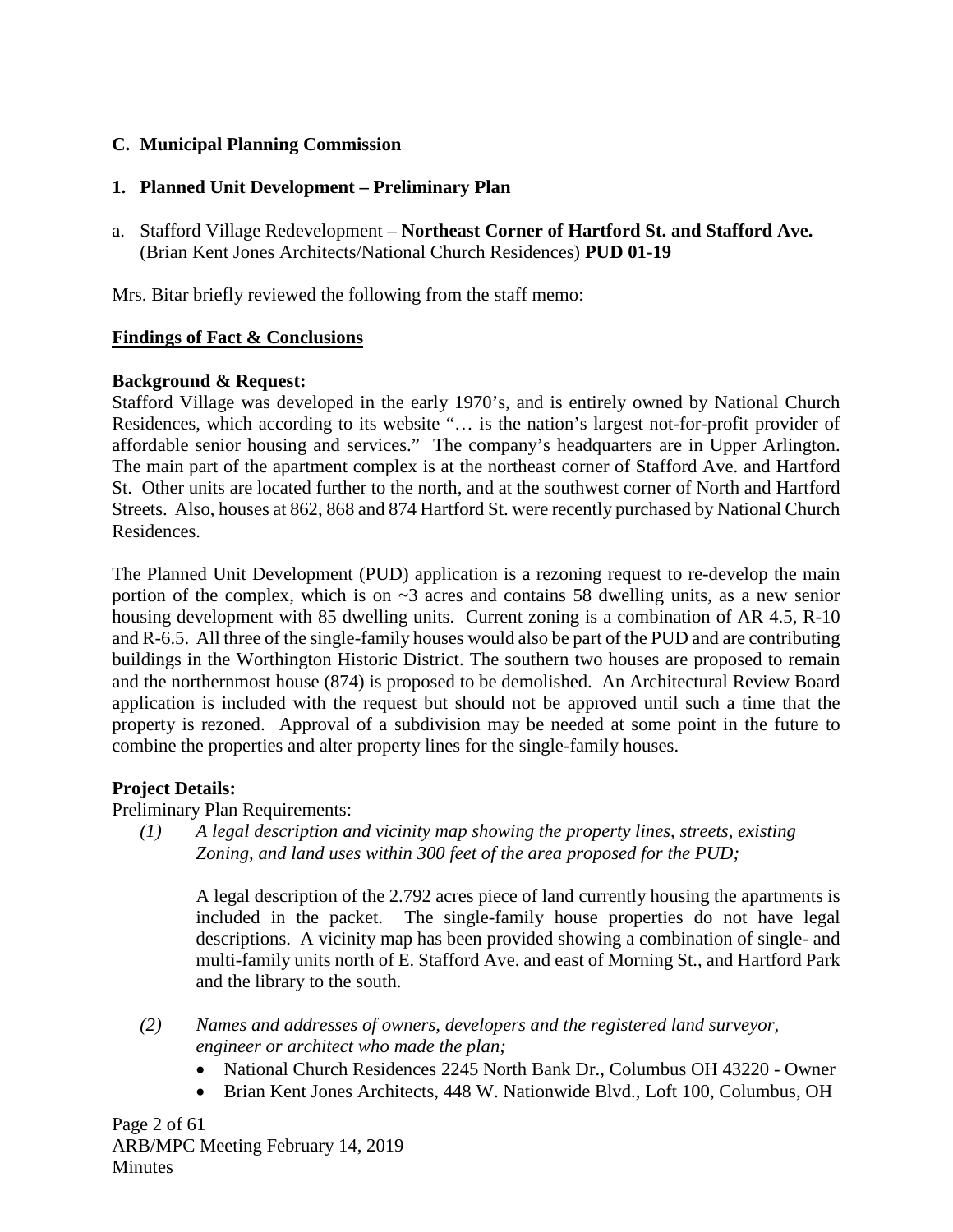43215

- pH7 Architects
- The Kleingers Group, PE Services Civil Engineers
- David Hodge, Attorney
- *(3) Date, north arrow and total acreage of the site;*

Provided.

*(4) A topographical survey of all land included in the application and such other land adjoining the subject property as may be reasonably required by the City. The topographical survey shall show two foot contours or contours at an interval as may be required by the Municipal Planning Commission to delineate the character of the land included in the application and such adjoining land as may be affected by the application. Elevations shall be based on North American Vertical Datum of 1988 (NAVD88). In lands contiguous to or adjacent to the flood plain of the Olentangy River, existing contours shall be shown in accordance with the elevations set forth in Chapter;*

Sheets  $A-2 & A-3$ 

*(5) Existing Structures, parking and traffic facilities, Easements and public Rights-of-Way on the subject property as well as within 300 feet of the area proposed for PUD;*

Sheet A-3

*(6) Existing sewers, water mains, culverts and other underground facilities within the tract and in the vicinity, indicating pipe size, grades and exact locations;*

Sheet A-3

*(7) The location of Natural Features and provisions necessary to preserve and/or restore and maintain them to maintain the character of the surrounding neighborhood and community;*

Sheets A-3 and B-15

(8) *A tree preservation plan showing all existing trees 6" caliper or larger;*

Sheets B-15 and B-8: A list and plan are included showing trees 6" diameter at breast height (DBH) and larger, with species, condition, and recommendations. Many trees at the perimeter of the site are proposed to be retained, including a 56" Pin Oak at the rear of the site. The landscaping plan indicates 1006 caliper inches are being removed and would be replaced with 1006 caliper inches of new trees. Clarification is needed as to why two different measurement methods for trees are used.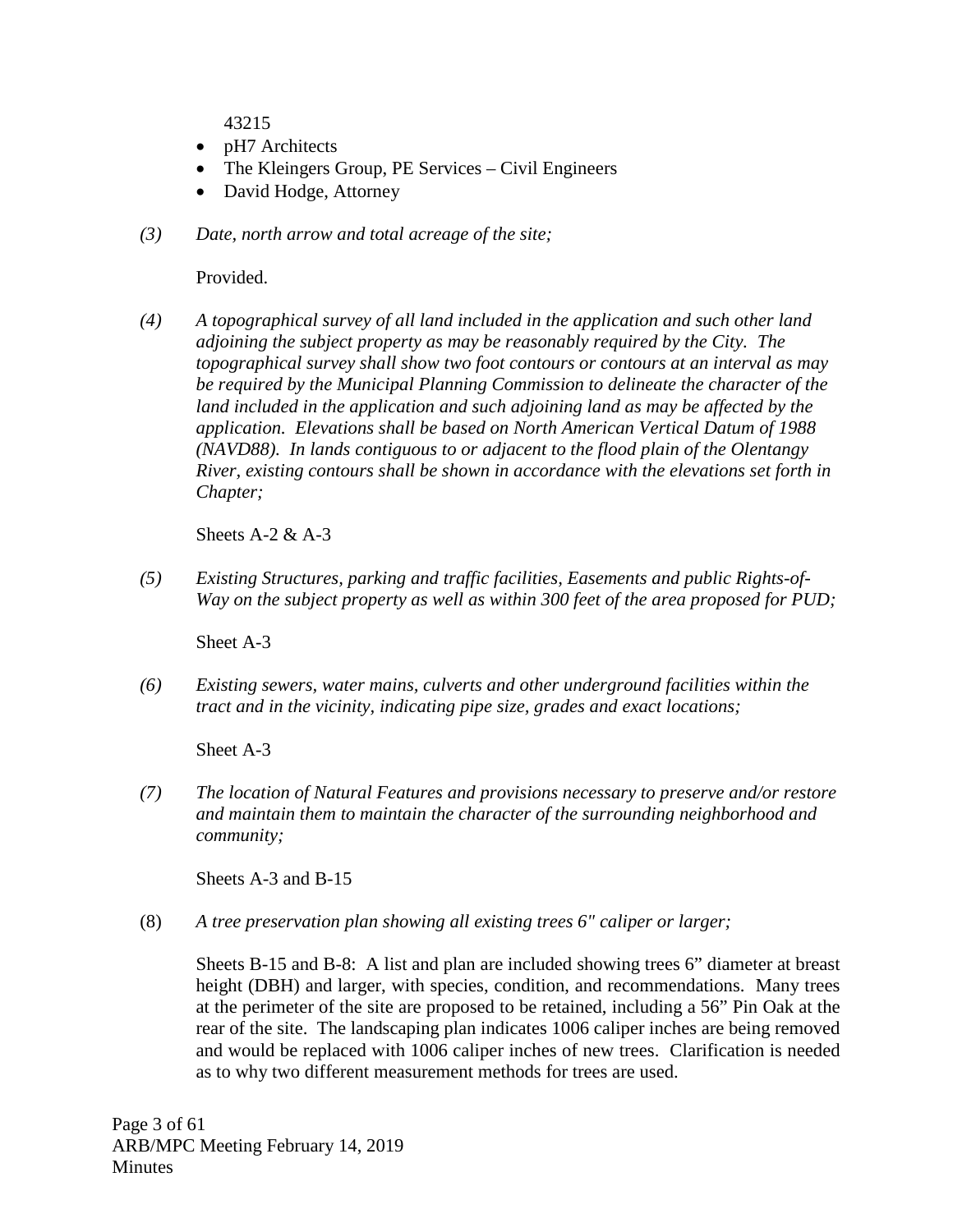## *(9) A preliminary grading plan;*

Sheet B-7: The site is relatively flat and proposed grades would be similar to existing grades.

*(10) Preliminary design and location of Structures, Accessory Structures, streets, drives, traffic patterns, Sidewalks or Recreation Paths, parking, entry features, site lighting, landscaping, screening, Public Space Amenities and other features as required by the City;*

The project is designed as one large building with a façade that gives the look of many connected separate buildings with varying architectural styles, many of which are found in Worthington. A variety of roof shapes would hide the flat roof behind that would house mechanical equipment for the building. A roof plan is shown on Sheet B-11. The units along the street rights-of-way would have exterior entrances with walkways leading from the public sidewalk. Interior entrances are also proposed for those units, as well as the other units in the building. Walks are proposed around much of the perimeter of the building. Other entrances would be at various locations on the exterior and in the garage. Two courtyard areas are proposed on the E. Stafford Ave. frontage that would help to add relief to the south side of the building and add gathering areas for the residents. Walkways are proposed to connect to these areas from the public sidewalk.

Predominant building materials will be brick, cementitious fiberboard, stucco and asphalt shingles.

Along the street frontage of the site, the structure would be two stories, with placement about 17' from Hartford St. (excluding porches), and 20' from E. Stafford Ave. (excluding porches). The center section of the building is proposed as three stories, with the first floor being structured parking. Parking is also proposed on a surface lot at the northeast area of the site, in a lot south of the houses on Hartford St., and three parallel spaces are planned along E. Stafford Ave. Bicycle parking locations have not been identified. The entrance to the site would be from E. Stafford Ave., with an emergency access planned for Hartford St. on the parcel with the house that is proposed for demolition. For this access removable bollards and grass pavers are proposed. Details for this access, as well as whether the main drive and parking area can accommodate turning movements for Worthington's ladder truck must be worked out with the Worthington Fire Department. Also, a traffic study has not been presented.

In addition to parking lot trees, other trees and shrubs are proposed around the site. East of the drive and adjacent to the surface parking in the rear several sections of 3' high walls are proposed to screen cars from the residential neighbors. Confirmation from those property owners that the proposed screening is acceptable is needed. Proposed tract coverage for buildings is 41.5%.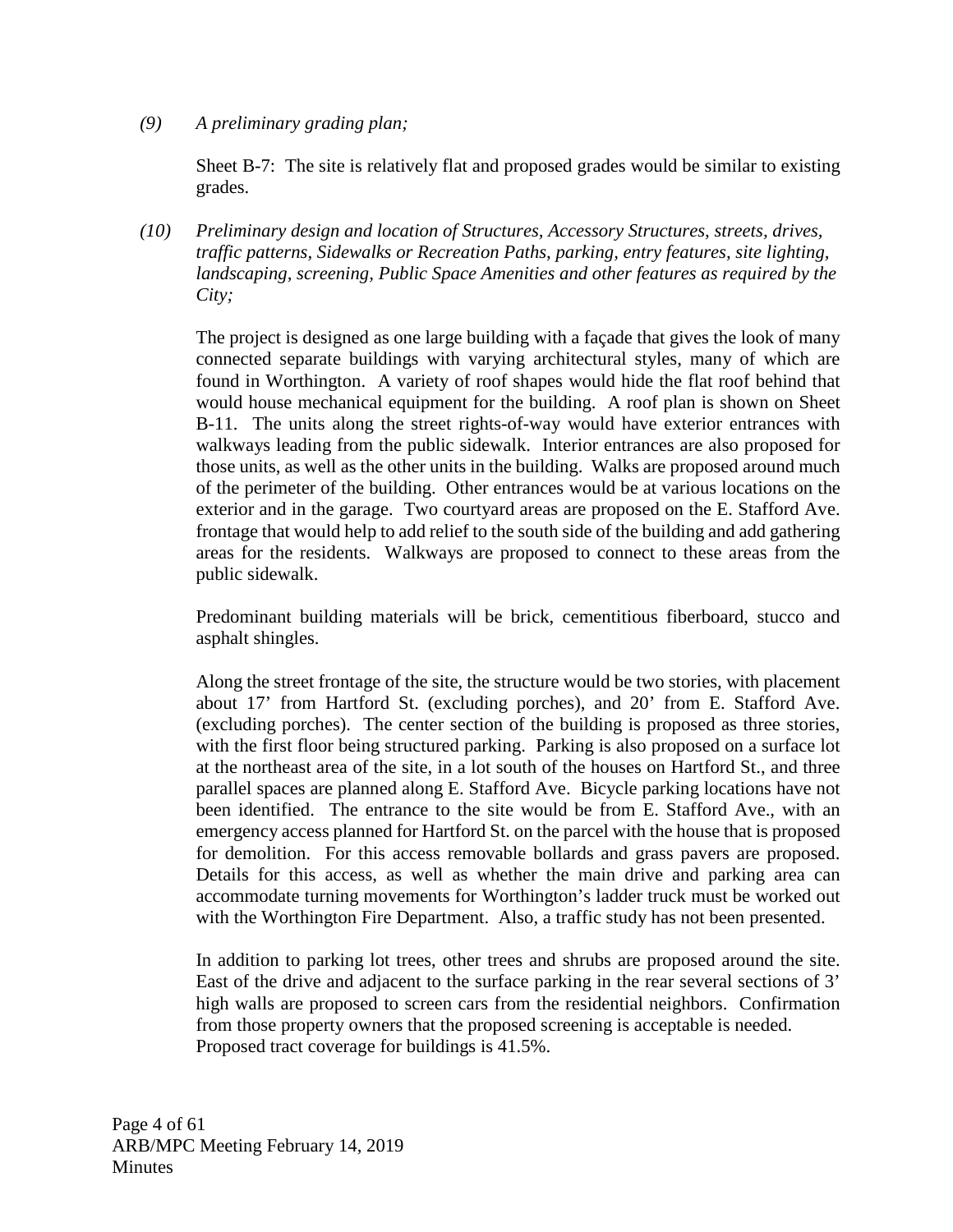Sheets B-12  $\&$  B-13 show the lighting plan for the site. A combination of pole lights and wall packs is proposed. The proposed 15' high pole lights are shown in the main parking lot and courtyards. The black poles and fixtures would have a 2'6" exposed concrete base if in the parking lot, and a near grade base in the courtyards. The proposed fixtures would have the light source in the top and an aluminum reflector. The brightness and color temperature of the LED lights is not identified on the plans. Rectangular LED Wall packs are proposed to be mounted around the building at 12' high in 11 locations. Included are lights proposed to illuminate the parking area on Hartford St. The brightness and color temperature have not been identified.

The applicant is citing the courtyards along E. Stafford Ave. as Public Space Amenities.

Monument signs are shown near both drive entrances and at the southwest corner of the property.

*(11) The proposed provision of water, sanitary sewer and surface drainage facilities, including engineering feasibility studies or other evidence of reasonableness of such facilities;*

Existing utilities have been identified and proposed connections are shown. Locations of fire hydrants, FDCs and a fire flow analysis are needed for the Fire Department.

*(12) Parcels of land intended to be dedicated or temporarily reserved for public use, or reserved by deed covenant, and the condition proposed for such covenants and for the dedications;*

No land would be dedicated.

*(13) Proposed Easements;* 

The need for utility easements has not been identified.

*(14) Proposed number of Dwelling Units per acre;*

The applicant is proposing 85 dwelling units which is approximately 28 units/acre. The following types of units are proposed: 34 micro; 6 one-bedroom; 15 one-bedroom plus; 17 two-bedroom; and 13 two-bedroom plus. The size of each has not been stated.

*(15) Proposed uses, including area of land devoted to each use;*

The only use would be "Senior residential" which means multi-family facilities with occupancy restricted to age fifty-five and over. Social rooms, limited staff and garages may be included. Unit sizes may vary and be as large as typical apartments. Facility programming space throughout the interior to accommodate a full range of congregate services, dining, health, and wellness.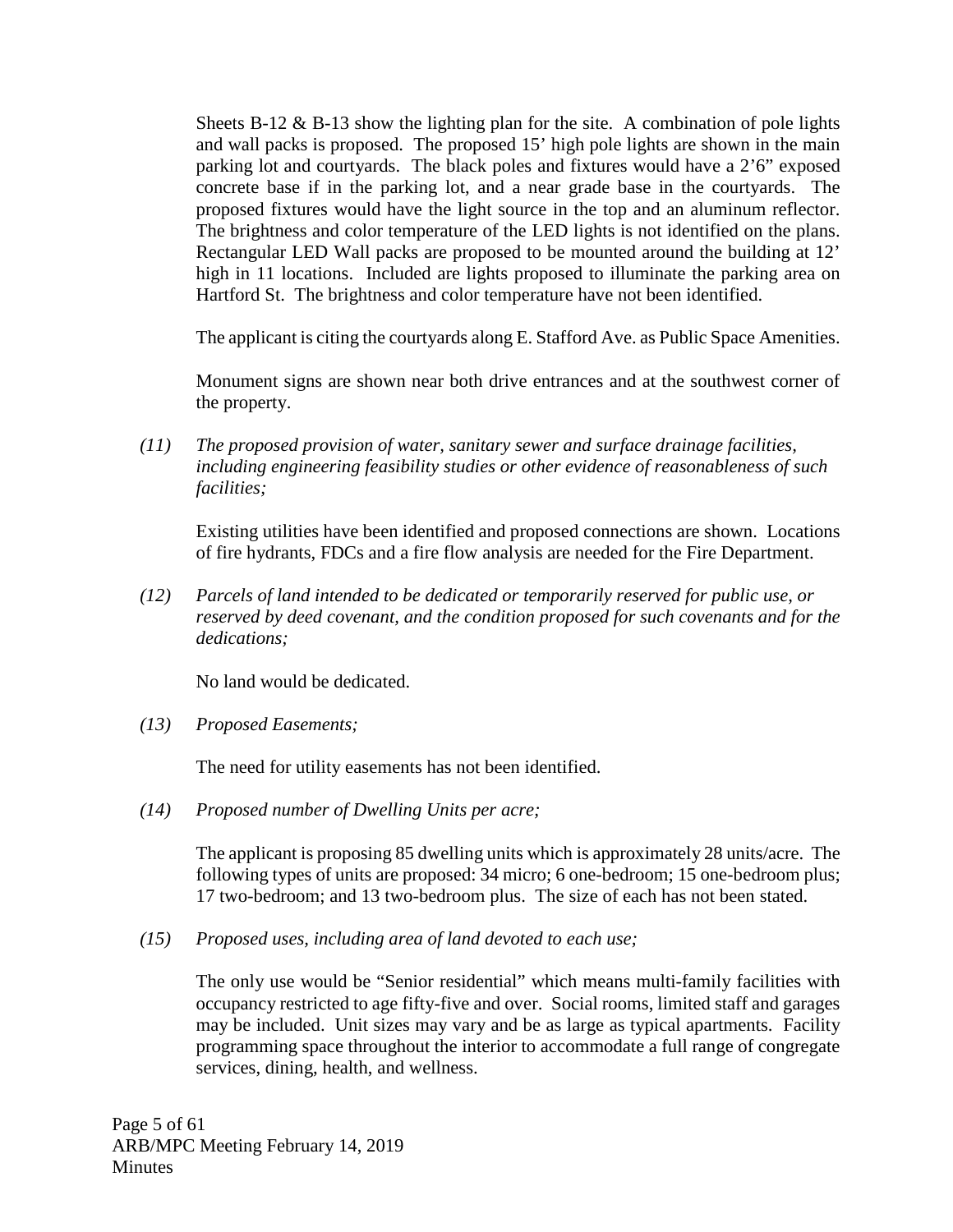*(16) Proposed phasing of development of the site, including a schedule for construction of each phase;* 

Information is needed.

*(17) Homeowners or commercial owners' association materials;* 

Information not needed.

*(18) Development Standards Text; and*

Included in packet.

*(19) Any additional information as required by the Municipal Planning Commission and the City Council.*

### **Land Use Plans:**

Worthington Comprehensive Plan Update & 2005 Strategic Plan

Promote increased residential densities around Old Worthington provided it addresses targeted housing markets, meets the architectural design guidelines, does not significantly impact the historic fabric, and provides interior parking. This should occur primarily within the first block to each side of High Street.

Code Section 1174.05 PUD Development Standards and Development Standards Text

Development Standards Text shall be a comprehensive narrative detailing the Development Standards for the proposed development, including without limitation the following:

(a) Design Regulations:

(1) Character. The proposed PUD shall consist of an integrated and harmonious design with properly arranged traffic and parking facilities and landscaping. The PUD shall fit harmoniously into and shall not adversely affect adjoining and surrounding properties, Roadways & public facilities.

(2) Design. Site layout, Buildings, Accessory Structures, landscaping and lighting shall be compatible with or enhance the surrounding neighborhood and community.

(3) Screening. Commercial and industrial uses, including parking facilities and refuse containers, shall be permanently screened from all adjoining residential uses.

(4) Tract Coverage. The ground area occupied by all Buildings shall be balanced with green space to soften the appearance of the development. Total Lot/tract coverage shall be set forth in the PUD documents.

(b) Traffic and Parking:

(1) Traffic. Adequate ingress and egress shall be provided as part of the PUD. The proposed PUD shall be located so that reasonably direct traffic access is supplied from major thoroughfares and where congestion will not likely be created by the proposed development. Where potential congestion may be alleviated by installation of Improvements on streets abutting the development, the developer shall be required to pay the cost of the construction of Improvements and shall dedicate or deed lands necessary for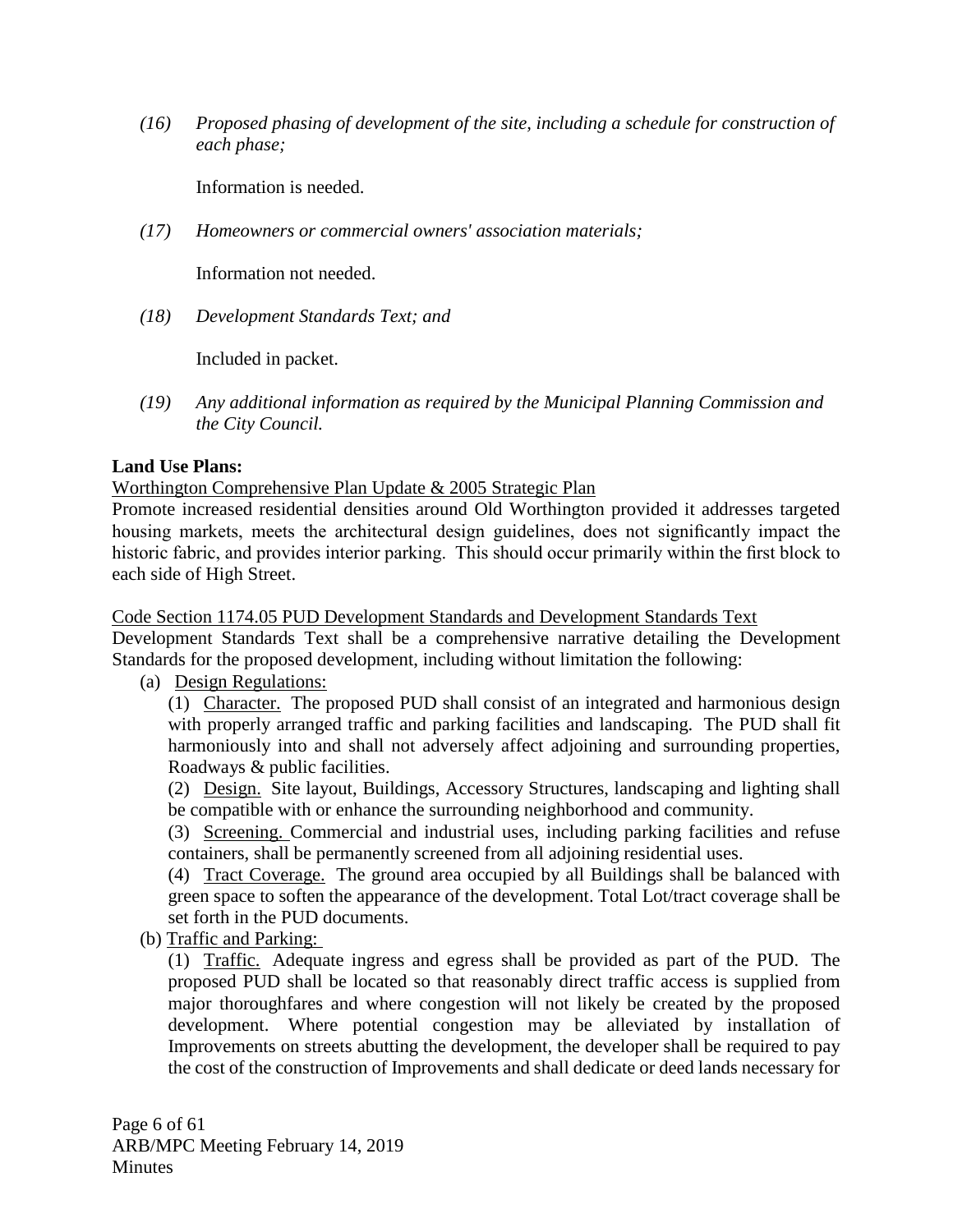street widening purposes when so required by the City. A traffic study shall be provided by the applicant as required by the City.

(2) Parking. Parking shall adhere to the following standards:

A. Design. Parking and service areas shall be designed and located to protect the character of the area.

B. Non-residential Uses. Parking shall be adequate to serve the proposed uses, but shall in no case exceed one-hundred and twenty (120) percent of the parking requirement in Section 1171.01.

C. Residential Uses. There shall not be less than one parking space per Dwelling Unit.

D. Bicycle Parking. Bicycle parking should be adequate to serve the proposed uses. (c) General Requirements:

(1) Environment. The City may request environmental studies for the property, and may request and receive reports and studies from any agency having jurisdiction over the property, indicating whether there are any environmental issues that would affect the property and/or surrounding properties with the proposed development.

(2) Natural Features.

A. The Municipal Planning Commission shall not recommend a PUD unless it finds that such development preserves, restores, maintains and/or enhances: (1) Natural Features and (2) the character of the surrounding neighborhood and community.

B. The Municipal Planning Commission shall not recommend a PUD if it finds that the Natural Features on such property have been or will be removed, damaged, altered or destroyed in anticipation of development until agreement is reached between the applicant and the Municipal Planning Commission on permanent restoration of Natural Features. All healthy trees 6" caliper or larger shall be retained, or replaced with total tree trunk equal in diameter to the removed tree, and this shall be documented as part of an approved Natural Features preservation plan and/or landscape plan. In the event the Municipal Planning Commission determines that full replacement would result in the unreasonable crowding of trees upon the Lot, or that such replacement is not feasible given site conditions, a fee of four hundred fifty dollars (\$450.00) per caliper inch of trees lost and not replaced on such property shall be paid in cash to the City for deposit in the Special Parks Fund. Such deposits shall be used for reforestation on public property.

(3) Public Area Payments.

A. The City Council shall determine whether a portion of such PUD should be dedicated on the plan to a public agency for park, playground or recreational uses. Such dedication may be required only if the City Council determines that there is a need for such property and that the dedication is related both in nature and extent to the impact that the proposed development will have on the parks and recreation system.

C. Whenever any new Dwelling Units are created as part of a PUD, then the developer or owner, as the case may be, shall make a cash payment to the City in the amount of two hundred fifty dollars (\$250.00) per each new Dwelling Unit created for deposit in the Special Parks Fund. Such deposits shall be used for costs associated with the City's parks, playground and recreation areas. This section shall not apply to any PUD for which a dedication of land to the City was required pursuant to subsection (A) hereof.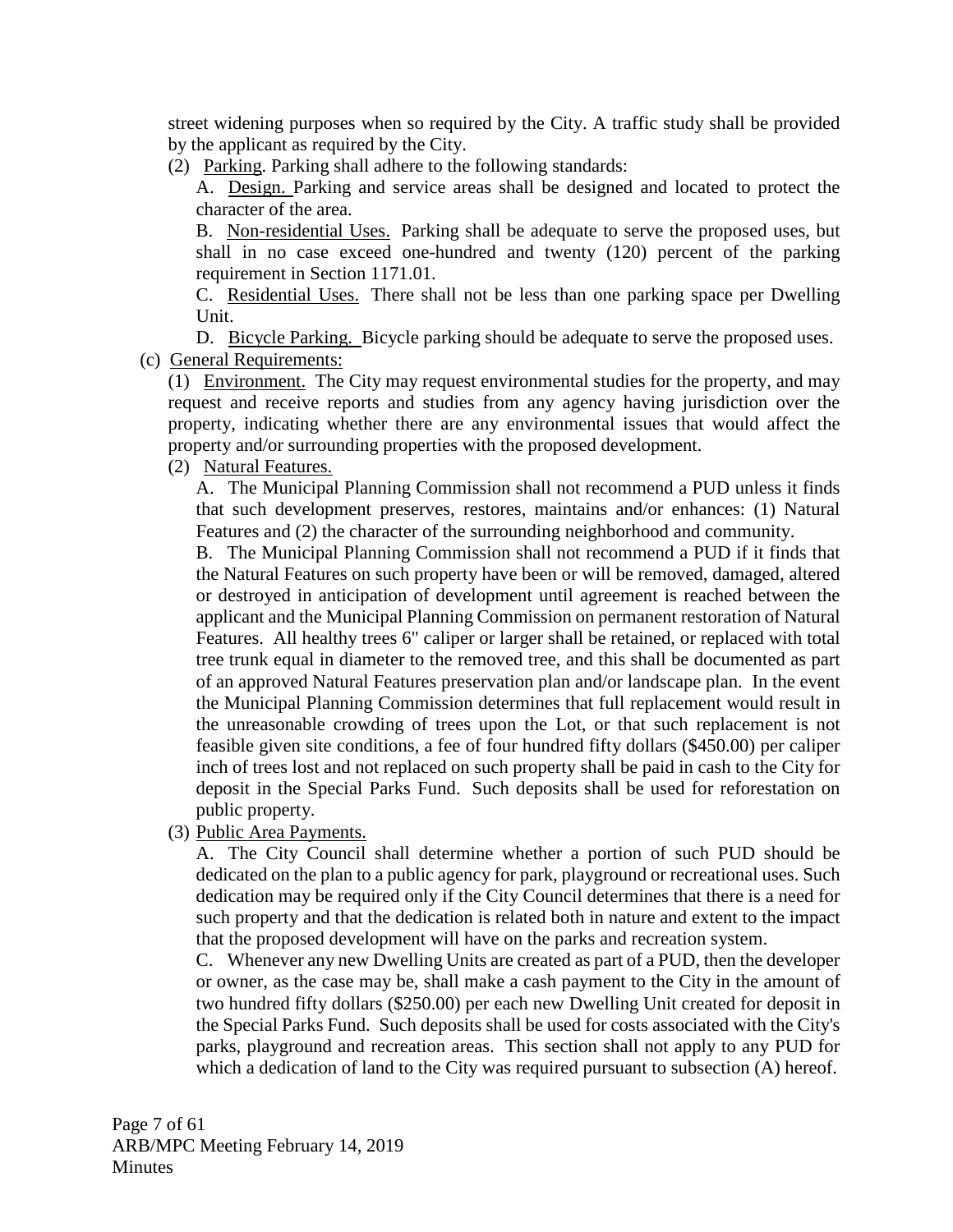D. The public area payment required by this section shall be made prior to the issuance of the building permit for the project.

(4) Public Space Amenities. A minimum of one Public Space Amenity as approved by the Municipal Planning Commission shall be required for every five-thousand (5000) square feet of gross floor area of multiple family dwelling, commercial or industrial space that is new in the PUD. Public Space Amenities are elements that directly affect the quality and character of the public domain such as:

A. An accessible plaza or courtyard designed for public use with a minimum area of two-hundred fifty (250) square feet;

B. Sitting space (e.g. dining area, benches, or ledges) which is a minimum of sixteen (16) inches in height and forty-eight (48) inches in width;

- C. Public art;
- D. Decorative planters;
- E. Bicycle racks;
- F. Permanent fountains or other Water Features;
- G. Decorative waste receptacles;
- H. Decorative pedestrian lighting; and

#### Worthington Design Guidelines

Planning for the development of a new site should include an inventory and evaluation of features, and the development should retain those that add scenic or historic value (historic buildings, topographical features, mature trees) or that help integrate the new development into the existing cityscape (existing landscaping, roads, paths, sidewalks). In Worthington, new developments should build upon the past excellence and successes of established neighborhoods.

Observe the form, massing and scale of existing nearby houses and neighborhoods. Note that not all buildings will have the same characteristics. Scale, in particular, can vary considerably within a single block. In any new development, try to have a range of form, massing and scale similar to that found nearby and typical of Worthington. Observe the setback of adjacent and nearby structures in the area where a new building or development will be placed. …the most appropriate setback is one that matches the prevailing setback along the streetscape.

Roof shapes for new buildings should be appropriate to the style or design of the building. Contemporary materials that simulate traditional ones are appropriate, but the preferred option is to use true traditional materials such as wood siding. Incompatible contemporary materials should be avoided. These include rough-sawn siding, diagonal siding, plywood panel siding, and similar obviously modern materials. Brick has long been a traditional material in Worthington. For newly-constructed buildings, the contemporary practice of applying a brick veneer over a frame structure is appropriate in Worthington. Stuccoed surfaces generally are not typical of Worthington architecture and should be avoided. Also avoid coating foundations with stucco or using shaped stucco to simulate stone.

For new buildings, multiple-paned windows generally are not appropriate. The exception is a building being built in a particular style -- such as Federal, Greek Revival or Colonial Revival - that would have employed this window type. When in doubt, simple 1 over 1 double-hung sash windows are usually the simplest, least expensive and most appropriate choice. When using

Page 8 of 61 ARB/MPC Meeting February 14, 2019 **Minutes**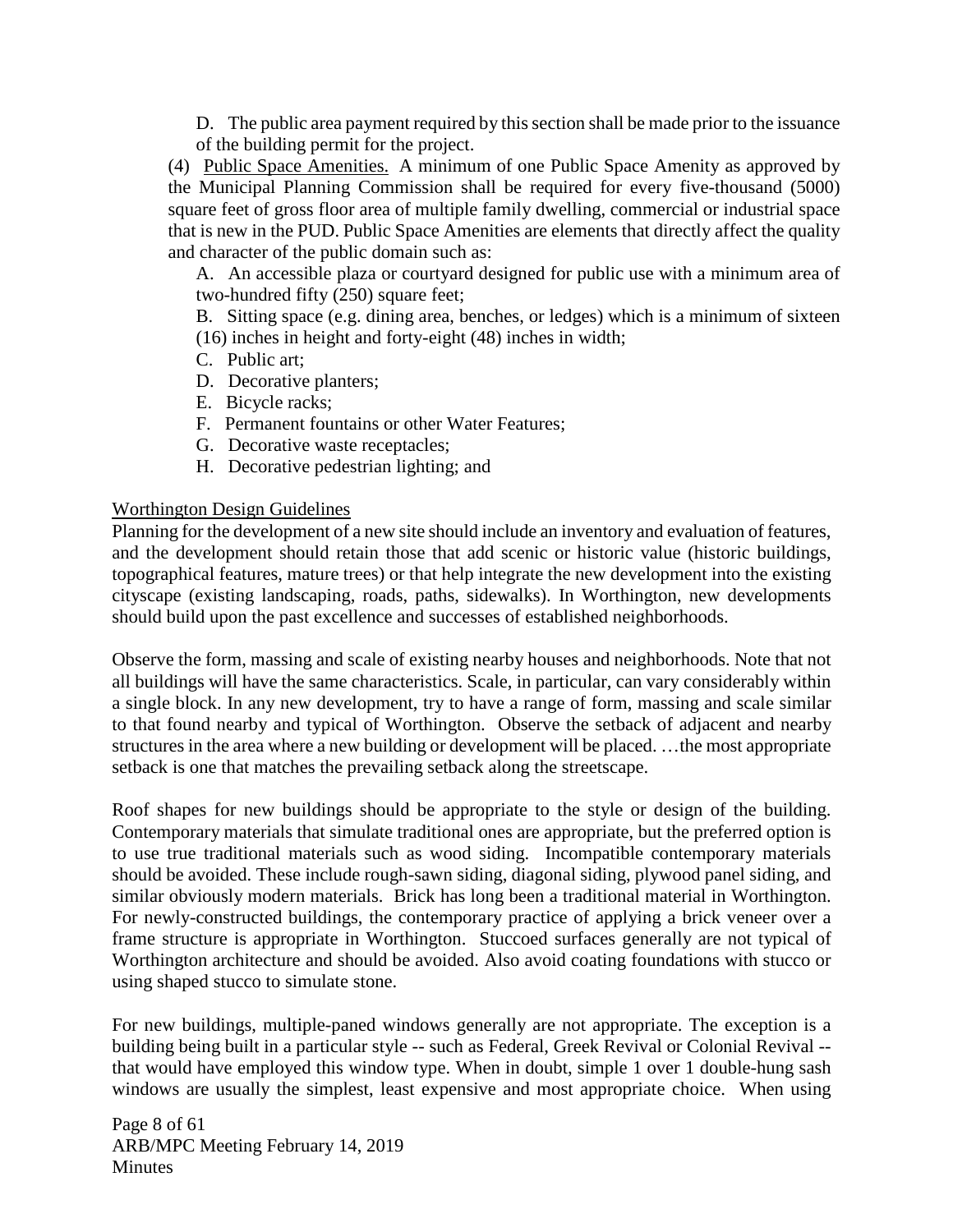multiple-paned windows, avoid designs with horizontally-proportioned panes. This type of window had panes with vertical proportions -- taller than they are wide --and using panes that are wider than they are tall throws off the proportions of the entire window. Using the excellent precedents of Worthington's many historic structures, carefully design the pattern of window openings; window sizes and proportions (they must be appropriate for the size and proportions of the wall in which they are placed); pattern of window panes and muntins; and trim around the windows. Good quality wood windows are more readily available and more affordable than in the past. True wood windows are always the first preference. Aluminum- or vinyl-clad windows can be appropriate, but primarily on secondary facades and less conspicuous locations. Allaluminum or vinyl windows are not prohibited but are not encouraged.

### **Recommendations:**

#### Use Considerations:

Senior Residential is an appropriate use for this site.

Design Considerations:

- Parking is typically desired to be screened from streets by buildings or landscaping. The proposed site plan generally reflects that notion, except for the lot along Hartford St. which may need additional landscape screening. The amount of proposed parking would likely be sufficient, however there may still be residents and guests that park along Hartford St. and E. Stafford Ave. near those unit entrances. The proposed spaces in the right-of-way along E. Stafford Ave. may be acceptable with the planting of additional vegetation. Bicycle parking should be included. Access issues, as stated previously, must be addressed with the Fire Department. A traffic study has been requested but not supplied.
- New construction in Old Worthington should employ scale, form, and massing similar to and compatible with existing building designs. Although there are other two-story structures in Old Worthington, the structures in the immediate vicinity of this project are at a much smaller scale than this building. Lower building heights and roof lines may be warranted. The proposed hipped roofs and cupolas on the three-story portion of the building seem out of proportion.
- The proposed pole light fixtures may allow a view of the light source at 15' high. The intensity and color of the lights are needed. Also, when exposed bases are used for light poles, coloring the base to match the poles is typically required. The proposed wall packs do not seem to compliment the building. Lighting parking areas with wall lighting, as is shown for the Hartford St. lot, is not preferred.
- The Public Area Payment should be made.
- Review of Public Space Amenities is needed. The proposed courtyards do not feel like something the public would use. Benches along Hartford St. and E. Stafford Ave. should be considered.
- The preliminary utility plans need further review. The Fire Department needs to access fire flow and hydrant access is adequate serve this building.

#### **Discussion:**

Mr. Coulter asked if the applicant was present. Mr. George Tabit, Vice-President of Senior Housing Development for National Church Residences, said their business is headquartered in

Page 9 of 61 ARB/MPC Meeting February 14, 2019 **Minutes**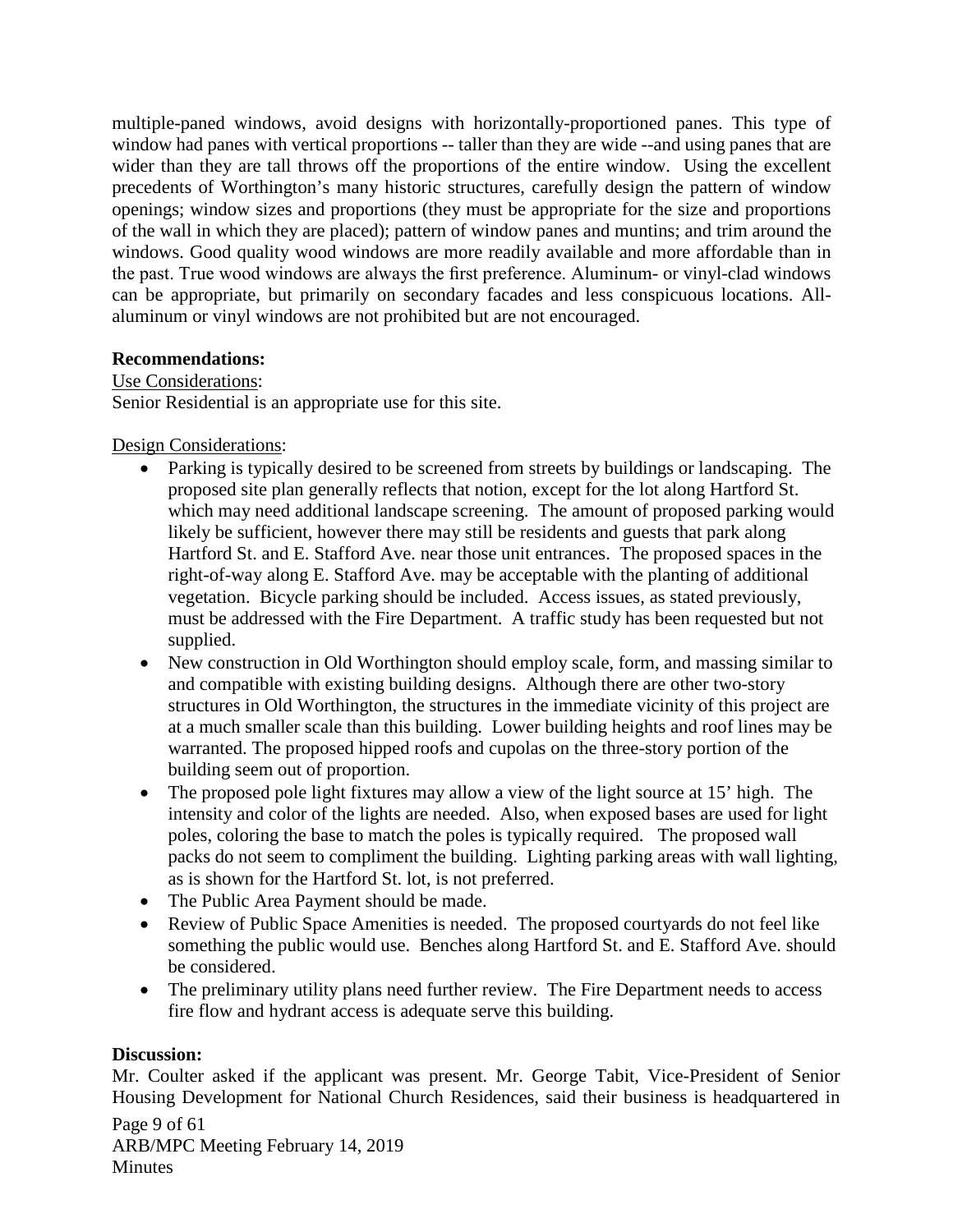Upper Arlington, Ohio. They are a national non-profit organization with 340 senior communities across the country. Their mission is to advance better living for seniors and help them stay home for life by developing affordable housing. Mr. Tabit said National Church Residences has been a member of the Worthington Community for fifty years at the Stafford Avenue complex. He clarified the difference between Stafford Court (Developed by NCR) and Stafford Village (Developed by Worthington Presbyterian Church). He said he wanted to take some time to clear up any misunderstandings that may have arisen over the past several weeks about the nature of their history in this location, where the affordability has been historically and how the community has been operated over the past fifty years.

Stafford Village was created in 1970 by the Worthington Presbyterian Church as an affordable apartment community for 65 seniors. The community was developed with assistance from National Church residences and then in 1972, National Church Residences built 23 Stafford Court apartments, which they have owned and operated since then. In 2016, the owner of Stafford Village, at the suggestion of many community members, asked them to help them with the fact that they could not longer continue to operate the affordable community as such without any continuing subsidy. Mr. Tabit said National Church Residences took the property over 2016 and put in writing that they would find a way to continue operating those 65 affordable apartments as affordable housing at the Stafford locations. There are 88 apartments there today. He said they made a promise if they ever did construction, the residents who live there today, would be welcomed back at the rent they pay today, and they put that in writing for the Worthington Presbyterian Church.

Mr. Tabit said he wanted to talk about the work that they have done since 2016 to keep these apartments affordable and sustainable for years to come. He said they have conducted 41 community meetings since beginning the process and he wanted to discuss the key priorities that he heard from the community out of those meetings and then he would show the designs that were developed after discussing those priorities.

Mr. Tabit said he wanted to discuss the history of Stafford Village and Stafford Court, and the churches legacy at that location.

National Church Residences started their relationship with Worthington Presbyterian Church in 1970 when they helped them build the Stafford Village community. He said while he was preparing for this meeting, he reviewed a few newspaper articles the library published from the 1970's that referred to Stafford Village as the informal senior center before the Worthington Griswold Center was available for residents. Mr. Tabit said he has heard many stories from people who had relatives or friends that lived in Stafford Village for the past fifty years. He also heard stories from neighbors who have been involved in the community by doing repairs, donating food, and just being neighborly. Mr. Tabit said he also heard from neighbors whose children were babysat by the residents of Stafford Village and Stafford Court.

Mr. Tabit also reflected a story about a resident who gave him a letter of support and provided a copy of the same to the city, telling about how this person grew up in Worthington and her father was a founding trustee of the Board of Directors for Stafford Village and today, her brother, who

Page 10 of 61 ARB/MPC Meeting February 14, 2019 **Minutes**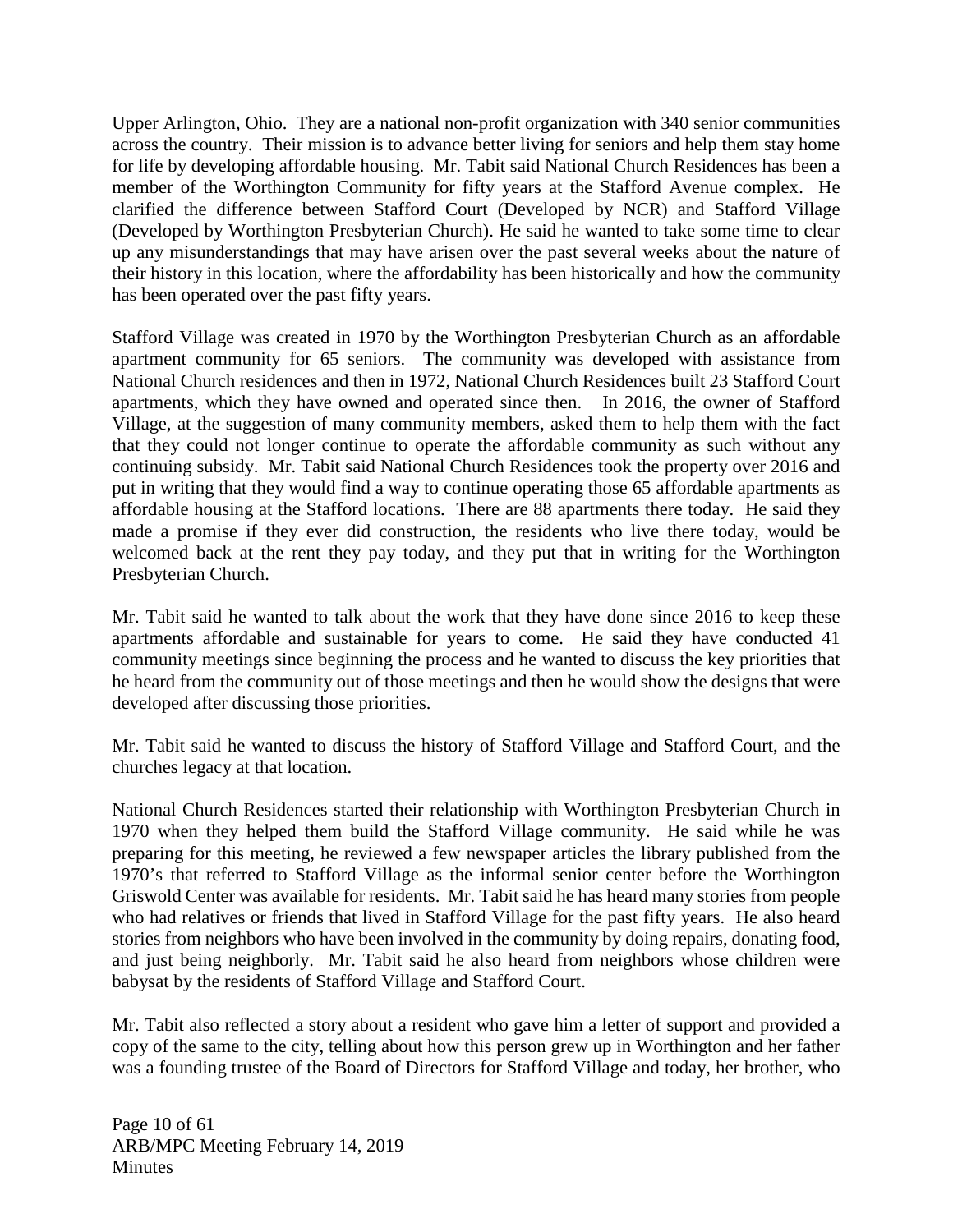is disabled, lives there and is a comfortable place for him. He would not be comfortable somewhere else.

Mr. Tabit said unfortunately, and he wanted to be very clear, they cannot continue with the way the buildings are set up today, which is why the church came to them, as suggested by others, with a request for help to find a way to operate affordable housing, preserve the property, and deal with the fact that the buildings are in disrepair. Mr. Tabit was told Roto Rooter is there on site several times a month to clean out the sanitary lines and the reason for that is the soil beneath the buildings is starting to subside, the sewer lines are bellying out which will eventually crack, and they will have to start cutting up the floors so they can make those repairs. They have already had to remove and replace the wiring in four units and eventually all the units will need to have the wiring removed and replaced. The recent polar vortex the city just experienced, the residents could not get warm in their units. They have old baseboard heaters that just do not work well and the air conditioners leak like sieves. He said there are 38 apartment units at the Stafford Village location, where they have proposed to redevelop, that are less than 385 square feet. Most people have family rooms that are bigger than that size.

With the subsidy gone, how do they find a way forward? He said they would do that by honoring the legacy that they have had over the past fifty years as a good neighbor and reaching out to the stakeholders which is what they have done over the past year. They have had two open houses with neighbors, conducted two resident surveys, and a 300-person telephonic survey with Worthington residents to get their thoughts and feelings about senior housing in Worthington. Mr. Tabit said there were numerous one on one discussions with City Council members, City staff, and they met with the Old Worthington Association. He said they conducted their surveys over an entire year. They started by listening, they did not have any plans, nor had they engaged an architect. They simply sat down with folks and asked them their thoughts and feelings about the need for senior housing and how Stafford Village fits into the community.

Mr. Tabit said after listening, they came back with plans and tweaked the plans and were ready to discuss those plans. Mr. Tabit said the architect would give a more in-depth overview. The first priority they heard from the telephone survey was that more needs to be done to provide senior housing and one out of three people said they knew of someone who had to move out of Worthington because senior housing was not available. He said they also heard 80% of those surveyed thought that the City of Worthington should do more to support senior housing. The next priority was parking and traffic. Residents, neighbors and stakeholders expressed concerns about ingress and egress on Hartford Street and the amount of on-street parking. Mr. Tabit said they have moved the parking, ingress and egress away from Hartford Street off to a smaller and narrower street with more houses on Stafford in front of the park. He said they have gone from a parking ration of one-half space per unit to more than one space per unit. Another concern was keeping the green space and trees and they kept a significant number of trees, but they could not keep them all. They saved a 56" Pin Oak located at the rear of the property and created two heavily landscaped pocket parks for residents and community members to enjoy.

Mr. Tabit said they also heard design would be a key element as they listened to all their stakeholders. The stakeholders said they wanted the look of a New England village and pedestrian scaled and he felt Mr. Brian Jones did a great job with the design. Mr. Tabit discussed some of

Page 11 of 61 ARB/MPC Meeting February 14, 2019 **Minutes**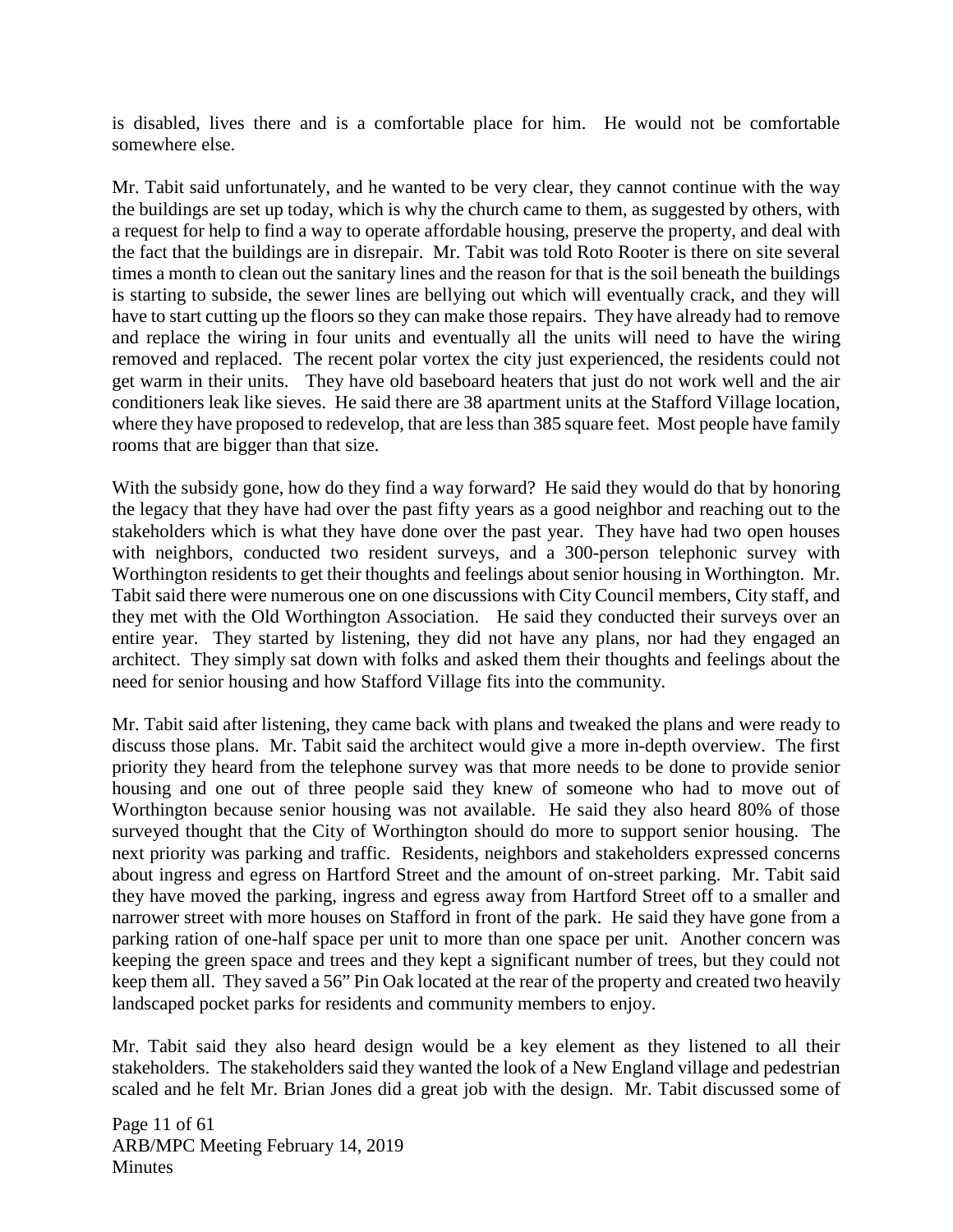the elements of the design. Every first-floor apartment would have a working exterior door and a real porch. Affordability and diversity were the sixth criteria the stakeholders said needed to be incorporated into the re-design of Stafford Village. The residents of Worthington generally care about living in an age diverse and income diverse community. He said they figured out in order to continue operating 65 affordable apartments at the Stafford locations they would need a building that had 34 new construction affordable apartments and 51 market rate apartments that would create enough income to give the subsidy needed to operate the affordable apartments.

Mr. Tabit said they are committing to every resident as part of the project and bring them back at their current rent, and they will take care of them while they are away. They will get individualized care, one on one assistance from a relocation specialist who will organize property tours, assist with applications, and help with budgeting. They will provide ten thousand dollars to every resident in relocation assistance to make sure they have the resources to take care of extra expenses while they are away. Mr. Tabit reiterated they are determined to keep their promise to the church to maintain 65 affordable apartments at Stafford Village. He then turned the discussion over to Mr. Jones to talk about Stafford Village re-imagined.

Mr. Brian Jones, founder and owner of The Jones Studio, located in the Brewery District in Columbus, Ohio. Mr. Jones mentioned the other design team members that have been helping him with the project such as The Kleingers Group; Mr. Mike Healy of PH7 Architects; Mr. Tom who has a historical architectural background; and Ms. Melinda Swan who spear headed the communication with the community.

Mr. Jones began the slide presentation to give an overview of the design elements. He discussed the objectives which were part of the process. He said one of the things that helped them with scale was the intersection of the town square. The park they were viewing was of a similar scale, which reminded him of having a civic presence. The beauty of the site can have longevity in a town where people can walk to the library and walk to the Farmer's Market. Mr. Jones discussed the pedestrian friendly component of the edges of the property. He said some of the feedback they received was to keep the area pedestrian friendly so students can walk back and forth and allow other residents to be able to walk through those edges. Mr. Jones continued his discussion about the design during his slide show presentation. He said the proposed project would solve the parking dilemma because there currently are not enough parking spaces now as there are residents and they plan to do more studying of the area to possibly include additional trees for the project. Mr. Jones said they have been working with an arborist and many of the trees are in a state of decline and have dead limbs. Half of the trees would be retained and preserved, and they will be adding more trees than they are taking away. Mr. Jones continued to discuss the elevation drawings during the slide presentation. In closing he said he wanted to re-iterate the priority, and the architecture, and historic place, but the ability to have a home for an aging population in a familiar walkable town is what has motivated their team. Mr. Coulter mentioned there would be a cut-off for the discussion at 8:30 p.m., and they would try to fit in as many people as possible who wanted to speak. Additional people who came in late to the meeting and wished to speak were sworn in.

Mr. David Hodge, a land use and zoning attorney with the law firm of Hill & Hodge, speaking on behalf of National Church Residences. Mr. Hodge summarized the importance of the

Page 12 of 61 ARB/MPC Meeting February 14, 2019 **Minutes**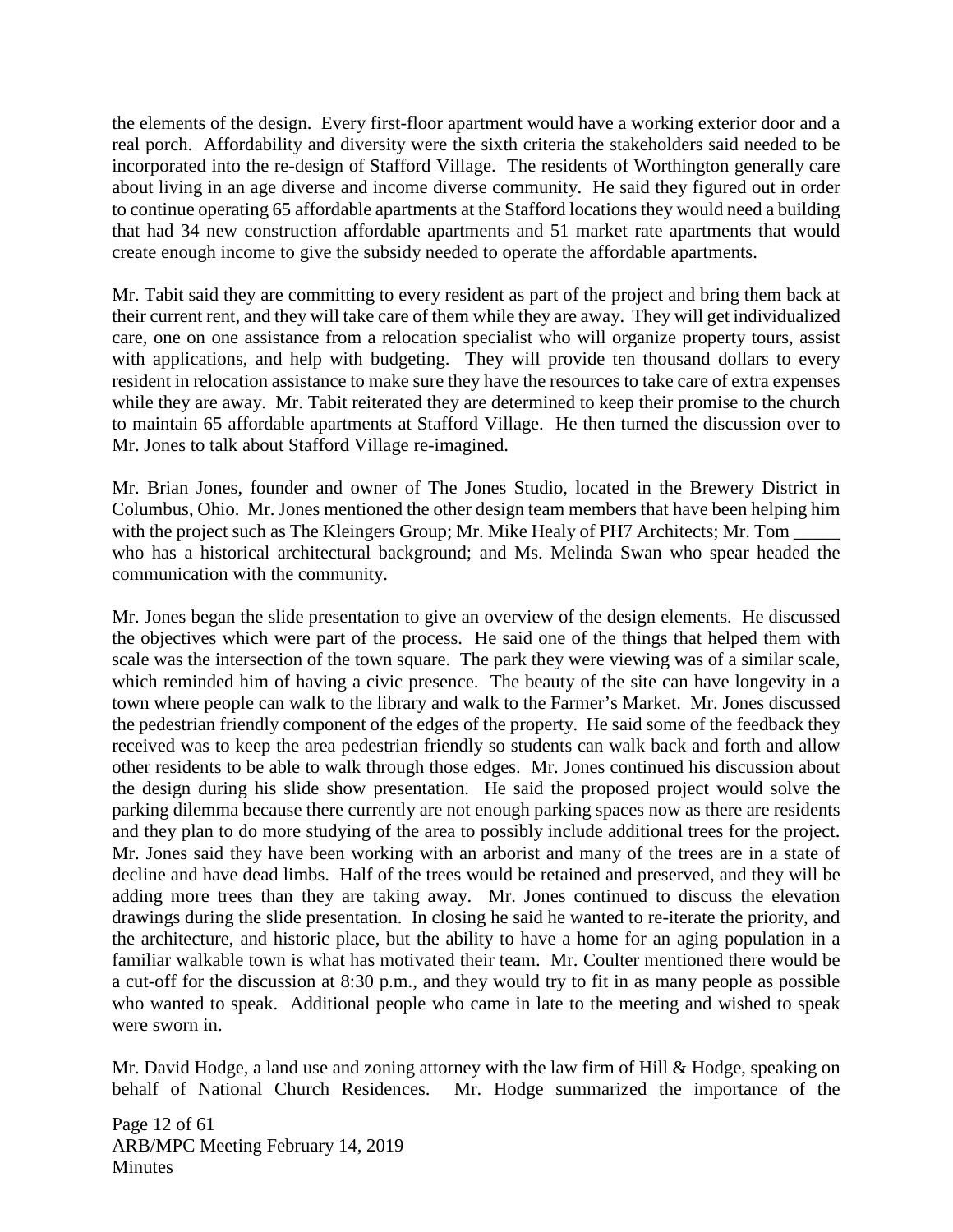Comprehensive Plan and how their project would not impact the historic fabric of the community, and interior parking would be provided. He said they have worked hard to bring a package that met the long-term plan.

Mr. Coulter said City staff received letters from the past week with positive and negative feedback and Mrs. Bitar said the letters would be available on the City's website for review. Mr. Coulter asked if the Board members would like to ask questions or open it up to public discussion first. The Board agreed that they would like to first hear from the public. The Mr. Coulter asked for a show of hands of how many people wished to speak.

Mr. Blair Davis, 1 Hartford Ct., Worthington, Ohio, said he was celebrating his 72<sup>nd</sup> birthday at the meeting. He moved into his home when he was twenty-eight years old, and he loved his neighborhood and would like to maintain it. He felt the building was colossally too big at 112,000 square feet and would be larger than Home Depot. Mr. Blair felt the building did not fit well in the neighborhood. He felt the views of the park were lovely but the views from the other three sides were not. Mr. Blair said he lived directly across the street from the proposed project and would have to look at a 22' wall with a rooftop and parking lot vs. where I am now looking at 50 trees and unobtrusive buildings. This is twice the height of the Berlin Wall. This is decreasing my lifestyle. He felt his property would be significantly impacted and he would no longer be able to view the morning sunshine with this project. He stated that he has lived here for over 44 years and this is emotional for him. This is just the first, this just opens the door for more. There are only three houses to the north until they could get the entire block and do more construction. Hartford Court could be Phase IV if they kept moving forward with building more and more. Mr. Blair felt if this project was approved there would be more similar projects coming and he was concerned with the preservation of the historic district and downtown Worthington. He was also concerned with the elimination of 50 trees including a 100-year-old sycamore tree, and the mud, noise and two years' worth of construction. He was also concerned that there would be additional noise coming from heating and cooling units on the building because everyone would have their own system, which would mean the addition of 95 compressors. Mr. Blair said he slept with his windows open six months out of the year and he wanted to know what his recourse was if the units were not quiet. Mr. Blair felt this area was the ghetto of Worthington because the rest of the city was more affluent than the area he lived in. He said the neighborhood was nice and he liked living in Worthington and moved into the area because of what Worthington had to offer. Mr. Blair felt their motivation was good to provide affordable housing for seniors, but they are still monetizing the charm of Worthington and destroying the city in the process. He said he had attended several meetings with the developer and expressed he did not want one monolithic building. Mr. Blair felt they could keep the smaller buildings and the trees, but what is being proposed is one monolithic building with high ceilings. He said he hoped to spend the rest of his life in Worthington in the house he had hand built by himself with seven additions. He felt his property would decrease in value if the project moved forward and asked the Board members to take a long and hard look at the project.

Mr. Adam Rice, 901 Morning St., Worthington, Ohio, said he shared the eastern property line with the proposed project. He has lived in Worthington for about 30 years and his mother also still lived in the same house in Worthington since 1981. He said he had a unique prospective besides being an immediate neighbor because he has worked for another non-profit housing developer in

Page 13 of 61 ARB/MPC Meeting February 14, 2019 **Minutes**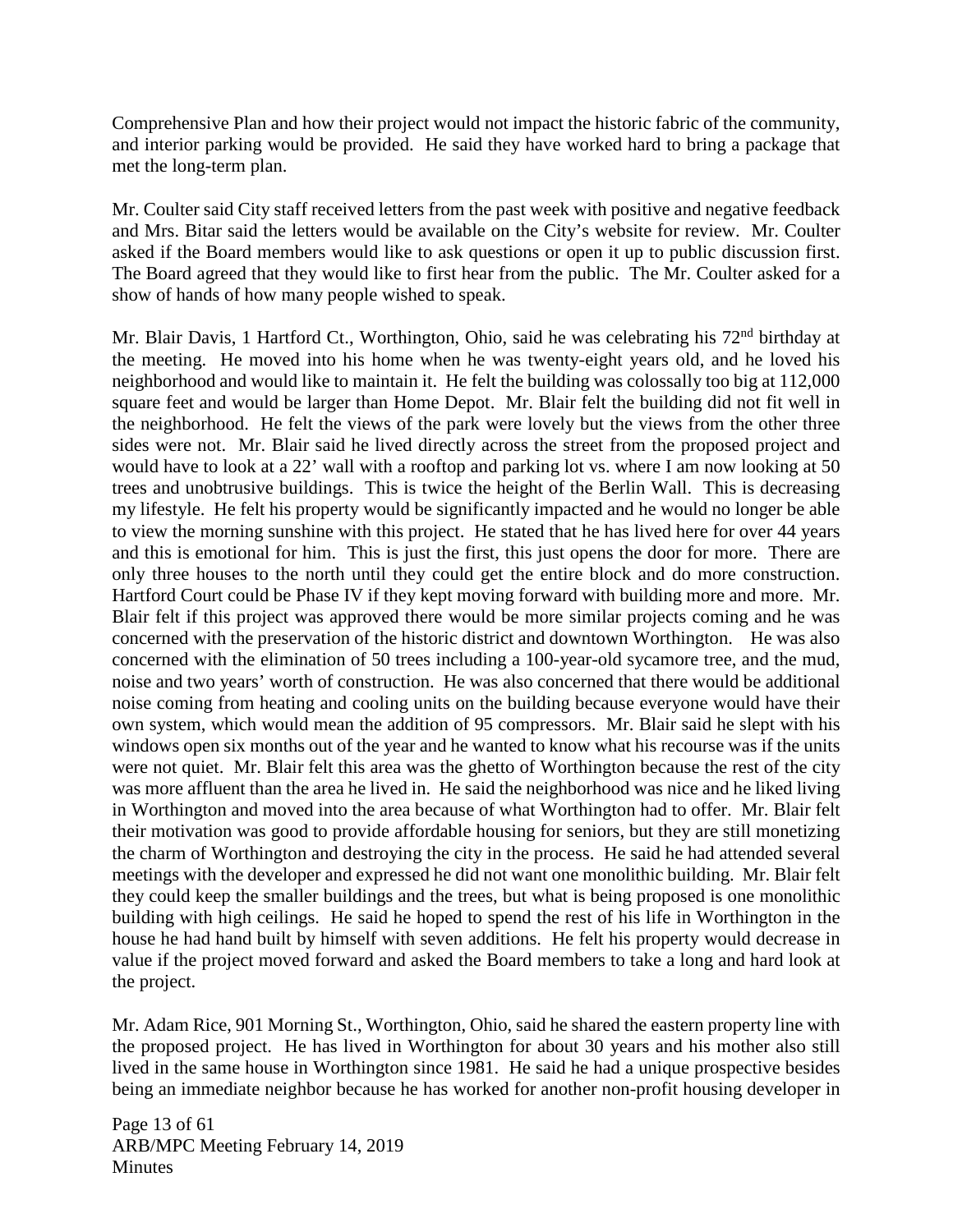Franklin County for the past 12 years. Mr. Rice said he agreed with a lot of what has been said. If people want the project to be affordable you must look at how much the project will cost. He said upgraded materials would be required where the current homes are located. There either needs to be less debt or spread those costs out because some costs are fixed, and some costs are tied directly to the number of units. If there are more units you can spread out those fixed costs and lower the average rent. If you chop off a floor, and lose all those units, the rent would have to increase to match those costs. If nothing is done the property will continue to deteriorate and the costs will be higher to keep them going and they would eventually have to raise the rent or sell the property off. Mr. Rice encouraged everyone to think about what it means to have affordable housing in Worthington. He said to look at a beautiful community such as Grandview, but that city makes Worthington look like a bargain. Mr. Rice said he would love the opportunity for his mother to live in his backyard.

Mr. Jim Ventresca said he and his wife Jordy live at 72 E. Granville Rd., Worthington, Ohio, in the Travis Scott house. He has been restoring the house for 49 years and he is pro-restoration and pro-development and pro appropriate development when done the right way using quality materials. Mr. Ventresca said he had a special interest in Worthington's historic district listed on the National Register of Historic Places by the U.S. Department of the Interior in 2010. He said the project they are looking at contains many details but two stand out as particularly significant because their resolution would impact Worthington for the next one hundred years. The first is size which reminded him of the Giant Eagle grocery store that resulted in hundreds of protestors and that was on the forty acres of the Children's Home property that is not a historic district. The second significant detail is the number of units which is the factor that defines the size of the building. The more units, the greater the number of people, which brings more cars and congestion that need parking space. Then there are infrastructure costs which would be born by the taxpayers of Worthington. Mr. Ventresca said the proposed building precipitates the loss of the historic district. Even before any official action people will sense that something is wrong and lose interest and curiosity. The attraction that brings people to Worthington would decline and eventually the city would lose its official listing on the National Register of Historic Places because of the technical considerations of contributing and total properties. He asked if the developer would like for that to be their legacy. Mr. Ventresca asked the Board members to vote against this project. He would like to see something closer to the size and number of units that have served Worthington so well since 1970. It should be closer to what is onsite today. He said the survey of Stafford Village showed 93% of the resident voting yes when asked "Would you like NCR to cancel their project and simply maintain and improve what is in place?" Mr. Ventresca said please vote no to this Giant Eagle sized building in Worthington's historic district.

Mr. James Dover, of 895 Hartford St., Worthington, Ohio. He said his home is part of Stafford Court. He said his building is one of three buildings which are immediately behind the CVS drug store. Mr. Dover said he understood everyone's comments, but he said he had to respectfully disagree. He said this particular property is going to be re-developed in a matter of time. Whatever is going to be there would have to be economically feasible. None of the buildings in this area are historic they are just old houses. Mr. Dover said he loves the area and wants to remain living in this area and he pays market rent, but change is going to have come, and this is not 1970 anymore. He would like to suggest the consideration with this whole project of making Hartford Street oneway north from State Route 161 to North Street, and Morning Street one-way south. He said

Page 14 of 61 ARB/MPC Meeting February 14, 2019 **Minutes**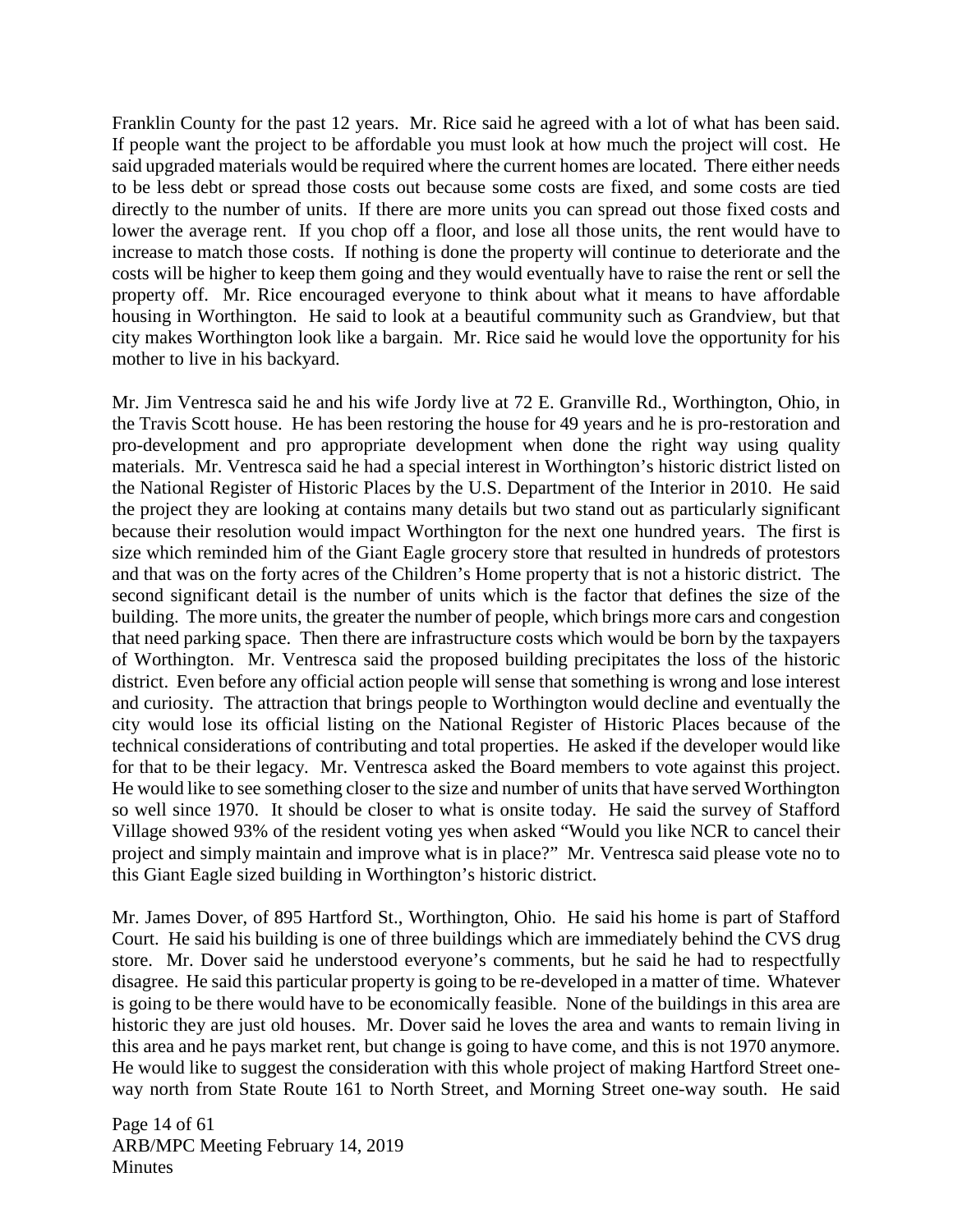neighbors mentioned that residents in the Stafford area drive too slow and people are in the way because of that. He said his response to that was other people drove too fast. He said he did not think people would find a better compromise than what National Church Residences has come up with and the architects have designed.

Ms. Eugenia Martin, 148 E. North St., Worthington, Ohio, said she lives just outside of the notification area, but she can see the location very well from her property. Ms. Martin said she would follow up with an email concerning comments made earlier in the meeting, but had other questions concerning the language of the Planned Unit Development (PUD), specifically on page 3, concerning Senior Citizen Development. Ms. Martin said she was not against senior citizen housing and felt this was a fantastic piece of the puzzle regarding the community, and how the residents interact with the community. Residents sit on their porches, patios and benches along the sidewalk, but she felt this proposal would eliminate that community interaction. Ms. Martin felt the pocket parks were laughable because they are only sixty feet away from the street, not friendly and inviting and would only be thirty by thirty feet wide. She felt the current proposal would eliminate the closeness of the community in that area. She was also offended by the reference to smaller homes because she felt her 1000 square foot home is perfect and just because a home is smaller, they should not be dismissed. Some people like having less stuff and enjoy having a smaller home to take care of. Ms. Martin said there are a lot of trees being eliminated from the area, but the plants that are being saved are weak wooded and storm damaged. The proposal would eliminate Sycamore and Tulip Poplar trees which are beautiful and hard to find in the city. In addition, she said there would not be any money put into the park fund and they cannot put all the trees back on the site and they have indicated such. They are seeking a waiver from having to put those trees back and money into the park fund which needs to be discussed. The screening along the backside was brought up earlier, there was nothing shown on the proposal. She said she would be before the Board shortly representing a client, and she felt this applicant should be held accountable for the same standard. The proposed development would not engage the residents the in the way the community does now.

Mr. Rick Zarnoch, 1193 Blind Brook Dr., Columbus, Ohio, said he has been in the Worthington community for 31 years, including attending the Worthington Presbyterian Church for 31 years. He said he was involved in the community in a variety of ways. Mr. Zarnoch said it was a blessing when National Church Residences came to the rescue of the church in terms of the long-term viability of the property. The church was not financially able to support it. Mr. Zarnoch said he lives in Worthington Hills and he recreates in downtown old Worthington and he goes to church in downtown Worthington and very proud of that. He said when he retires and moves out of his home in fifteen years he does not want to move to New Albany, Dublin, or Ashville, North Carolina, he would like to move right where this property will be built so he and his wife can walk to their church, Dairy Queen, CVS, and Fresh Thyme. This is his community and he said the Vice-Chairman knows him well from the business community and his relationship with National Church Residences dates back twenty-five years. Mr. Zarnoch said he is a banker and had personally financed several of their projects, but he had nothing to do with this project. He said when you look at best in class of providers, and people always want to find the best in class, you look up the street, there is Willowbrook Christian Communities which is an outstanding faith-based provider. If you look down the street there is the Methodist facility Wesley Glen who is an outstanding provider for senior living as is National Church Residences, but the difference is National Church

Page 15 of 61 ARB/MPC Meeting February 14, 2019 **Minutes**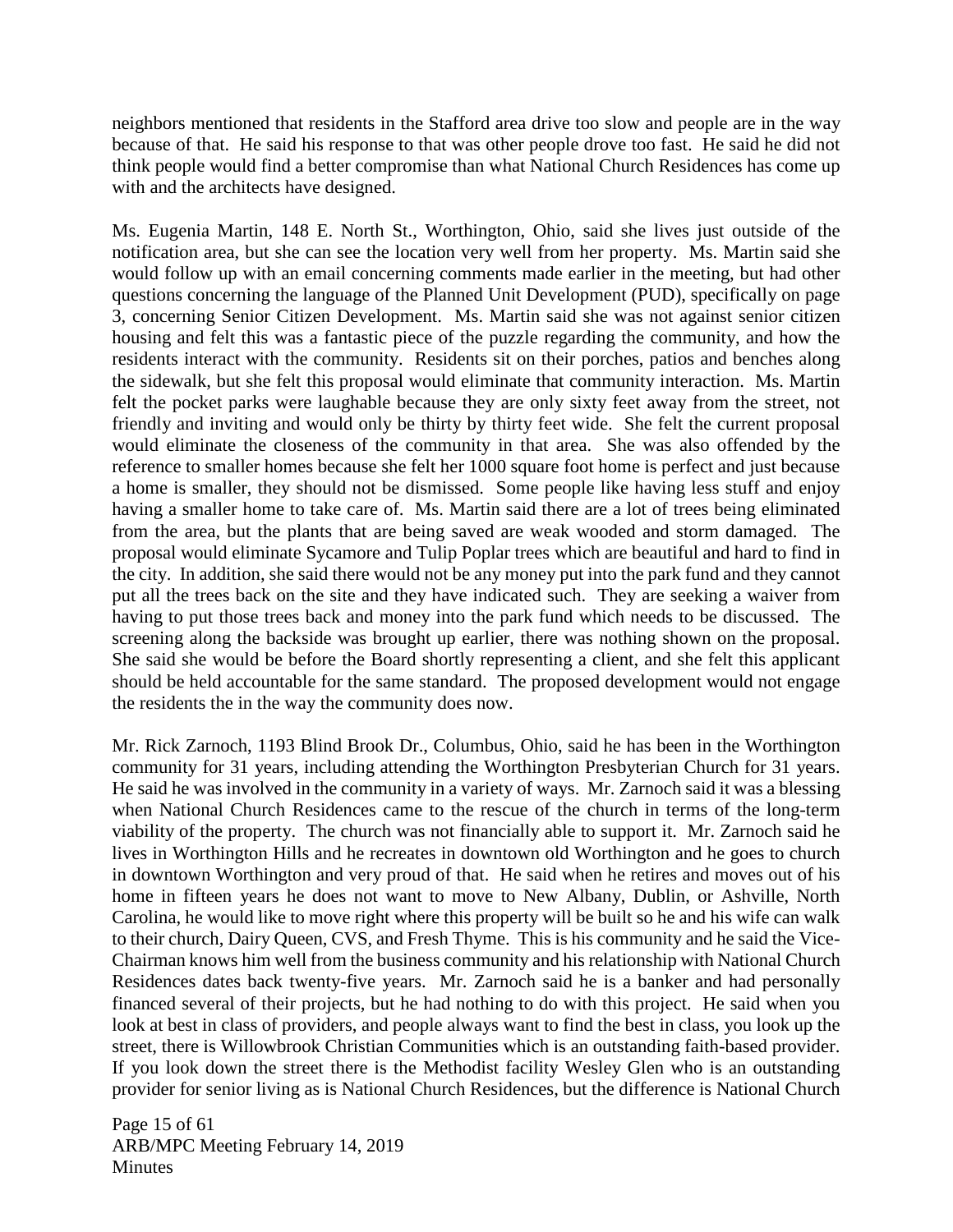Residences main product is affordable senior housing. That is what they do and that is what they want to bring to this property. He said he hoped to be one of the market renters that can help subsidize for those that need a little bit of financial support.

Mr. John spoke, he referenced his wife Tammy Ament, 897 Morning St., Worthington, Ohio, said he has lived in Worthington for nineteen years and they have a relationship with the community. He and his family help run the local food pantry. His property is located near where the driveway will be for the proposed project, near the Pin Oak. They were thankful the tree will be saved. He said he has had many conversations with the developers, and they seemed to be receptive to their primary concerns about the flow of traffic, the grade level and how that will affect his property. They also seemed receptive to the residential level looking back down at their property. He said they have continued to discuss plantings and something that would provide natural screening and continue the community feel. He said he has heard a lot of very legitimate concerns about the size of the structure and he gets a little bit of anxiety about that but the thing he has enjoyed is that they are receptive to meeting and listening to others opinions to come up with a solution that will be cost effective for them and serve the community in a good way and also fit into the community. He said he agreed with one of the earlier speakers, the current structures are not going to work and are not sustainable. Change is coming it is just a matter of when.

Mrs. Amber Decker, 421 Crandall Dr., Worthington, Ohio, said her father-in-law is a resident of Stafford Village and she is a resident of Wilson Hill. She said moving the current residents will be problematic and there are details and challenges that her family would suffer because of the move. She said she had a lot of confidence that National Church Residences would help make the process as less painful as could be and was happy that her father-in-law would be able to move back to the same area. Her father-in-law currently pays \$400.00 dollars per month rent which is subsidized by National Church Residences and not subsidized by someone outside. The current residents would move back and pay the same rate which would be adjusted each year. Mrs. Decker said she had developed stronger concerns about affordable housing as a resident of Worthington. She mentioned a future rate for affordable housing was quoted at \$800.00 per month and there were questions about what would be the market rate price, but they were not given a firm number. Mrs. Decker said \$800.00 per month is far out of reach for senior citizens on fixed incomes. She said this is a great location, and her father-in-law goes to the library every day and other people should be able to also. Mrs. Decker said she heard a comment that the apartments would have to be affordable for a certain period of time and she tried to find out how long that period of time would be. She thought it was the C.E.O. that said possibly 10-15 years. Mrs. Decker said she is currently 42 years old and that would not help her out when looking for an affordable unit when she is older. She asked as a community member going forward, and if the developer was thinking about affordability for generations to come, why should that be only for the next 15 years?

Mrs. Decker said she did not know if that statement is true because she is still waiting for more information, and that information was not discussed at the meeting this evening. She did not want to give out misinformation but was very concerned this could become a high-income housing development and not affordable housing in the future, or even senior housing.

Ms. Sandy DiCenzo, 876 Hartford St., Worthington, Ohio, explained where her property was in proximity to the proposed development. Ms. DiCenzo said there is a proposed sewer line that is

Page 16 of 61 ARB/MPC Meeting February 14, 2019 **Minutes**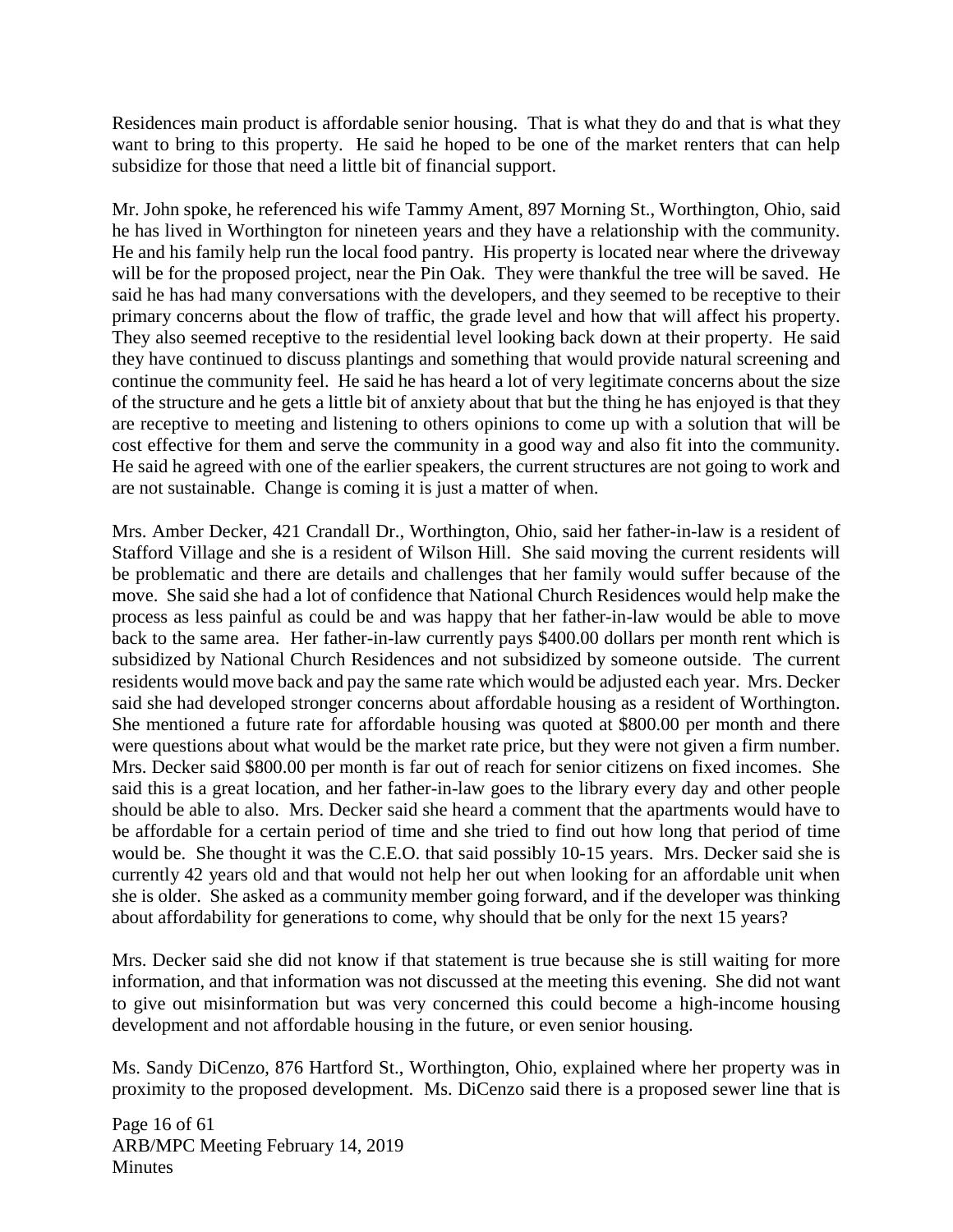supposed to go in through her backyard because this project is oversized. The project would take down a Dogwood tree, Magnolia tree, a Redbud tree and a native wildflower garden. Proposed in her front yard is a ramp. To the north of her property, Stafford Village has 99 feet of curb frontage, and to the south they have 300 or 400 feet so someone has decided to take her 35-foot lot and cut a ramp in it so that all the wheelchairs and all of the pedestrians will be directed to Sandy's house. She said if a ramp is cut in front of her house people are going to stop right in front of her home, stop their car and unload their family from the car so they can go home and that will completely block traffic on Hartford Street because the street is not that wide. Ms. DiCenzo said her lot line is 252 feet and she shares all 252 feet with Stafford Village and she is concerned. Ms. DiCenzo said there were no elevations available as to what the development would look like from the north and will probably not look very nice from where she is located, or for anyone driving north to south on Hartford Street. She said she appreciated that changes are going to be made but she wanted to point out one other thing. Ms. DiCenzo said she was disturbed when someone mentioned the movie, "Back To The Future." She said when she looks at her house she noticed her property is the only one without her name on it, and she felt like she was being ignored and she felt that it was misleading because from the website, it appears that Stafford Village owns her home. She said she hoped that was not intentional.

Ms. Ann Burk, 6840 Bowerman St. W., Worthington, Ohio, said she has been a Worthington resident for 32 years and she is also a member of Worthington Presbyterian Church and she has served on the Board of Trustees for Stafford Village. She said she wanted to read the mission that they developed 48 years ago, although she was not on the Board 48 years ago.

"The mission of Stafford Village Retirement Center is to provide housing facilities and services to the elderly, lower income, displaced and other disadvantaged persons that were specifically designed to meet those persons physical, social and psychological needs and to promote their health, security, happiness and usefulness and longer living. We are confident National Church Residence will be able to fulfill this obligation and the 65 units are not a 15-year minimum it is forever."

Mr. Coulter explained it was now 8:30 p.m. and this would not be the only time people can speak. He said he would ask the applicant to come forward to address the comments made earlier and then explain the process moving forward.

Mr. Brown wanted to add that they had been through 14+ meetings before the Holiday Inn was finally approved and he wanted to let the audience know this was only the first meeting and there will be many more meetings. The Holiday Inn project did evolve and change from what the Board originally saw to what was approved.

Mr. Tabit said he would like to respond to some of the comments that he heard. An observation was made by a member of the Old Worthington Association that 93% were surveyed but he was in opposition. He said he met with the Old Worthington Association on multiple occasions and they offered to meet with their members so they could explain the proposal to them, but they never heard back from them. Mr. Tabit said there was an observation about the concern they are going to take over the block, but they have a very long history in the community, and he felt the history has been exemplary in terms of being transparent and open with communication with the neighbors

Page 17 of 61 ARB/MPC Meeting February 14, 2019 **Minutes**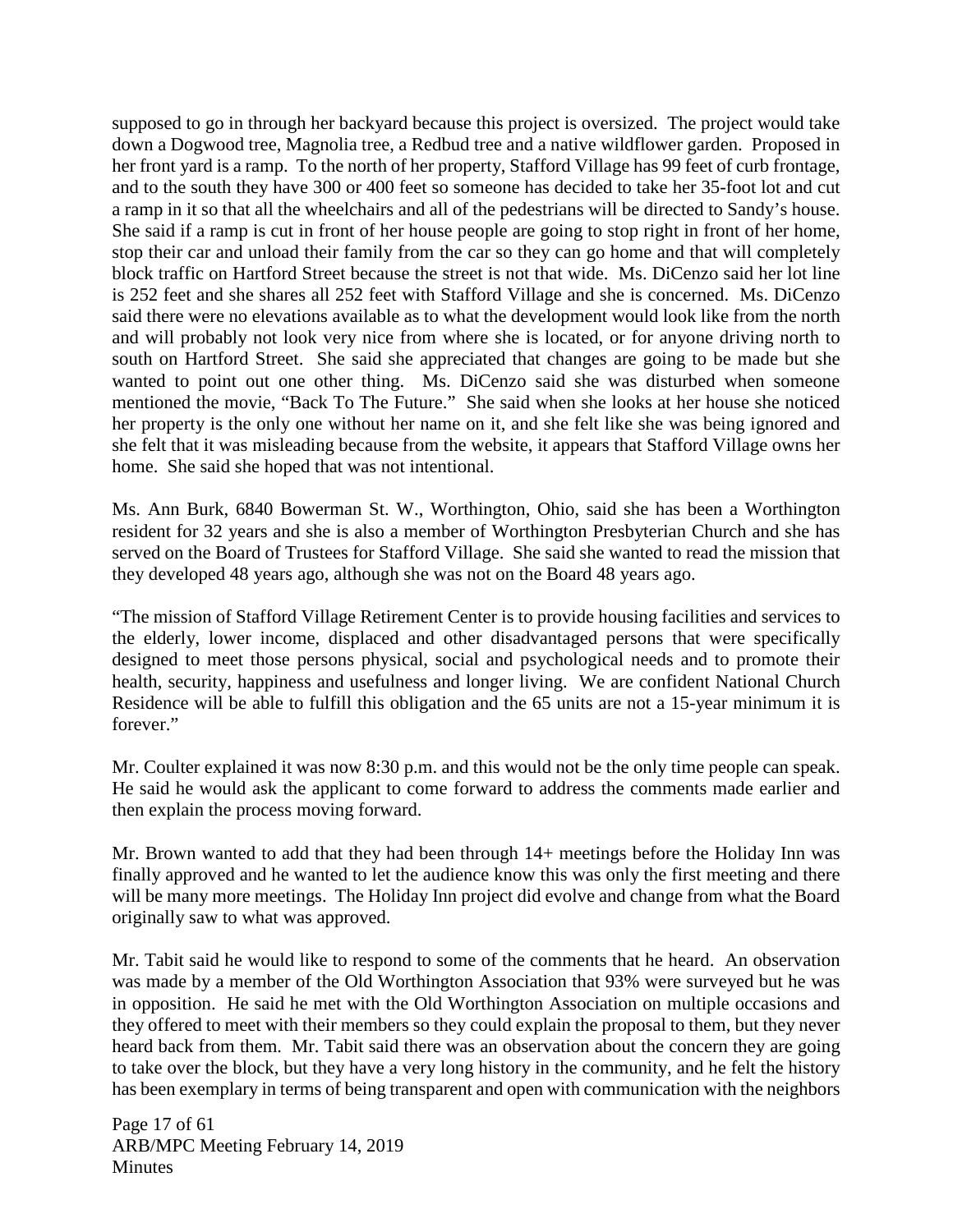and they heard numerous testimonials to that. He said anything moving forward will also be done with transparency, with engagement, and collaboration as many as the stakeholders have already spoken about.

Mr. Tabit referred to that statement that smaller apartments are okay, but he emphatically disagreed and senior citizens should not have to live in 360 square foot apartments that do not have adequate heating, nor 8-foot ceilings, and where they are at risk of the rents going up and being forced out if action is not taken today. The last thing he wanted to talk about was Mr. Ament's testimony that captured the challenges they are wrestling with. They are trying to reconcile some very challenging priorities, but they do not all work together. They want affordable housing, they also want to have great design. They want to have parking, and they want to have green space, but some of these things work against each other. He said they have to tried to balance things as best as they could and from the testimony heard at the meeting from so many of the neighbors, stakeholders and even some of the people who have spoken against them and said they have met with developers five times, they have done everything they can to work with their stakeholders, neighbors just as they have for the past fifty years to come up with plan to save affordability at Stafford Village and move forward with a plan that will meet all of the community priorities they heard during the year long process of 41 meetings and counting. He offered the opportunity to their attorney, Mr. David Hodge; their architect Brian Jones; to have the opportunity to respond to comments.

Mr. Hodge said he looked forward to hearing from the Commission and felt there was a great turn out for the meeting. He appreciated people stood up on behalf of National Church Residences and acknowledged how hard they have worked to get the application together. Mr. Hodge explained there would be many more meetings in the future, and he would like to hear some of the comments from the Commission.

Mr. Reis said this proposal is a needed element in the City of Worthington and he felt most of everyone would agree with that. As to what form this takes or the density it takes or the character it takes will take some time. Mr. Reis how long affordable housing would be honored and if at some point would that change. He said he also wanted to know the answer if rent would stay at \$400.00 dollars or if that would be going up to \$800.00 dollars, or if that could be answered yet.

Mr. Tabit said every resident that is with them today, and they have residents that pay less than that per month, and that is one of the challenges that they face, they do not have enough revenue to cover the cost of operating the property. Every one of the residents would be brought back with their current rent and that is a commitment that they made. Mr. Tabit said moving forward, as those residents will move on, the affordability standard would be determined as approximately \$800.00 per month, maybe a little more, but that is a standard in the affordable housing world which is defined by a formula of 60% of area median income for someone who earns less than \$28,000.00 dollars per year. He reiterated their mission is affordable housing. Mr. Tabit said some of the government subsidy programs they have used to develop affordable housing have terms and when those terms expire, they apply for more affordable housing resources so they can continue to operate them as affordable housing. Mr. Tabit said the beauty of this project is the subsidy provider, as Mr. Zarnoch pointed out so well, is built into the community.

Page 18 of 61 ARB/MPC Meeting February 14, 2019 **Minutes**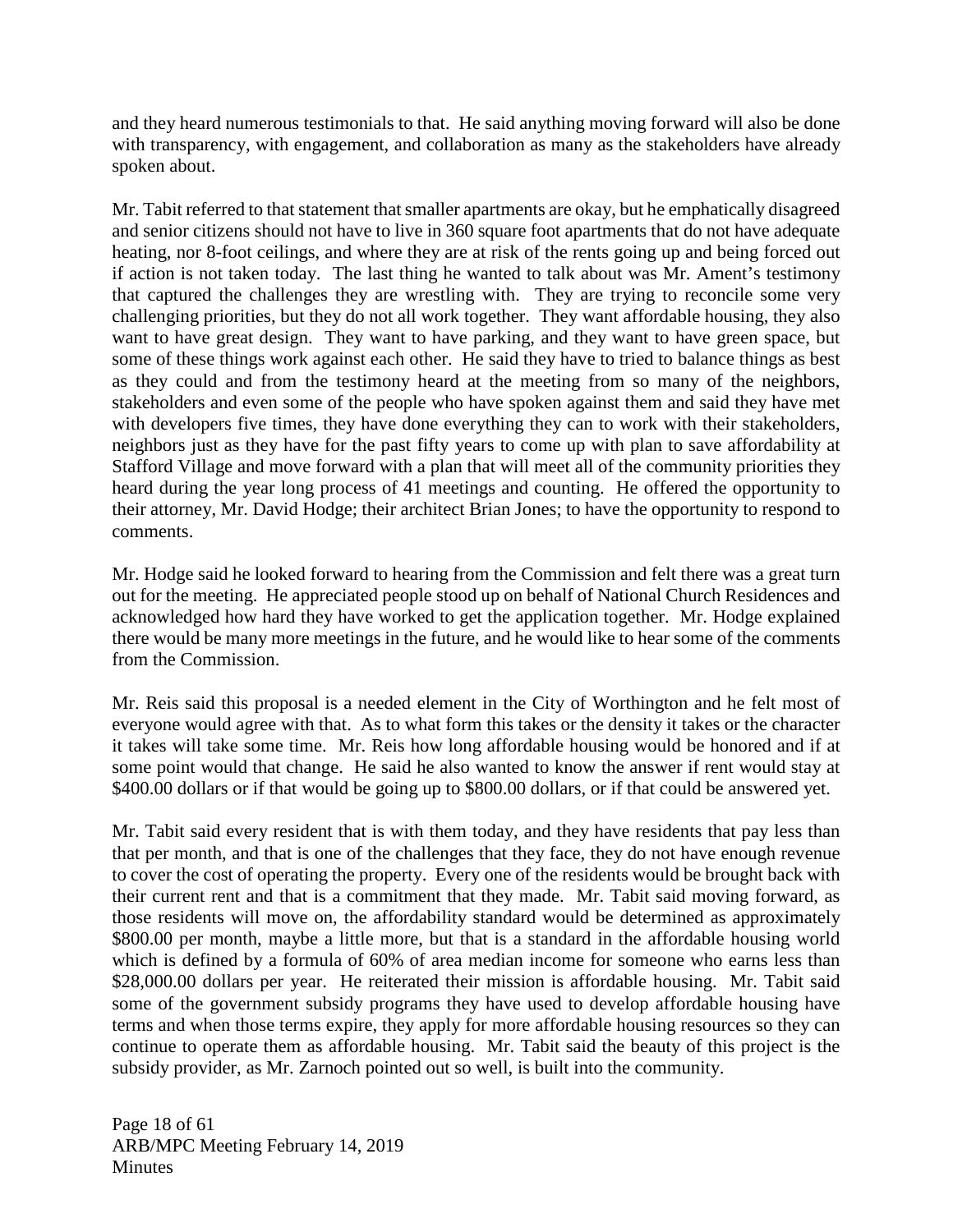Mrs. Holcombe asked Mr. Tabit if they were going to put in writing that the residents will be able to come back at the same rent price. Mr. Tabit if the project goes forward as proposed, they would put it in writing for the residents because they want the residents to stay with them.

Mr. Foust said he had a comment about process and referred to what Mr. Brown said earlier that there will be multiple meetings. He said sometimes that works and sometimes that does not. He said he had thought about that the past few days and he wanted to identify two problems that commonly come up and wanted to offer suggestions. Mr. Foust said to go online and print out copies of these plans and make some sketches. He said he would authorize city staff to give out his cellular phone number so people could contact him with ideas and feedback. Mr. Foust said on the developer's side, the problem they seem to have there, he constantly hears is that they have had all these meetings, they have listened to people and taken their comments, and when they get to the final meeting, a lot of times those changes come back as people complained about the height so they lowered the roofline six inches, people complained about the setback, so they set it back and added a few trees. He said from the developer's side he asked the developer to listen closely to some of things that are said and proceed in that manner.

Mr. Coulter said if anyone had comments to give to the Board or Commission members to give those comments to Mr. Brown or Mrs. Bitar and that way it becomes a public record and public information and city staff can forward those comments to the Board and Commission members.

Mr. Brown said there is a project page which was created on the city's website and the site is functional so people can click on "notify me" and they will be informed about upcoming meetings.

Mr. Coulter said all the information is wide open and available to the public.

Mr. Tabit said he loved the comment about engaging the community and soliciting, but he said he would like to ask folks to consider how they do that and that would be to consider all the priorities that were identified to their extensive stakeholder process. He said it is easy to say, "I do not like the height of this building, but not address the affordable housing component." He said it is easy to say, "I am concerned about the lack of parking in the community today, and you are not doing enough to create affordable housing in the community." Mr. Tabit said this is incredibly difficult to balance those priorities. He said he felt his team did a great job and very proud of them.

Mr. Tabit requested to table the application.

Mr. Reis moved to table the application, seconded by Mr. Hofmann. All Board members voted, "Aye," and the application was tabled.

Mr. Coulter stated that we would take a ten-minute break.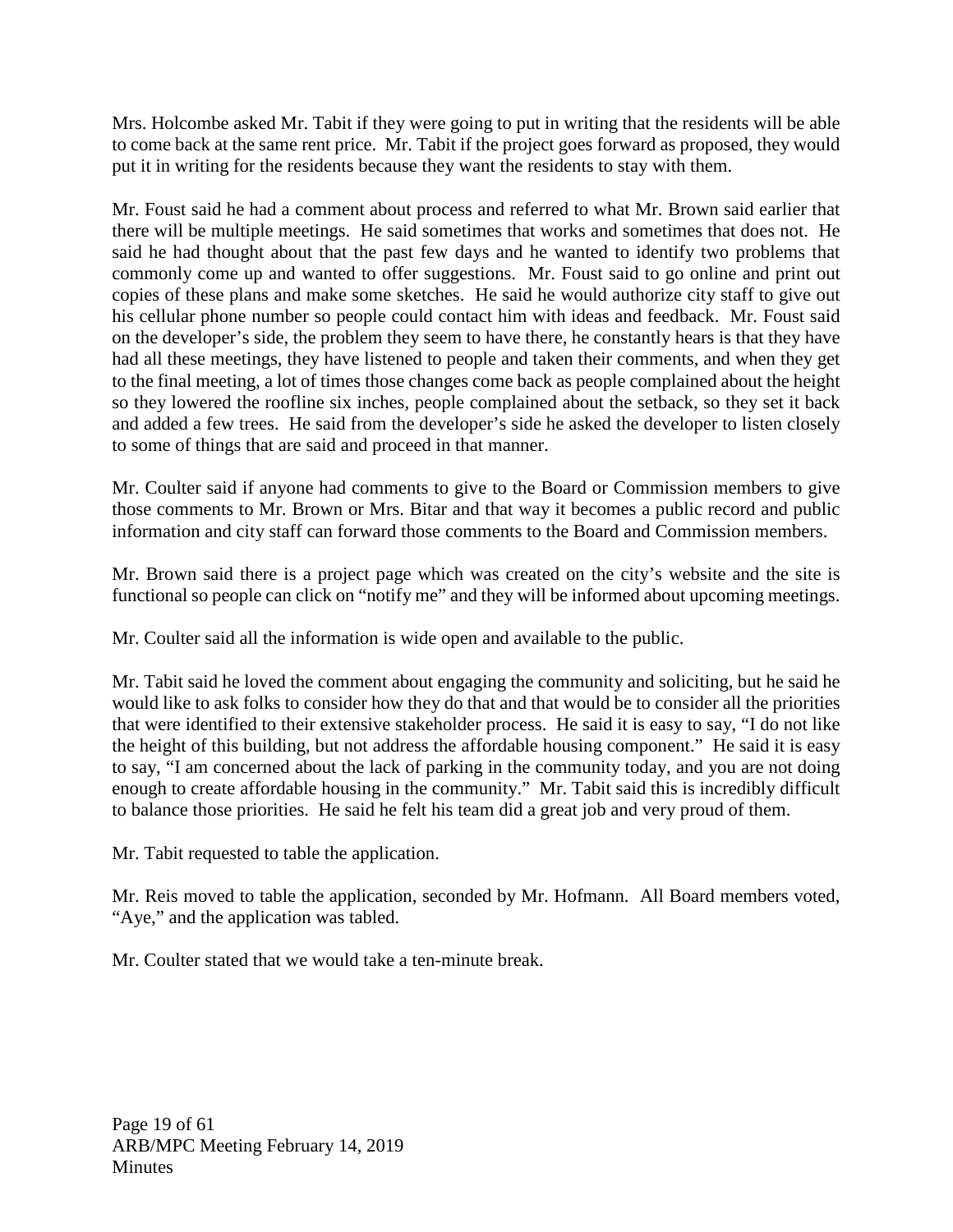# **C. Municipal Planning Commission**

- **1. Planned Unit Development – Preliminary Plan – 8:55 p.m.**
	- a. Stafford Village Redevelopment **Northeast Corner of Hartford St. and Stafford Ave.** (Brian Kent Jones Architects/National Church Residences) **PUD 01-19**

Mrs. Holcombe moved to table the application, seconded by Mr. Reis. All Board members voted, "Aye," and he application was tabled.

# **B. Architecture Review Board (continued)**

**2.** Demolition and New Single-Family Dwelling – **53 Short St.** (James McAllister) **AR 02-19**

Mrs. Bitar reviewed the following from the staff memo:

# **Findings of fact & Conclusions**

## **Background & Request:**

Although this house is listed as a contributing building in the Worthington Historic District, there is a long history of neglect of this early 1900's Vernacular style house. City records regarding the need for maintenance of the property and building date back to 2004, although the issues likely were present earlier but just not recorded in the City's current record keeping system. Since 2004, trash, clutter and inoperable vehicles have been removed from the site. The structure, though, has reportedly fallen into disrepair from lack of utilities, infiltration by animals, and general lack of maintenance. The City condemned the property in 2017 shortly after the tenant moved out. Clarification of ownership finally led to the sale of the property in October of last year.

The new owner is seeking approval to demolish the house and construct a new dwelling.

## **Project Details:**

- 1. Demolition of the existing house and attached garage is proposed. The owner refers to the dilapidated condition of the property and structure.
- 2. Proposed Site Plan:
	- The new house is proposed for placement about 23' from the front property line, which is the prevailing setback based on the position of the neighboring houses. A walkway is proposed leading from the public sidewalk to the front steps of the house. The east setback is proposed as 6', and the west side would be12'. For Existing Lots of Record, 6' is the required minimum for side yards. Thirty-five feet is proposed from the rear property line.
	- Window wells are shown on both sides of the house. Because the east side is proposed at the 6' setback line, a variance is required for placement of those structures.
	- A detached 20' x 20' garage is proposed at the southeast corner of the site, 3' from the rear property line and 6' from the side property line. Variances are required for both setbacks.
	- The driveway appears to be two strips of pavement leading to a paved pad in front of the side loading garage. The materials need to be identified.
	- A landscape plan is included in the packet, showing retention of a maple tree at the

Page 20 of 61 ARB/MPC Meeting February 14, 2019 **Minutes**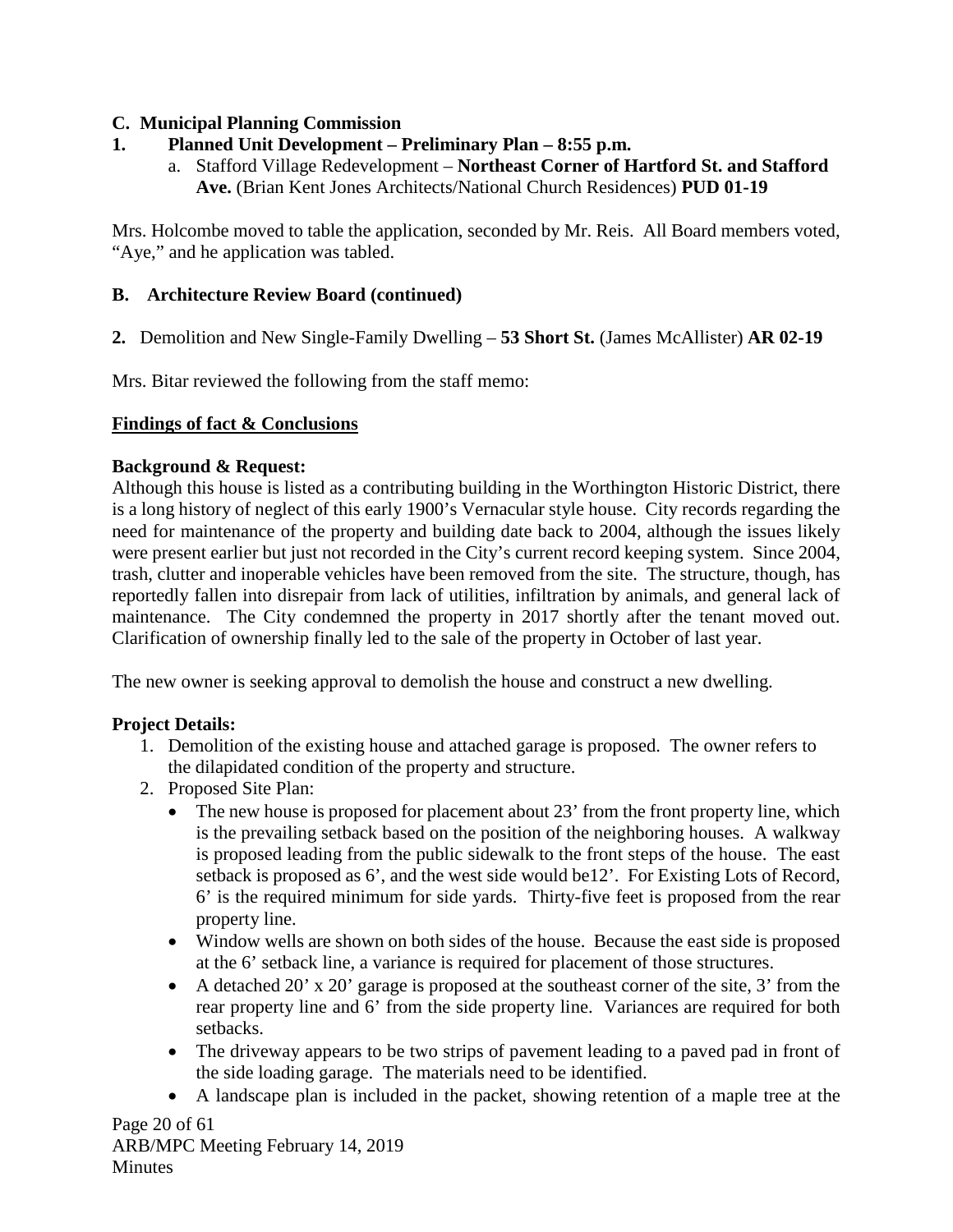southwest corner of the site, and an existing street tree. New plantings would include:

- o Serviceberry Tree at the northeast corner of the house
- o Japanese Maple near the northwest corner of the house
- o Viburnum bushes along the front
- o Boxwoods and Dwarf Grass along the west side of the house
- o Burning bushed between the house and garage
- o Periwinkle ground cover between the east side of the house and the existing fence on the property line
- o Tall ornamental grasses along the rear property line adjacent to the garage and along the rear 35' of the west property line
- o 4'-5' Arborvitae along the eastern portion of the rear property line
- o Specifics regarding the size of plants is needed.
- A condensing unit is proposed at the southeast corner of the house, which would be screened by Viburnum. Also, the neighboring property's 6' high fence would screen the unit.
- 3. Proposed Building:
	- The new house is proposed to be a two-story house modeled after the Greek Revival style. The structure is proposed with a three-bay façade, a gabled roof with the gabled end facing the street, an entrance with an entablature, pilasters and sidelights, cornice trim and corner boards. Building height would be 33' to the peak of the gable. Hardie 5" lap siding in dark blue with white trim is proposed for the house, and a black dimensional shingle roof would be used. Split faced block is proposed for the foundation.
	- The front façade is proposed with 2 windows and an entrance in the center on the first floor; 3 windows on the second floor; and one window in the gable. The proposed windows are Windsor Next Dimension Classic vinyl double-hung in white, which would have 7/8" wide simulated divided light muntins. Hardie trim is proposed around the windows. Eighteen-inch-wide black shutters made of composite wood are proposed for the front windows and would be mounted on brackets. The recessed entrance would be detailed with crown molding and pilasters in white Hardie trim, and a fiberglass 6-panel door with sidelights is proposed. The door color has not been identified. A light fixture is proposed for the ceiling.
	- For the rear elevation the same detailing is proposed for the gable, and there is a trim piece shown between the first and second floors. On the first floor 4 double hung windows are proposed grouped together and a door with 18 lights and a transom is included. A decorative wall light is proposed next to the door. Three double-hung windows would be on the second floor.
	- The side elevations would include double-hung windows on the first and second floors, and 3 smaller windows near a fireplace and for the kitchen. A chimney is not proposed. Trim boards between the floors are proposed that would connect with the rear elevation.
- 4. Proposed Garage:
	- The 17'9" high garage is proposed with a gable running east and west, with siding and trim similar to the house.
	- The door would be double width resembling a carriage door, with windows at the top. The metal door would be white. A man door with 9 lights over 2 panels is shown on the north side, as is a double-hung window. A light matching the light adjacent to the

Page 21 of 61 ARB/MPC Meeting February 14, 2019 Minutes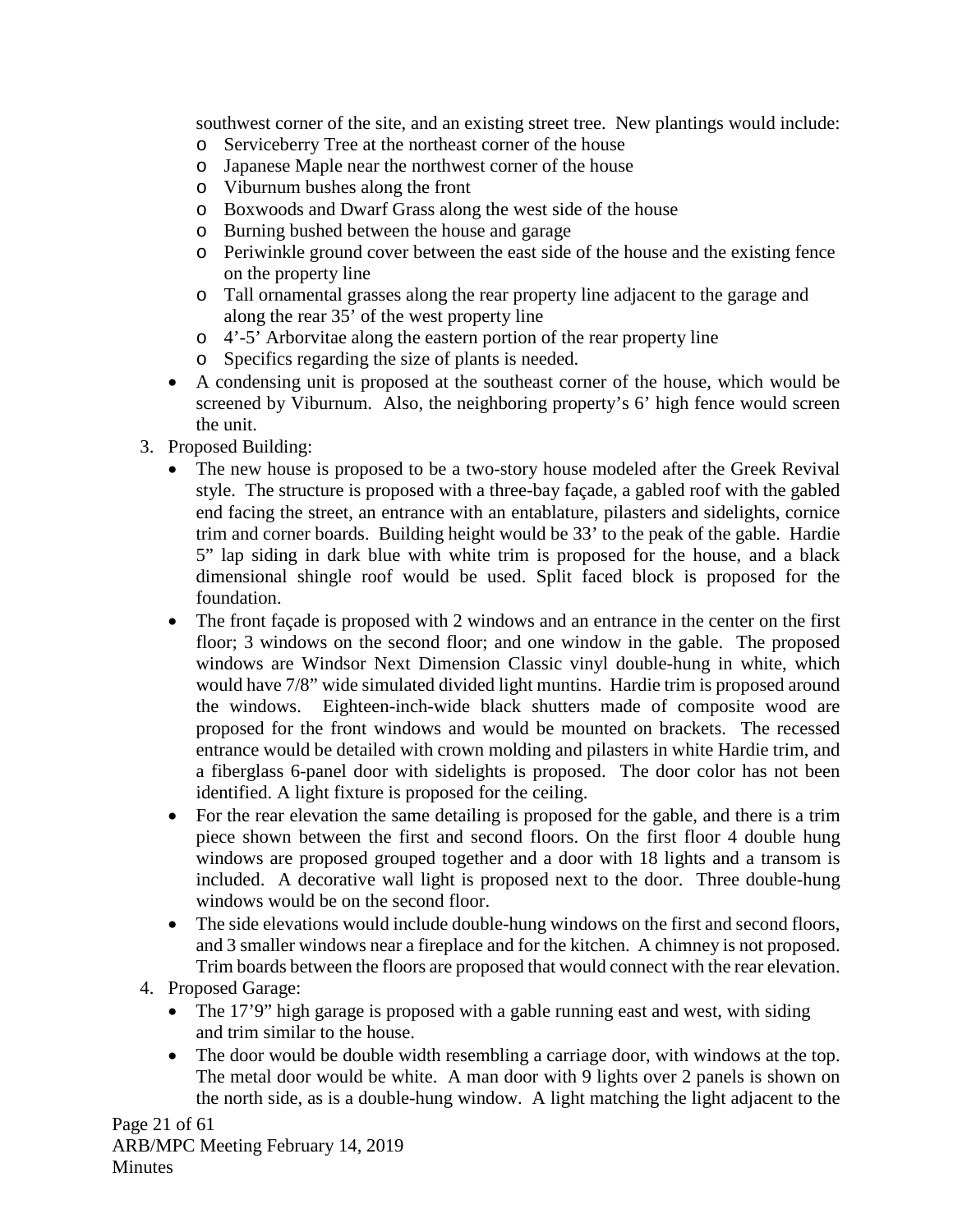rear house entrance is proposed next to the door. A window is also included on the south side.

### **Land Use Plans:**

### Worthington Design Guidelines and Architectural District Ordinance

A decision on whether a particular demolition is appropriate must be made in light of several factors, including whether the demolition is full or partial; the age of the structure; the level of integrity of the structure being demolished (has it been extensively altered?); the impact of the demolition on Worthington's character; and plans for the site following demolition (is the proposed replacement appropriate for Worthington? Does it follow the design guidelines for new structures?) Generally, demolition of pre-1950s buildings should be avoided. These tend to contribute the most to a community's character.

Infill sites should be developed in a way that is complementary to their neighborhoods and that integrates well with surrounding building designs and land uses. Compatibility with the neighborhood should be the primary consideration. New structures should complement the form, massing and scale of existing nearby structures. Also, building placement and orientation are important design considerations. Most main entrances should face the street and garages should avoid facing the street.

Building placement and orientation are important design considerations. There are two primary considerations: 1) most main entrances should face the street; and 2) garages should avoid facing the street. The City of Worthington wants to avoid new development that turns main entrances inward or away from the street, and it wants to avoid dominance of the streetscape by garage doors.

Greek Revival typical character-defining features are:

- Three- or five-bay facades
- Gabled or hipped roofline
- Gable end facing the street
- Beveled or smooth board siding with corner boards
- Entrance with transom, sidelights and entablature
- Columns or pilasters used on entrances and porches
- Multiple-paned 9 over 6 or 6 over 6 windows
- Cornice with returns.

Roof: Roof shapes for new buildings should be appropriate to the style or design of the building. If a new building does not follow a particular style but is instead a vernacular design, then roof shapes and heights similar to those in the neighborhood or nearby would be most appropriate.

Materials: Contemporary materials that simulate traditional ones are appropriate, but the preferred option is to use true traditional materials such as wood siding. Incompatible contemporary materials should be avoided. Brick has long been a traditional material in Worthington. Prepare a sample board for review by the Architectural Review Board.

Page 22 of 61 ARB/MPC Meeting February 14, 2019 **Minutes** Windows: For new buildings, multiple-paned windows generally are not appropriate. The exception is a building being built in a particular style -- such as Federal, Greek Revival or Colonial Revival -- that would have employed this window type. When in doubt, simple 1 over 1 double-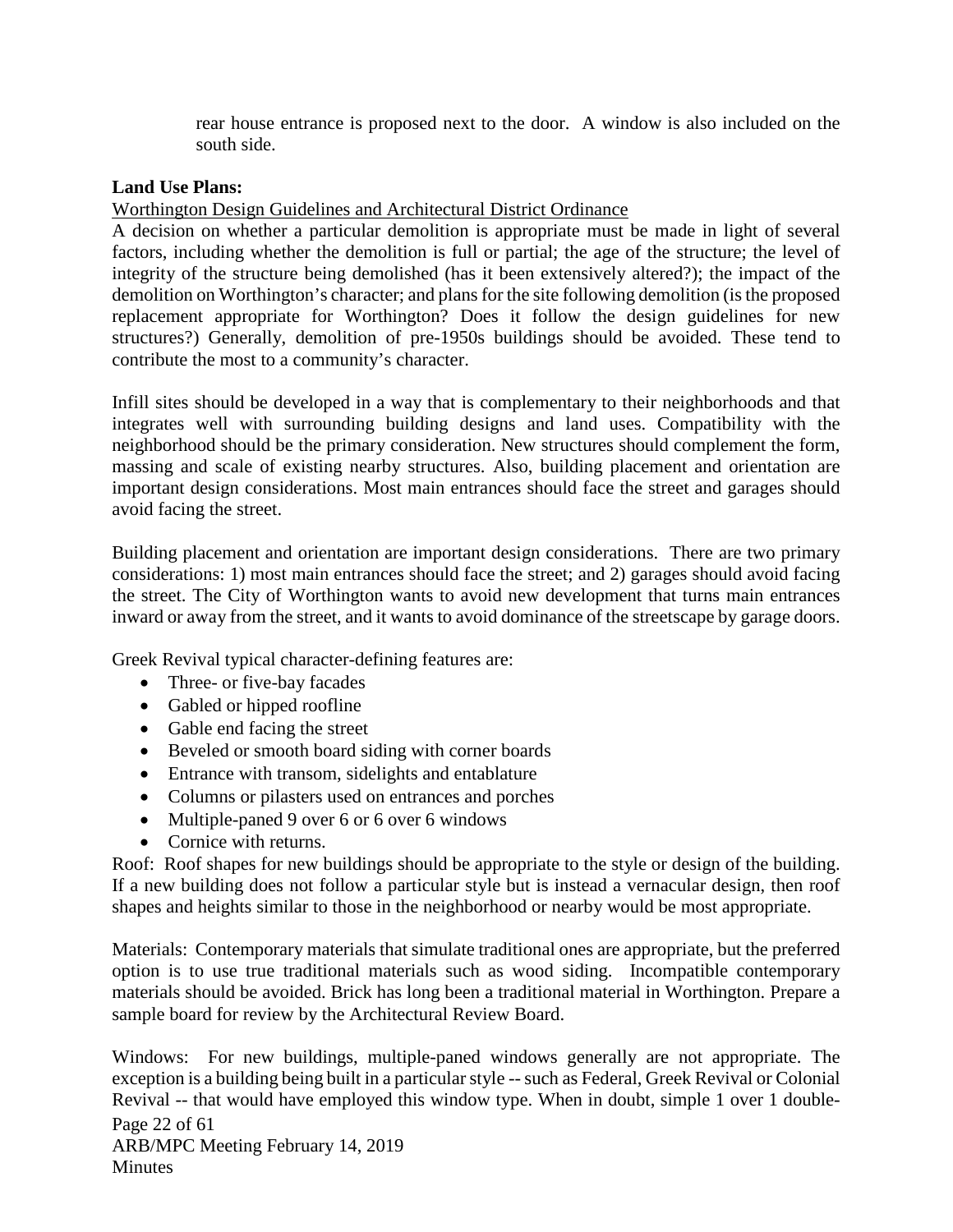hung sash windows are usually the simplest, least expensive and most appropriate choice. Using the excellent precedents of Worthington's many historic structures, carefully design the pattern of window openings; window sizes and proportions (they must be appropriate for the size and proportions of the wall in which they are placed); pattern of window panes and muntins; and trim around the windows. Good quality wood windows are readily available and more affordable than in the past. True wood windows are always the first preference. Aluminum- or vinyl-clad windows can be appropriate, but primarily on secondary facades and less conspicuous locations. Allaluminum or vinyl windows are not prohibited but are not encouraged. Avoid blank walls.

Entries: For newly-built buildings, simpler designs usually look better than more ornate ones. Avoid heavy ornamentation on doors and entrances. Observe entry placement on existing buildings. Whether located symmetrically or asymmetrically, entries usually are aligned with a window on the second floor so that a regular rhythm of openings is maintained on both floors. Entries should be located so they are easily visible, and they should be oriented toward the street.

Ornamentation: Observe Worthington's excellent historic architecture for information on the kinds and amounts of ornamentation employed on various building styles and periods. Use ornamentation conservatively. It will be most successful if used in traditional locations: around windows and doors; along a building's cornice or at the corners; in gables; or on gates and fences. Most ornamentation historically was made of simple forms built up to a desired level of complexity. When in doubt, follow the old rule that "less is more." Sometimes just a little ornamentation, well placed, can have a major impact without the need for more extensive (and expensive, and hard-to-maintain) ornamentation. Use compatible materials in ornamental elements. Frame houses should have wood ornamentation, although in cases where the ornamental elements are some distance from the viewer it may be possible to use substitute materials such as fiberglass.

Color: In general, avoid bright colors not typical in Worthington neighborhoods, such as various shades of purple or orange. For infill buildings being placed in an existing streetscape, select colors compatible with those already used along the streetscape. Many buildings follow a pattern of light colors for the building body and darker colors for the trim. Following this pattern is encouraged. In Worthington, the use of white or cream-colored trim also is common and would be appropriate for new construction. Avoid using too many colors. Usually one body color and one trim color are sufficient.

Landscaping: Worthington's mature shade trees are the primary landscaping feature throughout the community. They are a major contributor to its character and help define its neighborhoods as stable, desirable places to live. In general, lawns are generous but not overly large, which contributes to the sense of human scale that is one of Worthington's important attributes. Other landscaping elements tend to be properly scaled and well-tended, which also tends to enhance neighborhood character. Maintain and nurture mature trees to prolong their lives. Plant and maintain street trees in planting areas between the street and sidewalk. Paving can sometimes reduce water absorption of the soil so much that trees do not get the moisture they require.

The standards of review in the Architectural District ordinance are:

- 1. Height;
- 2. Building massing, which shall include the relationship of the building width to its height

Page 23 of 61 ARB/MPC Meeting February 14, 2019 **Minutes**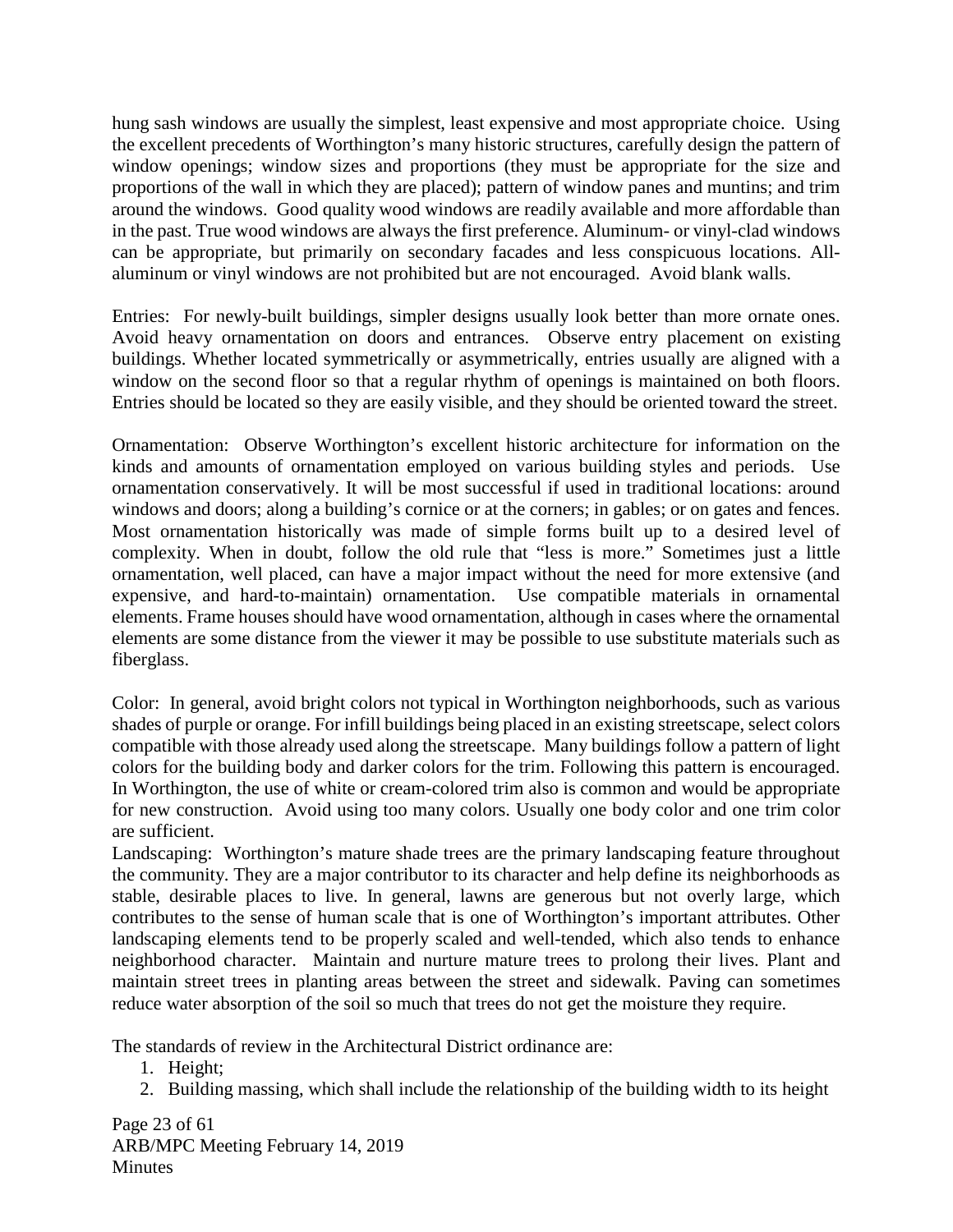and depth, and its relationship to the viewer's and pedestrian's visual perspective;

- 3. Window treatment, which shall include the size, shape and materials of the individual window units and the overall harmonious relationship of window openings;
- 4. Exterior detail and relationships, which shall include all projecting and receding elements of the exterior, including but not limited to, porches and overhangs and the horizontal or vertical expression which is conveyed by these elements;
- 5. Roof shape, which shall include type, form and materials;
- 6. Materials, texture and color, which shall include a consideration of material compatibility among various elements of the structure;
- 7. Compatibility of design and materials, which shall include the appropriateness of the use of exterior design details;
- 8. Landscape design and plant materials, which shall include, in addition to requirements of this Zoning Code, lighting and the use of landscape details to highlight architectural features or screen or soften undesirable views;
- 9. Pedestrian environment, which shall include the provision of features which enhance pedestrian movement and environment, and which relate to the pedestrian's visual perspective;
- 10. Signage, which shall include, in addition to requirements of Chapter 1170, the appropriateness of signage to the building;
- 11. Sustainable Features, which shall include environmentally friendly details and conservation practices.

## **Staff Analysis:**

- Typically, demolition of a house of this age is not desirable. The condition and unremarkable character of the existing structure, however, may mean the proposed demolition and new structure produce a better outcome than renovation of the existing.
- Although the structure appears more massive than the adjacent houses, there are other structures in that block and in Old Worthington that are of a similar massing.
- Many elements of the proposed house are in keeping with the Greek Revival style, which is found elsewhere in the District.
- The siding, trim and roofing materials are appropriate.
- All vinyl is not preferred for windows unless the proposed product appears to look like wood. It is not clear from the submission if the sashes have enough width to resemble a wood window. Being simulated divided light with 7/8" muntins on the inside and outside is a preferred feature of the proposed windows.
- Construction of a detached garage is appropriate for the neighborhood.
- Additional detail of plant sizes is needed.
- The addition of a chimney may be appropriate.

# **Discussion:**

Mr. Coulter asked if the applicant was present. Mr. James McAllister, 1307 Wyandot, Grandview Heights, Ohio, Mr. Sean McAllister, 708 Stonewood Ct. Mr. Foust said he thought there was a requirement for a combined side yard setback of twenty feet and Mrs. Bitar explained that was not for existing lots of record, just twelve feet, six feet on each side. Mr. Coulter asked if there was anyone present who wanted to speak for or against this application.

Page 24 of 61 ARB/MPC Meeting February 14, 2019 **Minutes**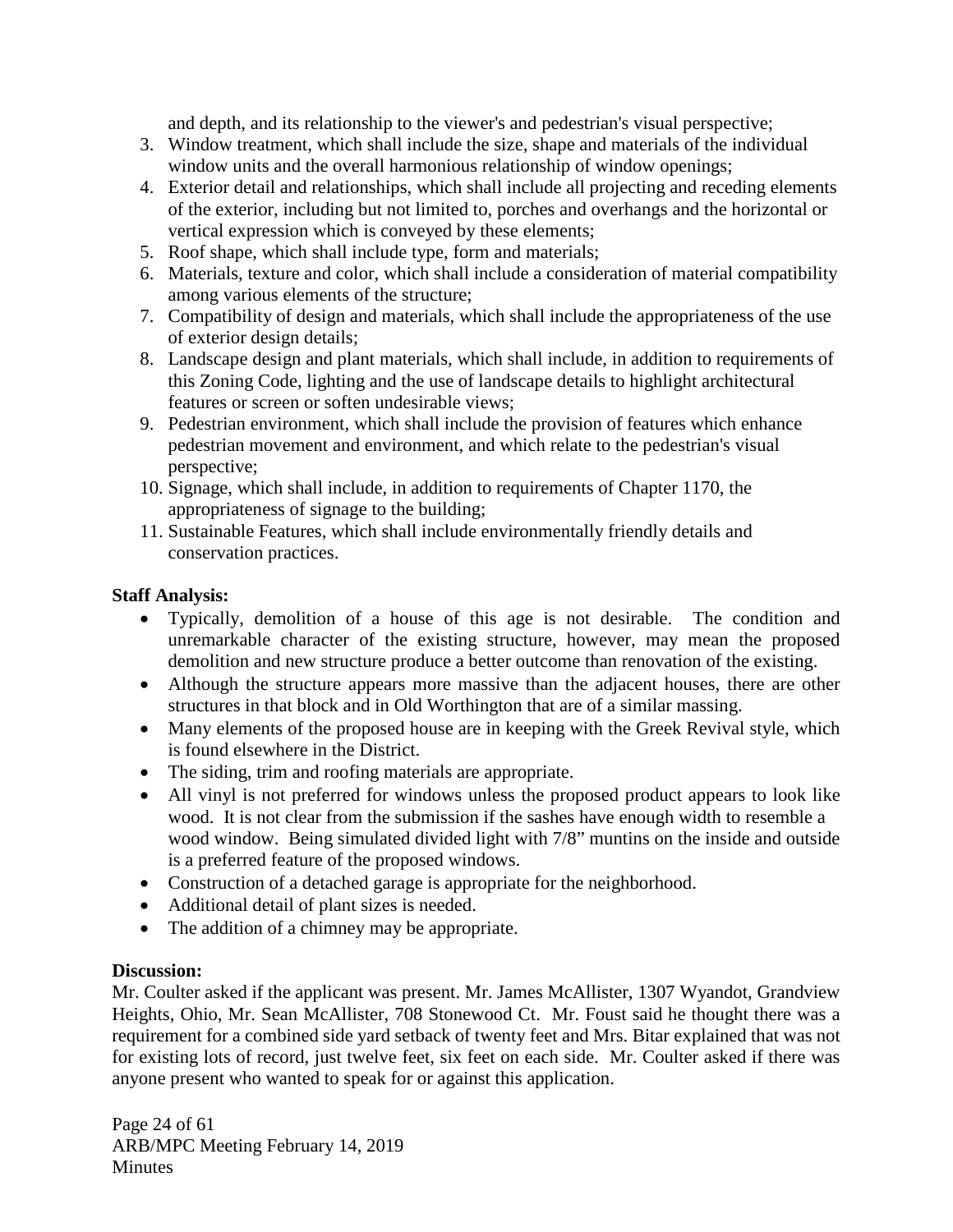Ms. Deidre Serrano, 59 Short St., Worthington, Ohio, said she lived next door to this property on the corner of Short Street and Oxford Street. Ms. Serrano said her home has been in her family for over forty years and they plan to keep it in the family for another forty years so that have an interest in the community. She said Mr. McAllister has been very professional in terms of communicating with her and has shared copies of the design with her. Ms. Serrano felt anything that would be built on the site would be better than the eye sore that has been there for her entire lifetime. She had three points she wanted to discuss. The proposed structure in her opinion, was far too large for the lot size. She felt the size of the home was not proportionate to the houses on either side which are a story and a half, not two full stories. There are larger houses across the street, but those houses sit on larger lots. She said she understood it's to the builder's advantage to build the largest house possible but as a community member she wondered if the house would be appropriate for the lot size. Ms. Serrano said in old Worthington they take pride in the fact that they are not another new development with huge houses on small lots and if the proposed project was approved, she was concerned about setting a precedent for the other two adjacent lots which are similar in size. She felt the charm and character of the design was sacrificed in order to maximize the size and the home lacked architectural details. Ms. Serrano said her last point related to the landscaping of the lot. She said the current structure is an eye sore, but the lot does have mature trees, and from the way the drawings looked, only two mature trees would be saved. She hoped there would be further thought to save as many of the mature trees as possible and hoped additional trees could be planted. She said while everyone was excited to see a new home built on the lot, she questioned what type of home would be appropriate on such a small lot.

Mr. Alex Serrano, 59 Short St., Worthington, Ohio, said he made a drawing and referenced the guide book on how new construction should be added in an old area. He said the porch lines, the eave lines, and the type of building is considered with the structures next to it. Mr. Serrano said his home is 22 feet tall and the house on the other side is 22 feet tall and his neighbor is proposing a 33-foot building which seems like a two and a half story structure. He said it is a box which maximizes the square footage on the lot. Mr. Serrano felt the house was giant, and just too big for the small lot and the home stretches to the edge of the setback. He said the actual square footage was not accurate on the application, after doing some calculations, he determined the square footage was 2,816 square feet. The lot is 5,200 feet in size, which means most of the lot is the house which does not include the garage. He said if you look at the house next door, the house is 1,300 square feet on a 5,200 square foot lot. For historic context the current building on the lot is 1,060 square feet and a one-story structure. Mr. said the whole project is about money. He loves where he lives, and he does not want to see a bunch of giant houses on little lots by tearing down what was there. He said his house would be 6,000 square feet if he built the same house. Just because you can do it, does not mean that you should. Mr. Serrano asked the Board members to consider the height, consider the houses next door and for the applicant to go back to the drawing board and come up with something which is more appropriate.

Mr. Don Miesle, 54 Short St., Worthington, Ohio, said the property across the street has a lot of issues but the lot does have many trees. He was excited that someone bought the lot and improve the property because the house is not safe to live in. He was disappointed to see many of the trees would be removed and they were going to build a McMansion. Mr. Miesle said he grew up in a time where houses had yards but over time the yards have shrunk and the space between them has shrunk. He said their street still has houses with yards, although some are smaller than others, but

Page 25 of 61 ARB/MPC Meeting February 14, 2019 **Minutes**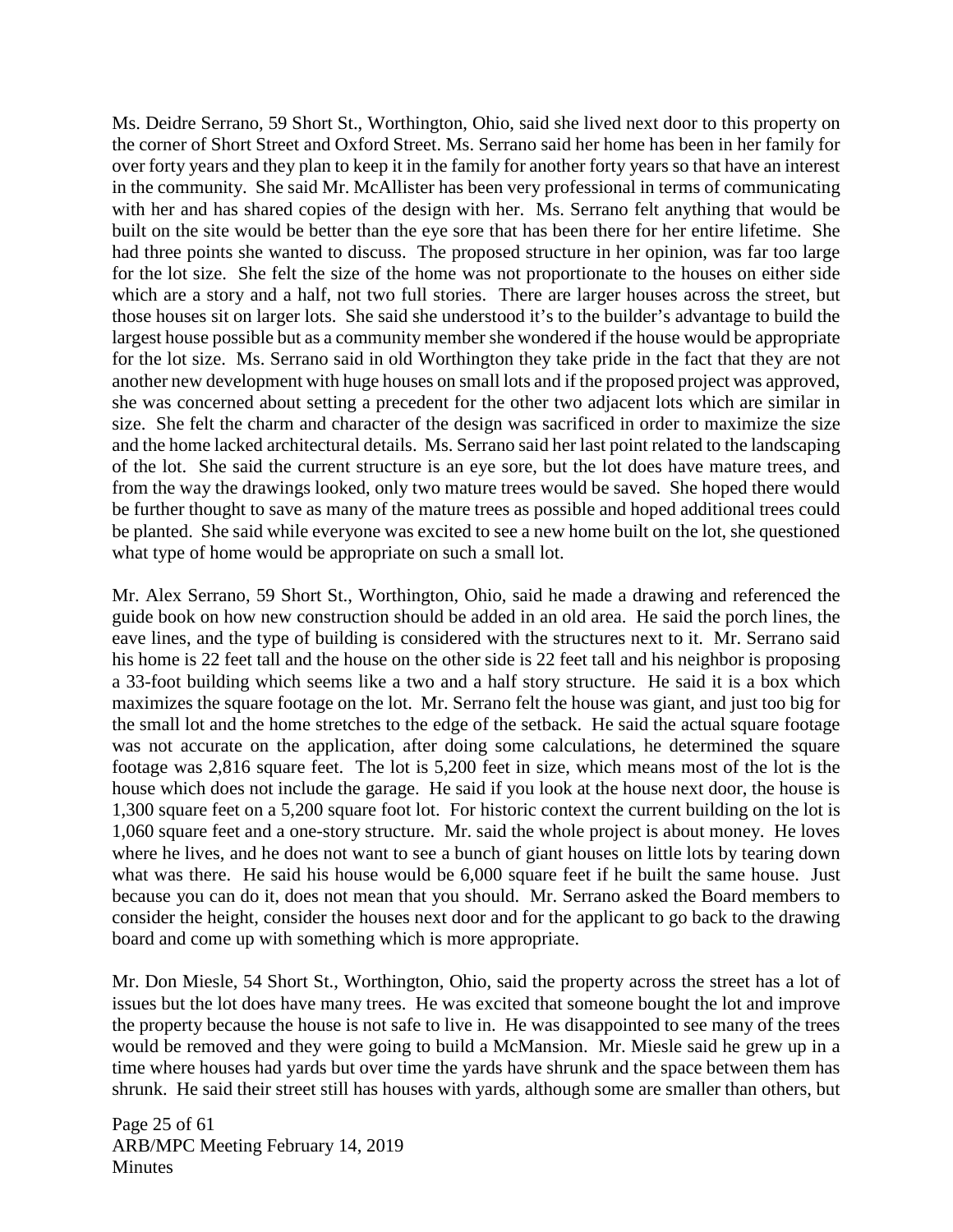that is what it is. If the proposed house gets built the way it is, the lot would have no yard. Mr. Miesle said the proposed house is just too big for the lot and not consistent with the way the neighborhood is and all the other houses on the street has a porch including the condemned house and that is the character of the street. The proposed house does not have a porch. All the other houses on that side of the street have a front porch. On nice days, everyone sits on their porches and talk with neighbors and the proposed house does not seem consistent with the neighborhood. He would like to see the house scaled down to a reasonable size, maybe have a porch, and some outside space. Mr. Miesle said some of the trees do look at little dangerous and should be removed but not all of them.

Mr. Punit Agrawal, 40 Short St., said he lives across the street. He said they love the neighborhood. When they first moved in, they noticed the beautiful sycamore across the street, and beautiful surrounding homes. He said he is very proud of the historical nature of their community. Mr. Agrawal said the former resident of the home was a nice man, and he used to help him take care of this yard. He said over the years, they have lost several trees on the street. The maple trees on the property are in bad shape, but he felt it would be detrimental to the neighborhood to remove all the trees. He said he was also concerned about the size of the house.

Mr. Coulter asked the applicant to come forward. Mr. McAllister said they spent a lot of time on the design and materials following Worthington's guidelines. He said they had not heard of any objections concerning the size of the building prior to the meeting. Mr. McAllister said it would be difficult to imagine a viable property on such a lot that would not be two stories. He said he had not addressed landscaping yet. The height of the house would be two-story building. They have not determined the height of the first story because the grade drops off significantly from the neighbor on the left side. The house would not be any taller than the house across the street, but the house would stand a little closer to the street. He said for this to be a viable property the dwelling needed to be two stories. Mr. McAllister said he was open to ideas and keeping trees. The setback on the property now in the back is 1.6 feet from the back-property line. The variance of having the garage in the back of the lot would be similar to the adjacent properties. He said he was not opposed to planting additional maple trees of substantial size. Mr. McAllister said they took their lead from the City of Worthington to come up with the Greek Revival design. He said the two-dimensional designs do not show 3D. The front elevation is a lot more attractive. The drawings were not in color, but if approved, the color would be an attractive dark blue.

Mr. Coulter said he had a couple of questions regarding the trees on the street and asked if Mr. McAllister had spoken with the City's Arborist about looking at them. Mr. McAllister said there was one tree in the street lawn. Mr. Coulter suggested calling the City's Arborist to see if the tree is viable or not. Mr. Coulter said Mr. McAllister made a valid comment about the topography of the street sloping from the east to the river so the height of the house would be somewhat mitigated because the house will be lower than the home to the east, but not lower than the house to the west. Mr. Coulter asked if Mr. McAllister was going to be living in the home and Mr. McAllister said no, he will be selling the home. Mr. Coulter mentioned several variances will be required and Mr. McAllister would have to request those from the Board of Zoning Appeals.

Mr. Foust said he did not see the drawings until he received the packet of information from city staff. He said he loved Greek Revival houses and he was pleased with the concept as opposed to

Page 26 of 61 ARB/MPC Meeting February 14, 2019 **Minutes**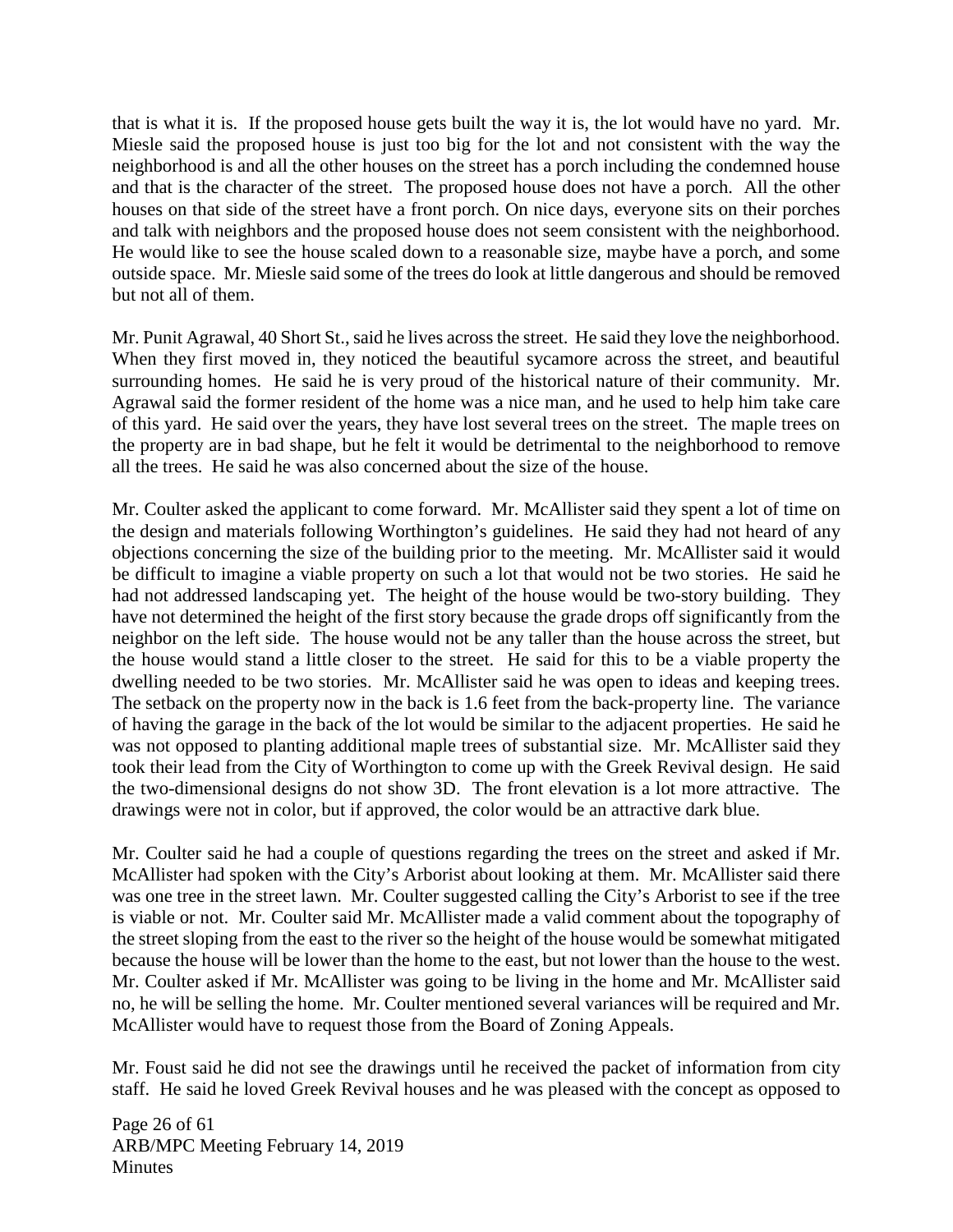what they normally see as a hodge podge of old styles with people trying to pick elements out of new tracked homes. He said if someone was driving the road and looked at the house could they tell how long the house had been there. He said in terms of height, there might be a couple a couple of things to look it. Mr. Foust said the house appeared to have 9' ceilings and suggested maybe 8' foot ceilings might be better. He said he had not studied the pitches on Greek Revival houses, but they tend to be shallow and there is a possibility the pitch on the roof could be changed a little bit. He said the floors could also be lowered a little bit. Mr. Foust said he was also concerned with the number of variances that would be required for this project and felt the house may be too large in proportion to the lot size.

Mrs. Holcombe said she agreed, she felt the massing was a little too much, but she was in favor of the Greek Revival look. She also expressed concerns about the trees and urged Mr. McAllister to get in touch with the City's Arborist to inquire about the health of the trees. She would like to see the house scaled down.

Mr. Foust said he had another thought, a twenty by twenty-foot garage does not allow much room for vehicles so he suggested placing the garage at the other end and that would allow for more green space. Mr. McAllister said if he did that, he would have to build a single car garage.

Mr. Schuster said he had the same concerns. He said one thing people in old Worthington really like is that fact that people have yards and the proposed house does not have much of a yard because they are trying to put too large of a house on a small lot.

Mr. Hofmann felt the house needed more sculptural details and he did not have a problem with the second floor. He felt the house could be scaled back to 2,500 square feet and still be plenty of room. Mr. Hofmann said he was not in favor of the proposed project the way it is now, he felt the house needed a lot more detail.

Mrs. Lloyd said contextually showing the Board members and the neighbors what exactly they want to build would be helpful. Mrs. Lloyd asked city staff if there was an issue with maximum lot coverage. Mrs. Bitar replied, "No." Mr. McAllister requested to table the application. Mr. Schuster moved to table the application, seconded by Mr. Hofmann. All Board members, voted, "Aye," and the application was tabled.

3. Retaining Wall Replacement – **956 High St.** (Worthington Historical Society) **AR 03-19**

Mrs. Bitar reviewed the following from the staff memo:

## **Findings of fact & Conclusions**

## **Background & Request:**

The oldest portion of the Orange Johnson House was built in 1811 by Arora Buttles. The six-room house was on thirty-five acres, and part of a farm lot next to the village. Many interior and exterior elements reflect the pioneer architecture of the day. In 1816 Orange Johnson, a hornsmith who specialized in comb-making, bought the property. He added a Federal-style addition in 1819 highlighted by the entry with its curved fanlight, sidelights and pilasters leading to a center hall.

Page 27 of 61 ARB/MPC Meeting February 14, 2019 **Minutes**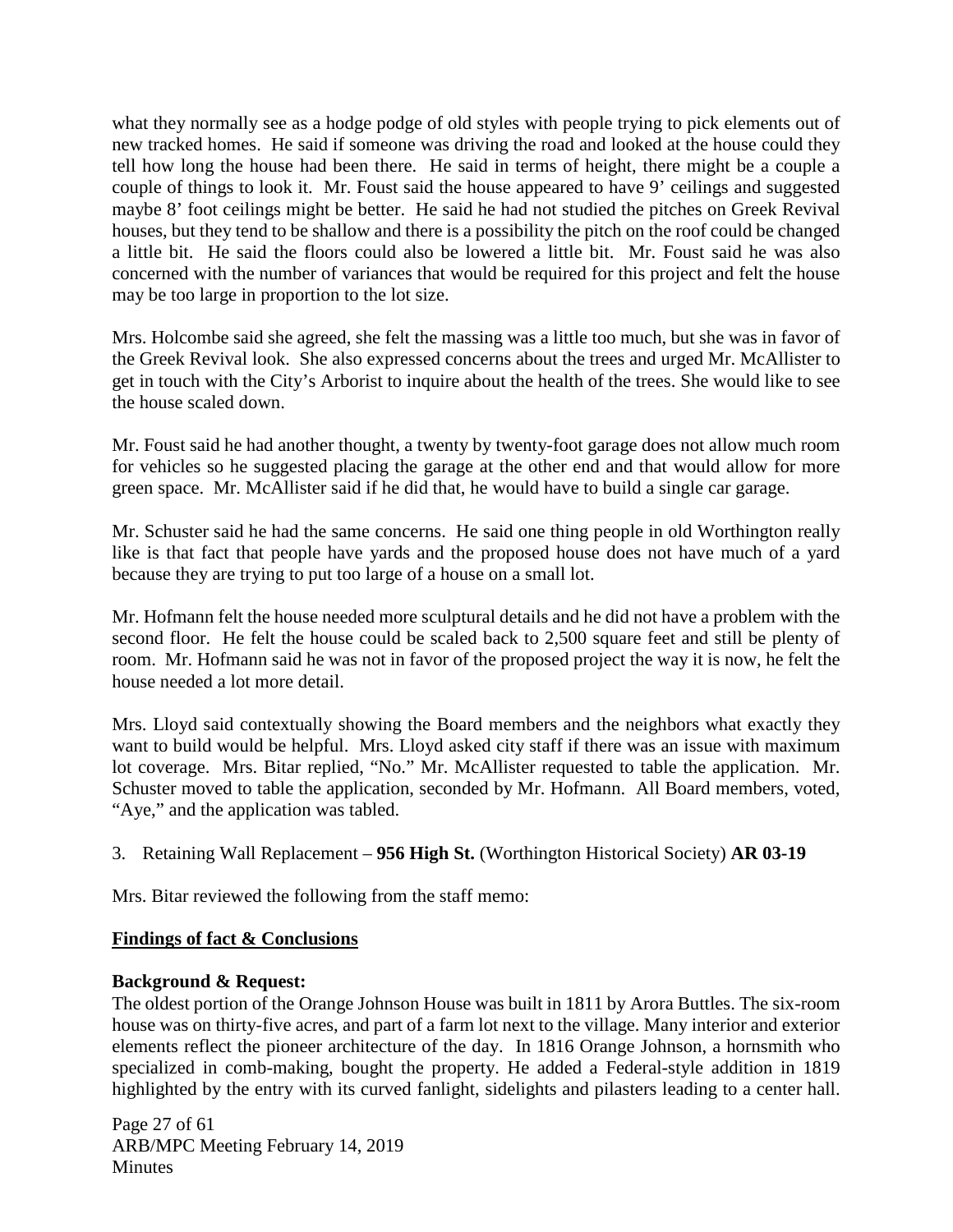The front door in the addition faced west toward the road that was becoming the main route (now High St.) between Columbus, the new state capital, and Lake Erie. In 1962 the house had been vacant for several years and the Worthington Historical Society purchased the property. The society spent 9 years restoring the house and opened it to the public as a museum in 1972. Other improvements have been made since that time, including the roof being replaced in 2010, the windows restored in 2018, and the front entrances restored in 2019.

The Orange Johnson House was used as a residence and the adjacent farmland was split off and developed over the years. The commercial property to the south was developed in 1962, and the condominiums to the north and east were built in 1964. When the Tollgate Square condominiums were developed, and likely when High St. was widened, a retaining wall was required to accommodate the change in grade. This is a request to replace the retaining wall which has deteriorated.

## **Project Details:**

- 1. The existing wall is brick and about 4' high at the northwest corner of the property. The wall extends across the front of the property, tapering to about 6" at the south end, and includes steps to the south of the front door and accommodates a planting area and a ramp behind. On the north side, the brick wall extends to the northeast corner of the property, having an opening with steps to the side of the house that have retaining walls on both sides.
- 2. Limestone is proposed for construction of the new wall. The stone would be rectangular in a variety of sizes, connected with a thin layer of mortar to match the stone color. The Historical Society cites several examples of structures from the same period as the Orange Johnson house with similar retaining walls.
- 3. New steps with wrought iron handrails are proposed in front of the entrance, and planting beds would be behind the wall on both sides. To the south of the building, additional sidewalk is proposed to connect pedestrians from the public sidewalk and parking lot to the walkway leading to the entrance at the rear of the building.
- 4. The new wall is proposed to be about  $1\frac{1}{2}$  lower than the existing wall at the northwest corner of the property. Lowering the wall will allow the grade behind to be lower at the Orange Johnson house wall. Stucco that was placed on the brick to help protect the brick from the planting bed can be removed. The brick underneath is proposed to be tuckpointed. Two condensing units on the side would be lowered so they continue to be screened by the wall. The walls framing the side steps are proposed to be faced with matching stone veneer.

## **Land Use Plans:**

Worthington Design Guidelines and Architectural District Ordinance

Many traditional fence and wall types are appropriate for use in Worthington. Earlier examples, typical of early- to mid-19<sup>th</sup> century homes, include rail fences, vertical board fences, and low masonry walls. Set aside a maintenance budget for fencing and walls so they do not become deteriorated and unsightly.

## **Recommendation:**

Staff recommended approval of the application as it seems to be a thoughtful solution to replacing the retaining wall.

Page 28 of 61 ARB/MPC Meeting February 14, 2019 Minutes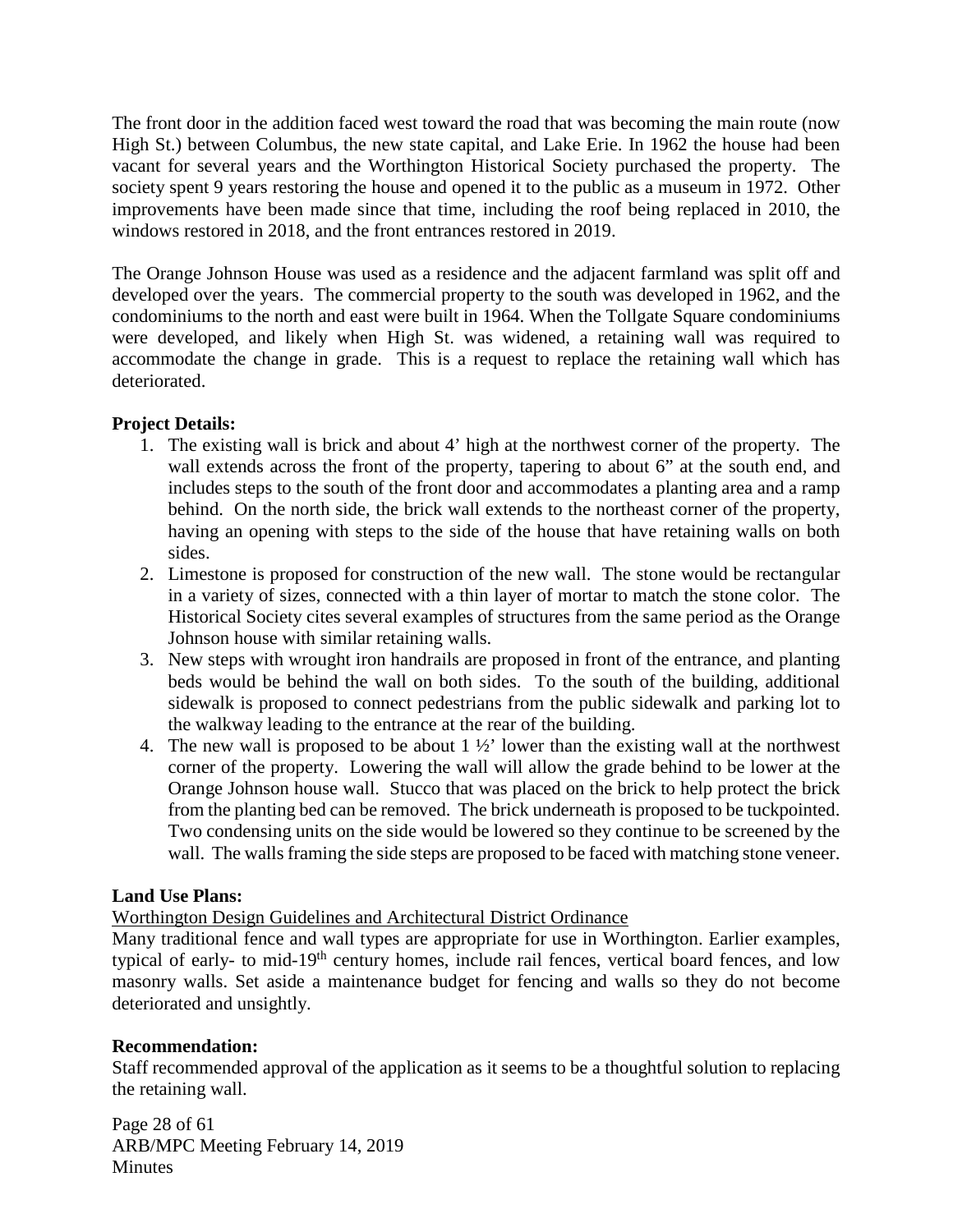#### **Discussion:**

Mr. Coulter asked if the applicant was present. Mr. Frank Shepherd, 600 Keyes Lane, Worthington, Ohio, and along with Mr. Shepherd was Steve Frazier, 24683 St. Rt. 37, Richwood, Ohio 43344, who was representing the Worthington Historical Society. Mr. Shepherd said the north wall is bowing out and falling over the driveway into the condominium. He said both walls have been tuck pointed over the years and they need to be replaced and if they are going to replace them, they should be historically correct. The walls should have been stone. Mr. Shepherd showed a limestone sample to the Board members and said the cap would be made of the same limestone. The wall will be about 14" wide because they will be installing a masonry reinforced wall with stone on both sides and on top so hopefully the wall will last forever. Mr. Shepherd thought this might be a good time to make the entryway more historically correct and he explained the changes that would be made. Mr. Coulter asked if Mr. Shepherd would be providing for drainage behind the wall and Mr. Shepherd yes, the same way the wall is now. Mr. Coulter asked for clarification and Mr. Shepherd said there would be weep holes through the wall. Mr. Shepherd said he did not have a landscape plan yet, he was still working with consultants on a plan that would be appropriate for the time period and they can use the plants as an educational tool, but they are not at that point yet. He said they are proposing some in-ground lighting that would wash the front so he can bring that back to the Board when he gets those details.

Mrs. Holcombe asked if the wrought iron would be the same as in the drawings and Mr. Shepherd said, "Yes." Mr. Coulter asked if there was anyone present to who wanted to speak for or against this application.

Ms. Angela Straus, 58 E. North St., Worthington, Ohio, said she lived behind Ace Hardware and she was in favor of the project. She felt the wall was historically appropriate and matched the wall the daycare center had on the other block north. She said as far as the railing, she suggested using solid stock instead of hollow stock.

Mr. Jim Ventresca, 72 E. Granville Rd., Worthington, Ohio, said the Orange Johnson House is a flagship building in Worthington. Mr. Ventresca thanked Mr. Shepherd for getting the building in the best shape possible.

Ms. Cindy Mild, Property Manager for 970 High Street, the properties to the north of the Orange Johnson House. She said she was in favor of the project. She said she met with the Worthington Historical Society this past fall when they were in the initial planning phase. She asked for the meeting to be table at the previous meeting because there are 20 condominiums along the drive, and she wanted the owners to have a chance to have their questions answered. Ms. Mild said several owners showed up for a meeting and had their questions answered and they were pleased with the design but concerned with the quantity of water which is distributed. She said the weep holes were currently clogged and once they are fixed that will help. Ms. Mild said the Worthington Historical Society would work with them on any issues. She said they condominium association was in favor of the design.

Ms. Eugenia Martin, 148 E. North St., Worthington, Ohio, said she wanted to make sure that the handrail does not extend into the path of the pedestrian walkway because there was not any

Page 29 of 61 ARB/MPC Meeting February 14, 2019 **Minutes**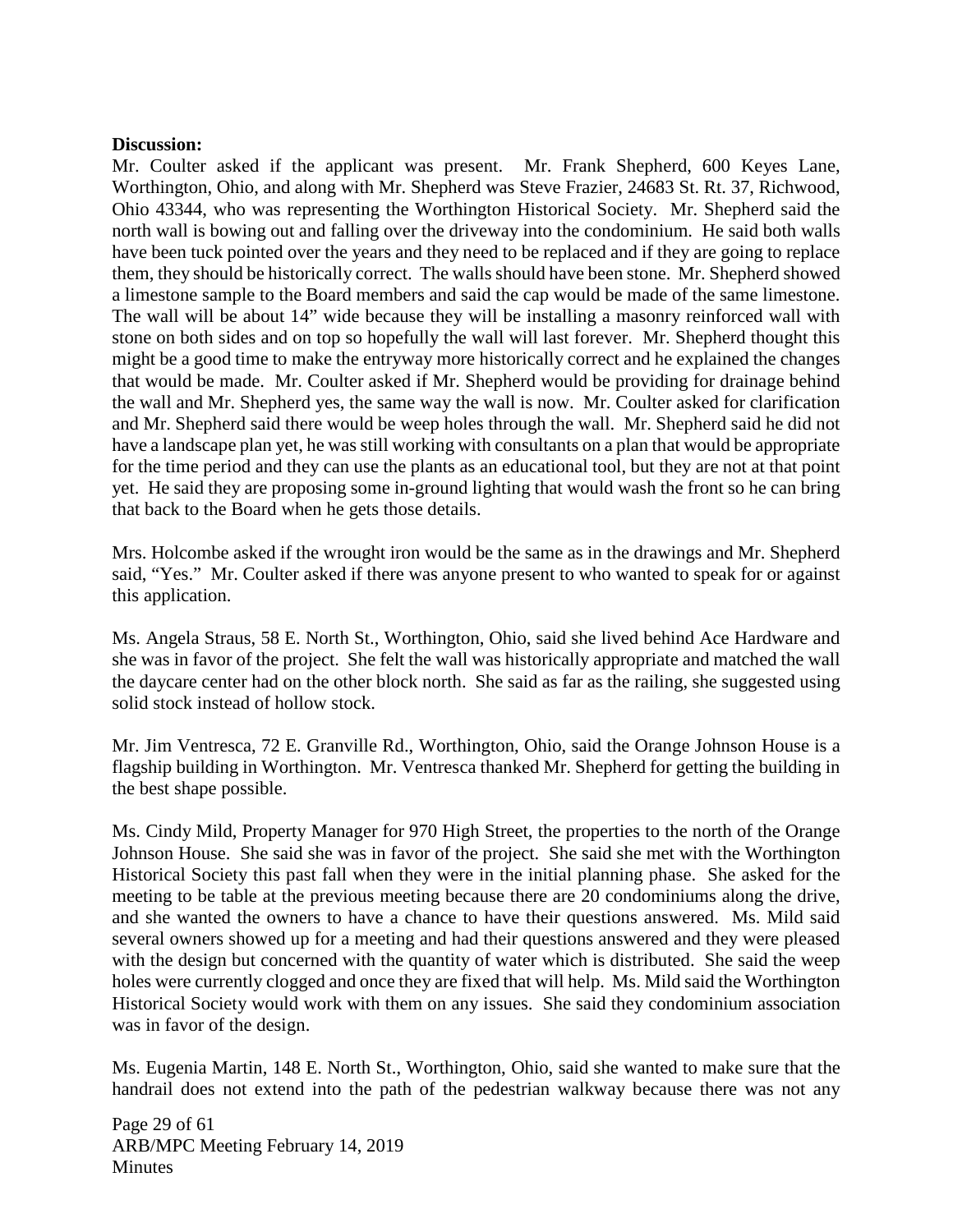drawing to fully depict that. She was concerned about safety, and to make sure a purse, backpack, would not get caught and cause someone to stumble.

**Motion:** Mr. Reis moved:

# **THAT THE REQUEST BY THE WORTHINGTON HISTORICAL SOCIETY FOR A CERTIFICATE OF APPROPRIATENESS TO REPLACE THE RETAINING WALL FOR THE ORANGE JOHNSON HOUSE AT 956 HIGH ST., AS PER CASE NO. AR 03-19, DRAWINGS NO. AR 03-19, DATED JANUARY 11, 2019, BE APPROVED BASED ON THE FINDINGS OF FACT AND CONCLUSIONS IN THE STAFF MEMO AND PRESENTED AT THE MEETING AND AMENDED THAT THE LANDSCAPE AND LIGHTING PLAN BE REVIEWED BY CITY STAFF.**

Mr. Foust seconded the motion. Mrs. Bitar called the roll. Mr. Coulter, aye; Mr. Reis, aye; Mrs. Holcombe, aye; Mr. Hofmann, aye; Mr. Foust, aye; Mrs. Lloyd, aye; and Mr. Schuster, aye. The motion was approved.

4. Window Removal – **550 Hartford St.** (Brian Dressel) **AR 08-19**

Mrs. Bitar reviewed the following from the staff memo:

### **Findings of Fact & Conclusions**

#### **Background & Request:**

This property is a corner lot, with a 1961 Colonial Revival house facing Hartford St. and located approximately 14' from the right-of-way line. The south side of the house is about 35' from the South St. right-of-way. On the east side, the main part of the house is about 25' from the property line; an addition is approximately 15' from the property line; and a patio is closer. This is a request to remove two windows on the rear of the house.

#### **Project Details:**

- 1. The windows proposed for removal are both in bathrooms. The owners have installed fans and vents and feel the windows are not needed, and apparently never were used, for ventilation. Also, the windows are not in convenient locations for the owners, as one is behind a shower wall and the other is in a location that limits the size of the vanity.
- 2. On the outside, the windows on the back of the house are different sizes and do not seem to follow a specific pattern.
- 3. In place of the windows, cedar shakes painted to match the existing would be installed.

#### **Land Use Plans:**

Worthington Design Guidelines and Architectural District Ordinance

Avoid permanent blocking in of windows; the original window pattern of a house is part of its overall design.

Page 30 of 61 ARB/MPC Meeting February 14, 2019 **Minutes**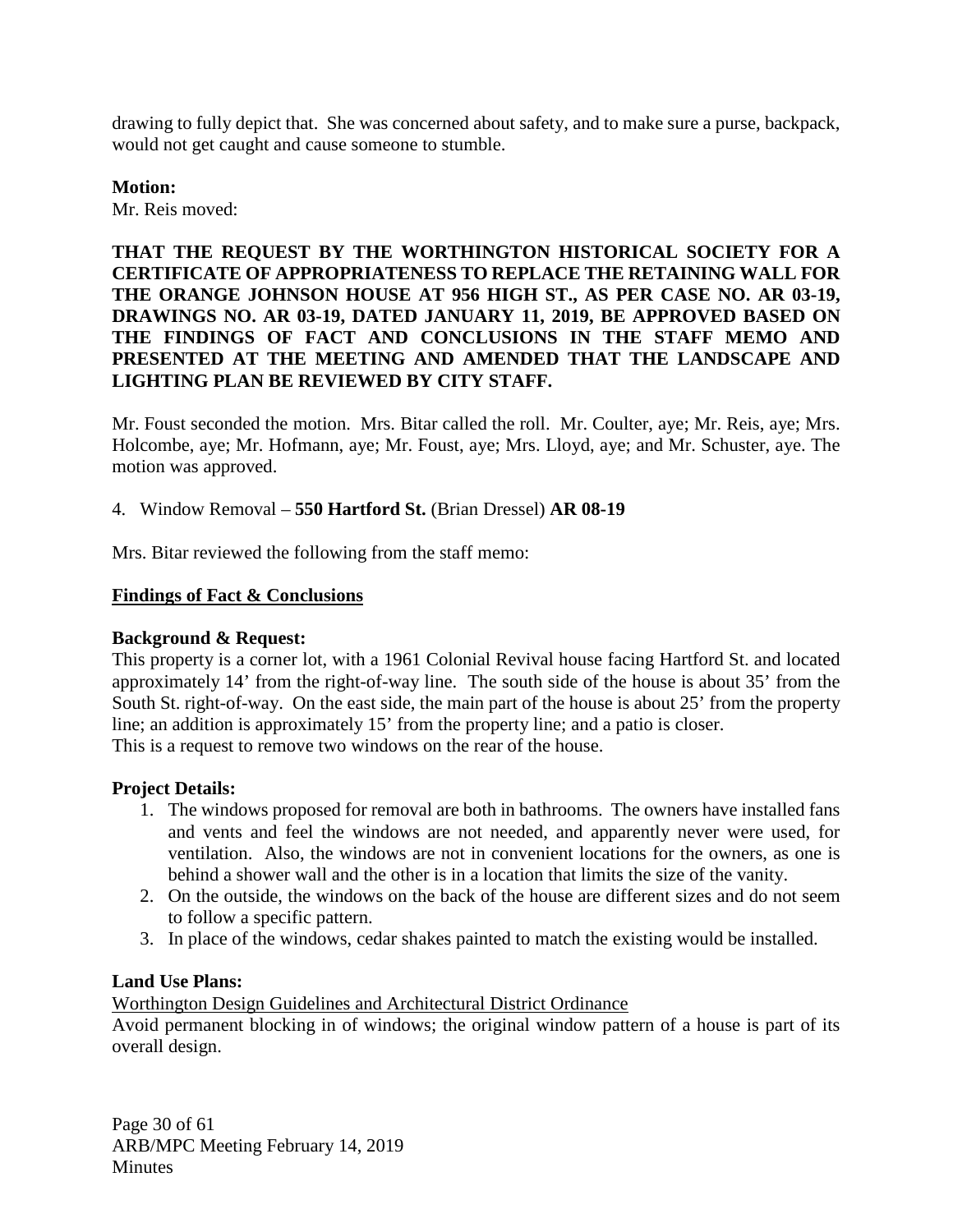### **Staff Analysis:**

The Design Guidelines recommend no permanent removal of windows. Although these windows are on the rear, they can be seen from South St. because this is a corner lot. It is not clear, though, whether the character of the house would change with this request, as the windows proposed for removal are somewhat awkwardly sized and placed.

### **Discussion:**

Mr. Coulter asked if the applicant was present. Mr. Brian Dressel, 550 Hartford St., Worthington, Ohio, said the second-floor window was already enclosed. They did not realize the window was there until they decided to fix the main windows and were surprised. They are concerned about the wall behind the window. On the third floor of the split level they are trying to fit a vanity into a small space. Board members had no questions or concerns. Mr. Coulter asked if there was anyone present to speak for or against this application, but no one came forward.

### **Motion:**

Mr. Schuster moved:

## **THAT THE REQUEST BY BRIAN DRESSEL FOR A CERTIFICATE OF APPROPRIATENESS TO REMOVE WINDOWS AT 550 HARTFORD ST., AS PER CASE NO. AR 08-19, DRAWINGS NO. AR 08-19, DATED JANUARY 22, 2019, BE APPROVED BASED ON THE FINDINGS OF FACT AND CONCLUSIONS IN THE STAFF MEMO AND PRESENTED AT THE MEETING.**

Mr. Foust seconded the motion. Mrs. Bitar called the roll. Mr. Coulter, aye; Mr. Reis, aye; Mrs. Holcombe, aye; Mr. Hofmann, aye; Mr. Foust, aye; Mrs. Lloyd, aye; and Mr. Schuster, aye. The motion was approved.

- 5. Vegetative Screen **42 E. Stafford Ave.** (CYP Studios/Worthington Public Library) **AR 10- 19**
- Mr. Brown reviewed the following from the staff memo:

# **Findings of fact & Conclusions**

#### **Background & Request:**

The Worthington Public Library purchased the site on the north side of Stafford Avenue in December 1987 for the construction of an off-site parking area for 20-parking spaces for the Old Worthington Library. The property is in the R-10 District and has R-10 zoning to the north and east of the parking lot. There is commercial zoning, C-3 zoning to the west that is currently an existing parking area for the businesses located at 870 High Street. In October 1987, the Municipal Development Commission approved a detailed site plan for 20-parking spaces, landscaping and fencing along the northern and eastern portion of the parking lot. The original approval was the have a 6-foot high wood cedar fence 3-feet off the northern property line with vegetation between the northern property line and the fence and fencing along the eastern portion of the property on the property line. A revised site plan was approved in November 1987 that removed the fence along the east side of the parking lot at the neighbor's request to the east. The City received a

Page 31 of 61 ARB/MPC Meeting February 14, 2019 **Minutes**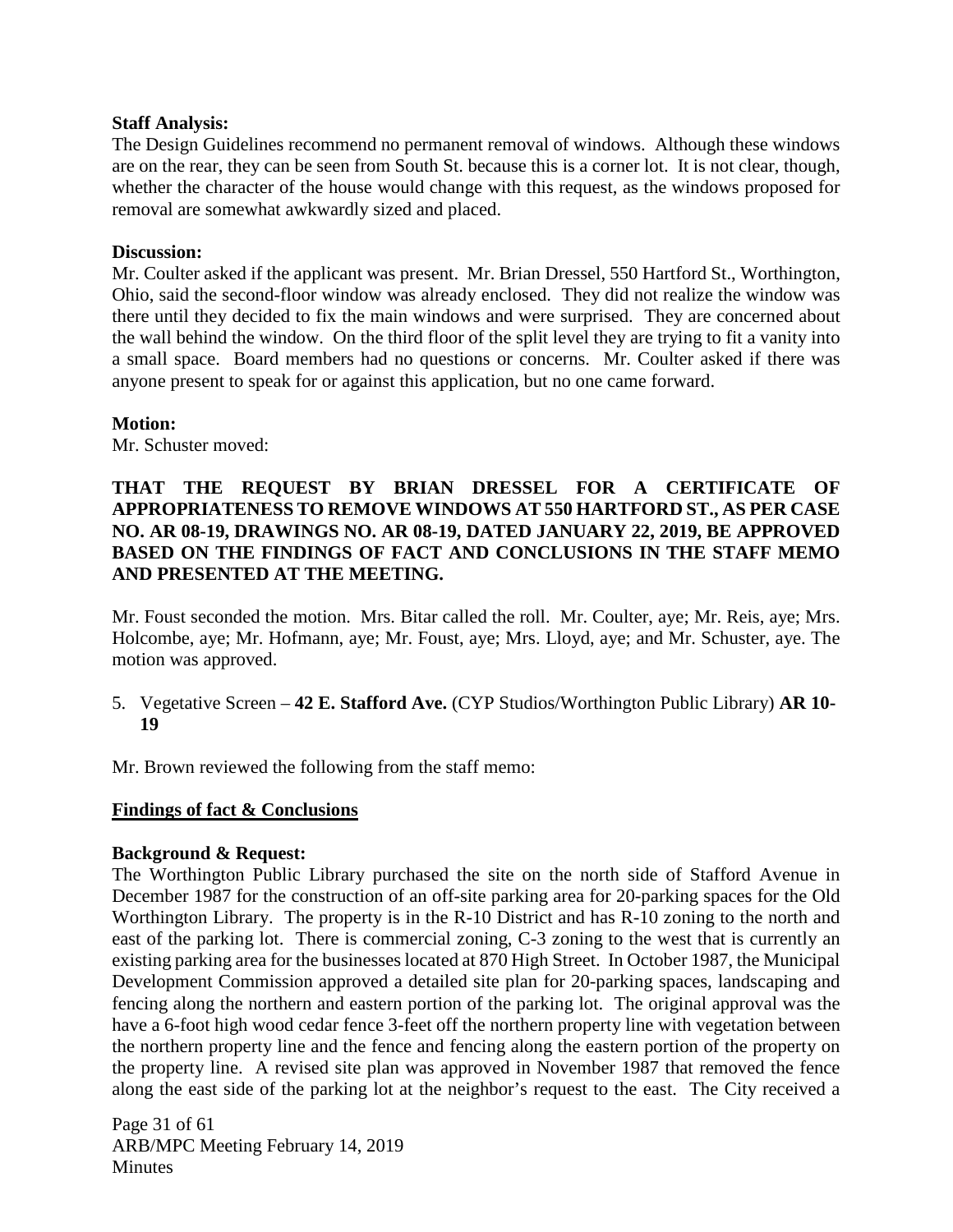complaint from a neighboring property owner in October 2018 concerning the removal of the fence on the north side of the parking lot.

The applicant would like to install twenty-five (25) Yellow Ribbon Arborvitae that will be 5-feet high and spaced approximately 2'-6" on center at the time of planting instead of replacing the existing fence per the approved plans. The applicant has stated that the existing fence was hit multiple times by car bumpers as well as retained the weight of snow plowed against it and was rebuilt several times. The stability and integrity of the fence was a concern, and the fence was ultimately removed. No other changes to the site have been proposed at this time by the applicant.

## **Project Details:**

- 1. Install twenty-five (25) Yellow Ribbon Arborvitae that will be 5-foot high and spaced approximately 2'-6" on center at the time of planting in the location of the previously removed wood fence north of the parking lot. The Yellow Ribbon Arborvitae grow to a height of 8-feet to 10-feet in height. No other changes to the landscape plan are proposed at this time.
- 2. The existing 6-foot high wood cedar fence was removed in September/October 2018.

# **Land Use Plans:**

## Worthington Design Guidelines and Architectural District Ordinance

While the architecture is of prime importance in a commercial district such as Worthington's, landscaping of building sites is also important. Landscaping works with other site elements such as paving and street furniture to create the district's sense of high quality.

A small amount of landscaping can have a positive impact; this is already easy to see in the many well-landscaped spots in Worthington's commercial district. Small, well-executed and wellmaintained landscaping is appropriate for the relatively small spaces here and provide relief from the "hardscape" of buildings, streets, and other man-made elements. Plant materials should be selected for appropriate size, shape, color, and "pedestrian friendliness" (avoid, for example, thorny species that can catch dresses or scratch children).

Parking is a critical issue in any commercial district. It is an important service any district must provide, but it can have a significant negative impact on the district's character if it is not handled well. This is particularly true in pedestrian-oriented areas such as Old Worthington.

Public spaces along streets have always been the primary source of parking in most commercial districts. Off-street spaces and lots are a fairly recent development, dating largely from the days when misguided "urban renewal" demolition of downtown buildings made street side lots available. Worthington, fortunately, has suffered very little of this in its historic downtown area.

Close spacing of buildings and lack of land in Worthington's commercial district mean that new parking lots cannot easily be created. In areas of the district where conditions will permit creation of parking, though, consider placing it at the rear of the site, or as far back along the side as possible. The most appropriate form of off-street parking is where buildings are used to screen the parking from view from public streets.

Page 32 of 61 ARB/MPC Meeting February 14, 2019 **Minutes**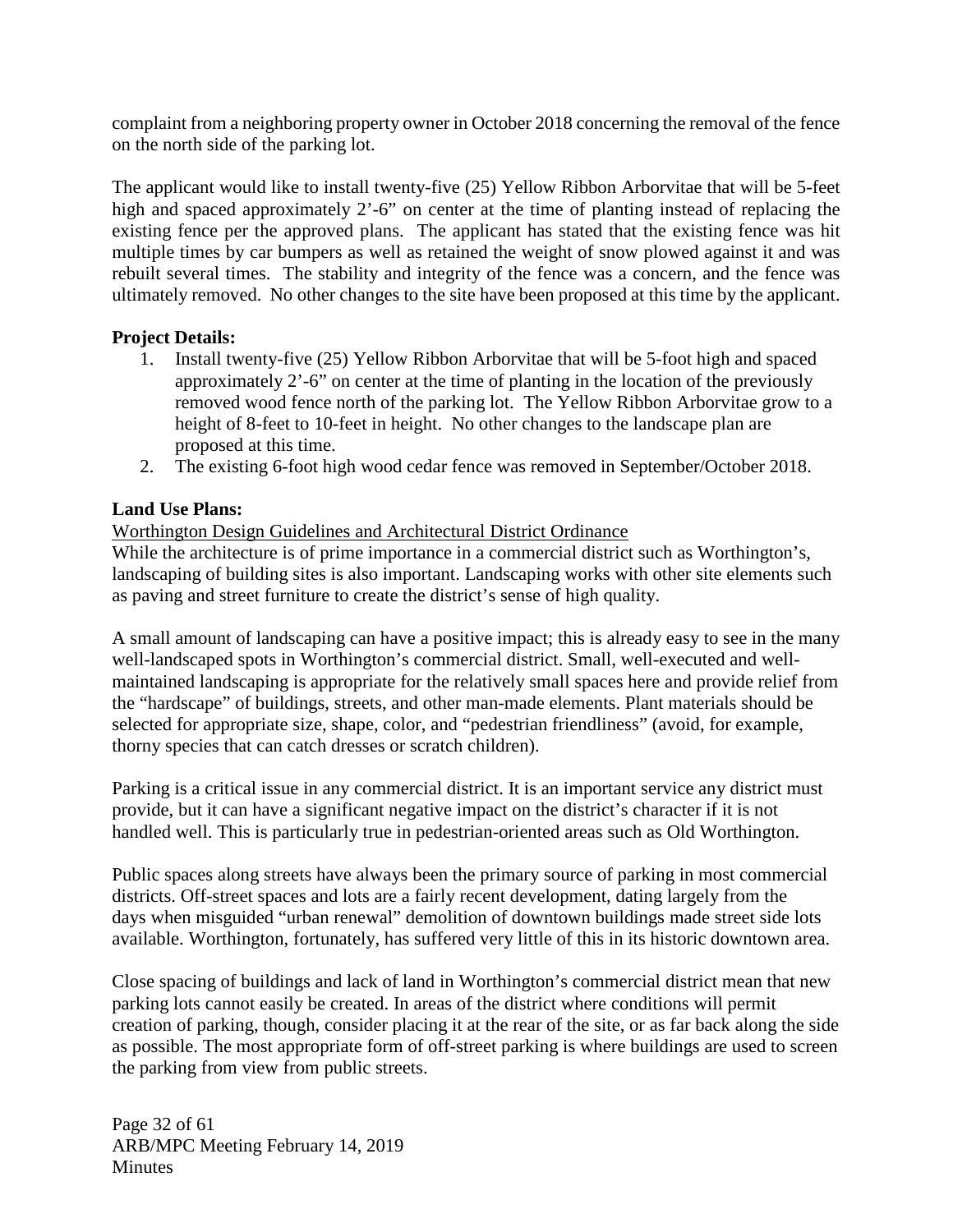Avoid putting parking or curb cuts in front of a building at the sidewalk. Try to reach parking from a side street or an alley rather than from the main street and be sure that the availability of public parking is identified. Screen parking with landscaping such as low bushes, especially if site conditions require that you put parking near the front of the building. Historically and architecturally appropriate low fences or walls may also be effective.

### **Staff Analysis:**

- 1. Section 1149.03(a) and Section 1149.03(b) Yards for Nonresidential Uses Abutting "R" Districts requires screening and landscaping of parking areas typically by a masonry wall or solid fence. Such wall or fence shall not be less than four 4-feet or more than 6-feet in height. The area between the wall or fence shall be 10-feet wide and landscaped with grass, hardy shrubs or evergreen ground cover and maintained. In lieu of such wall or fence, a strip of land not less than 10-feet in width and planted and maintained with an evergreen hedge of dense planting of evergreen shrubs not less than 4-feet in height, may be substituted.
	- (1) A Variance from Section 1149.03 will be required from the Board of Zoning Appeals to deviate from the setback and screening requirement if this is approved by the Board.
- 2. The combination of fencing and vegetation is typically preferred for parking areas that abut residential properties, taking into account the wishes of the neighboring property owners.
- 3. The site does not appear to be in compliance with the previously approved site plan from November 1987.
	- (1) Hemlocks were to be planted along the northern eastern property line to provide screening of the parking area to the property to the east and north. These shrubs have either been removed or have died since planting.
		- i. Additional screening needs to be provided along the northern and eastern edge of the parking area to be in compliance with the previously approved plans.
	- (2) A Honey Locust tree, Japanese Dogwood tree, Andorra Juniper shrub and Cranberry shrubs are missing from the site.

i. Missing trees and shrubs need to be replaced.

- 4. Honeysuckle seems to have taken over the northern and eastern portion of the site.
	- (1) Clarification is needed from the applicant on what they plan to do with the honeysuckle on the site.
		- i. Honeysuckle is typically discouraged since it is considered invasive and hard to control. However, honeysuckle can act as screening during the summer months.

#### **Recommendation:**

Staff recommended denial of this application based on the analysis above.

#### **Discussion:**

Mr. Coulter asked if the applicant was present. Ms. Eugenia Martin, 148 E. North St., Worthington, Ohio, said she was representing CYP Studios and along with her was Ms. Monica Baughman, representing Worthington Libraries. She discussed photographs of the area where the fence used to be located but replacing the fence would be difficult due to the utilities located

Page 33 of 61 ARB/MPC Meeting February 14, 2019 **Minutes**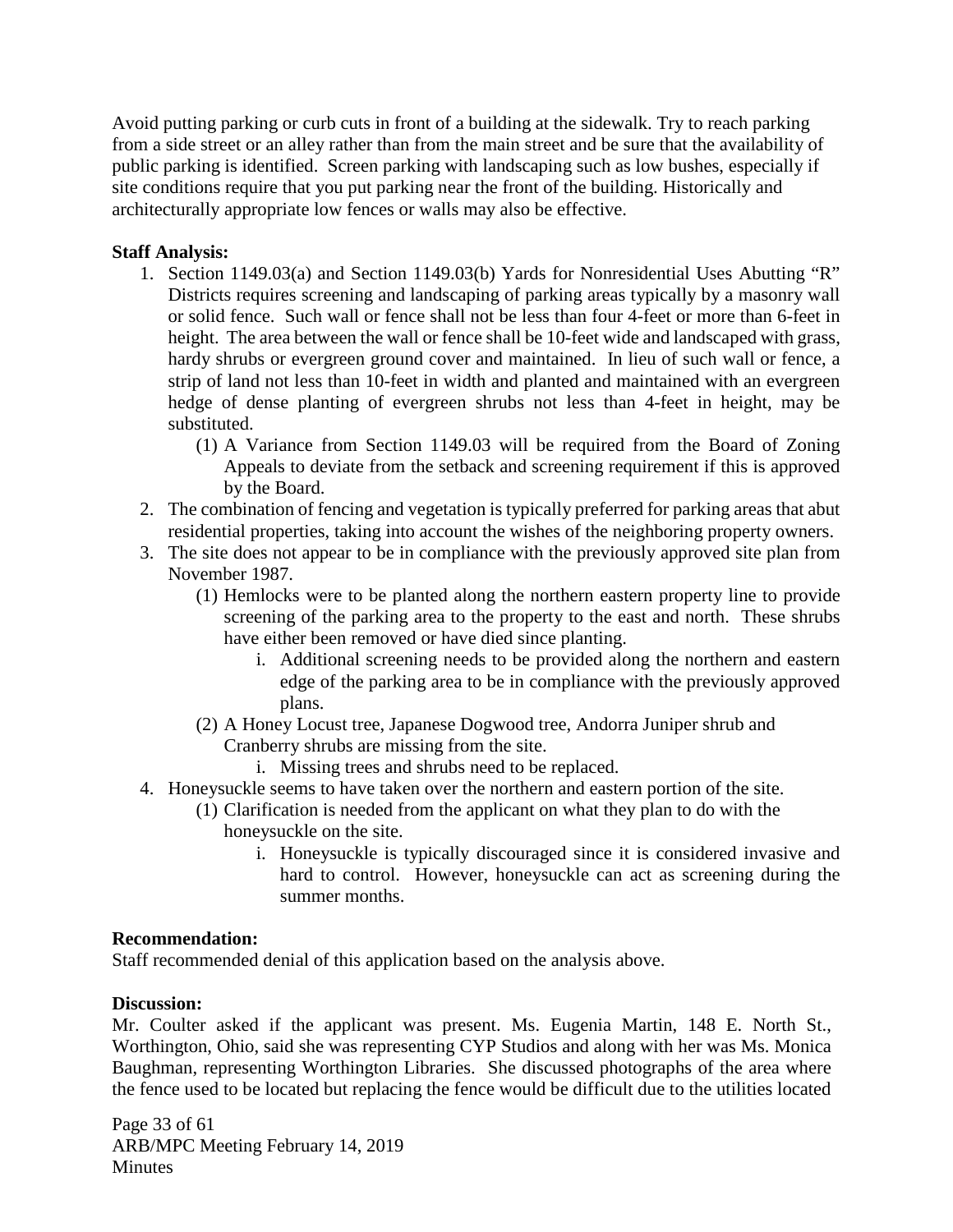in the same location. What she proposed in lieu of the wood fence was a panel of closely planted arborvitae which are easier to replace if damaged by snow removal, or cars. The hemlocks which were planted in the 1980's are still there, but were no longer efficient for screening and need to be replaced by whatever would be efficient per Code.

Mr. Foust said he lived across from the City's parking lot and not a big fan of fences, but he also had to deal with headlights shining into his home seven nights a week, and if the homeowners were originally promised a fence then he would vote in favor of the fence. Mr. Coulter said the difference with Mr. Foust's property and the applicant's property was Mr. Foust's property was lower and the applicant's property was not. Mr. Foust said he did not believe there would be room enough for a double row of arborvitae to be staggered across. Ms. Martin said the proposed spacing of the arborvitae would create a solid wall because they were 3 feet in diameter. She said a fence would have to have some gaps to prevent wind from knocking the fence over and the arborvitae would provide more screening. Mr. Foust agreed arborvitae would provide a softer look than a fence, but the arborvitae would not block headlights. He said he would be okay with whatever the neighbors would like to have.

Mrs. Holcombe asked if the hemlocks would be removed, and Ms. Martin said yes, and the honeysuckle would be also be removed and replaced by arborvitae. Mrs. Holcombe said she personally liked the idea of the arborvitae. Mr. Brown said staff would work with the applicant regarding the east side of the property but the northern side, as to what was approved in 1987, there was a six-foot gap of landscaping, so there was a six-foot fence barrier from the residential lot against the parking lot. He said whatever was approved at the meeting, if not a solid fence, the applicant would have to go to the Board of Zoning Appeals to deviate from that section of the Code.

Mr. Foust said when the Griswold was originally built, the building was surrounded by a wall of arborvitae, and you could not see through the screening, but those shrubs only lasted for about a year or two. Mr. Hofmann asked if this matter had been discussed with the neighbors yet because they may have a point a view. He felt that a fence may also help with noise. Ms. Martin said, no, she had not spoken with the neighbors about installing arborvitae in lieu of the fence, but, as far as noise mitigation, plants would be better for absorbing sound as opposed to a wall. Mr. Hofmann said he would like to see a fence and arborvitae.

Mr. Blair Davis, 1 Hartford Ct., Worthington, Ohio, said if arborvitae were planted next to an area where there was a lot of snow removal, if the salt from the snow removal would harm the shrubs. Ms. Martin said as a landscape architect, arborvitae were very urban tolerant and she felt the arborvitae would hold up better than a solid wood fence.

Ms. Connie Yount, 7 Hartford Ct., Worthington, Ohio, said she was surprised one morning when the protective barrier between the parking lot and her home was gone. She said she did not receive any communication prior to that happening and that prompted her to contact the city. Ms. Yount said she was in favor of beautiful green arborvitae and she loved trees but was concerned about her privacy and the noise. She preferred to have the fence replaced since the fence was in place to begin with for screening and she would like to be included with communication in the future.

Page 34 of 61 ARB/MPC Meeting February 14, 2019 **Minutes**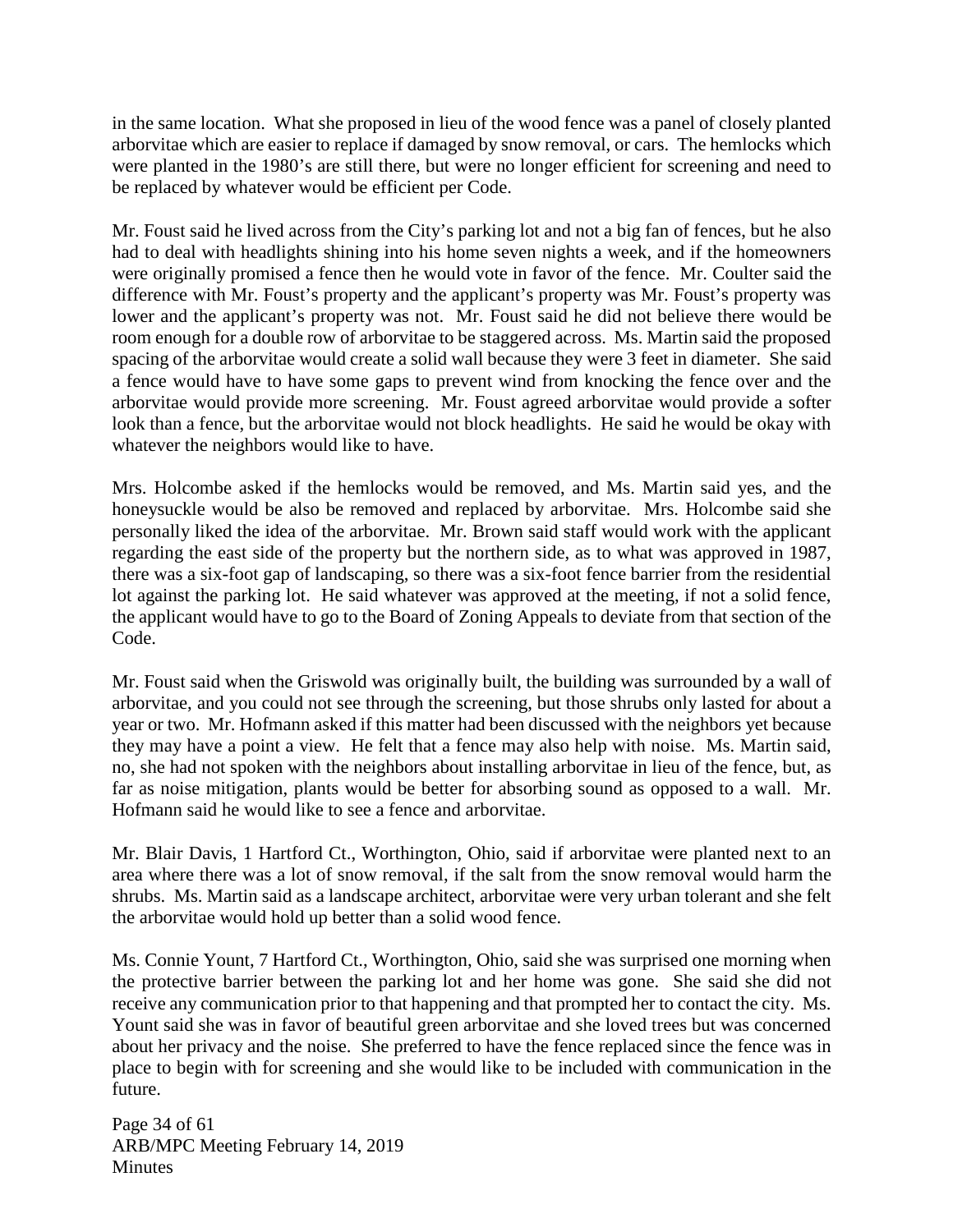Ms. Monica Baughman, representing the Worthington Library, 2445 Black Rd. SW, in another county. Ms. Baughman said they did have a lot of trouble with the fence, it was dangling and every facility walk-thru which is done quarterly, the fence was always needing to be repaired. The fence has been a problem for the last few years and they were not sure how to fix the problem. They wanted to try to make the area look nicer and do something more sustainable and soften up the area. There were no other speakers.

#### **Motion:**

Mr. Reis moved:

## **THAT THE REQUEST BY CYP STUDIOS ON BEHALF OF THE WORTHINGON PUBLIC LIBRARY FOR A CERTIFICATE OF APPROPRIATENESS TO INSTALL VEGETATIVE SCREENING AS PER CASE NO. AR 10-19, DRAWINGS NO. AR 10-19, DATED JANUARY 25, 2019, BE APPROVED BASED ON THE FINDINGS OF FACT AND CONCLUSIONS IN THE STAFF MEMO AND PRESENTED AT THE MEETING.**

Mrs. Holcombe seconded the motion. Mrs. Bitar called the roll. Mr. Coulter, aye; Mr. Reis, aye; Mrs. Holcombe, aye; Mr. Hofmann, nay; Mr. Foust, nay; Mrs. Lloyd, aye; and Mr. Schuster, nay. The motion was approved.

- 2. ITM (Interactive Teller Machine) **923 High St.** (DEI Incorporated/City National Bank) **AR 11-19**
- a. Drive-in Bank in C-4 **923 High St.** (DEI Incorporated) **CU 05-18**

Mrs. Bitar reviewed the following from the staff memo:

#### **Findings of Fact & Conclusions**

#### **Background & Request:**

This 1769 square foot building sits on just under ½ acre at the northwest corner of High and North Streets. Constructed in the early 1970's, the building housed a gasoline service station for many years and then was converted into an oil change business, most recently operating as Sprint Lube. The property is zoned C-4, Highway and Automotive Services.

The property was purchased by City National Bank from West Virginia, and conversion of the existing building and site to a bank branch were approved last year. Part of the approval was for a Conditional Use Permit to allow a drive-thru ATM on the south side of the building. This application deals with the actual design of the unit.

#### **Project Details:**

1. Proposed is an Interactive Teller Machine (ITM) which includes the ability to interact visually with an actual teller in addition to traditional ATM functions.

2. A unit was already installed under the previously approved blue canopy (see "Existing"

Page 35 of 61 ARB/MPC Meeting February 14, 2019 **Minutes**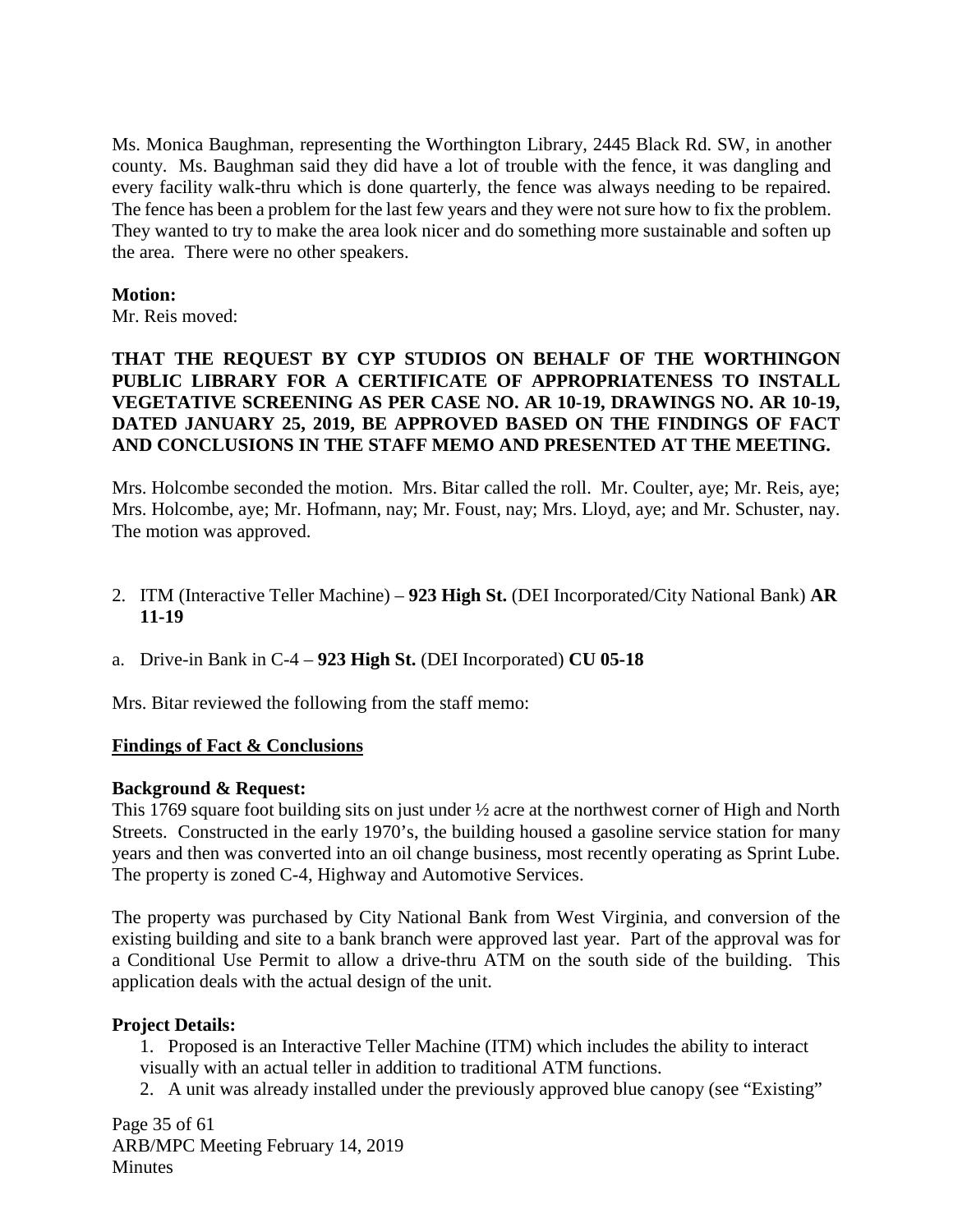photo in packet). In its place, the applicant is proposing to install a surround with a plain blue topper instead of the sign that is currently there. The new drawing indicates the topper would have an LED backlit sign at the top with task lighting at the bottom of the topper.

### **Land Use Plans:**

Worthington Design Guidelines and Architectural District Ordinance

The Worthington Design Guidelines and Architectural District Ordinance recommend signs be efficient and compatible with the age and architecture of the building. Try to use as few and as small signs as are necessary to get the business message across to the public.

#### **Recommendation:**

Staff recommended approval of this application, if the topper does not have a sign, and is not internally illuminated. The shown task lighting that illuminates the area below should be acceptable.

#### **Discussion:**

Mr. Coulter asked if the applicant was present. Mr. J.P. Owens, representing City National Bank, 923 High St., Worthington, Ohio, said he did not approve of the sign either. Mrs. Bitar said a depository box was shown earlier. Mr. Foust said the original plan included a bench for the corner and he asked if that was still the plan. Mr. Brown replied that there was a revised plan showing a knee wall that would have been similar to the Village Green however the utilities that are a foot underground would have needed to be moved and would have escalated the costs beyond budget. There still might be a bench but no knee wall with landscaping. Mr. Coulter asked if there was anyone present who wanted to speak for or against this application, but no one came forward.

#### **Motion:**

Mr. Hofmann moved:

## **THAT THE REQUEST BY DEI INCORPORATED ON BEHALF OF CITY NATIONAL BANK FOR A CERTIFICATE OF APPROPRIATENESS TO INSTALL A SURROUND FOR THE ITM AT 923 HIGH ST., AS PER CASE NO. AR 11-19, DRAWINGS NO. AR 11- 19, DATED JANUARY 28, 2019, BE APPROVED BASED ON THE FINDINGS OF FACT AND CONCLUSIONS IN THE STAFF MEMO AND PRESENTED AT THE MEETING.**

Mr. Reis seconded the motion. Mrs. Bitar called the roll. Mr. Coulter, aye; Mr. Reis, aye; Mrs. Holcombe, aye; Mr. Hofmann, aye; Mr. Foust, aye; Mrs. Lloyd, aye; and Mr. Schuster, aye. The motion was approved.

#### 6. Addition – **837 Oxford St.** (James Ross/Nelson) **AR 12-19**

Mrs. Bitar reviewed the following from the staff memo:

## **Findings of Fact & Conclusions**

Page 36 of 61 ARB/MPC Meeting February 14, 2019 **Minutes**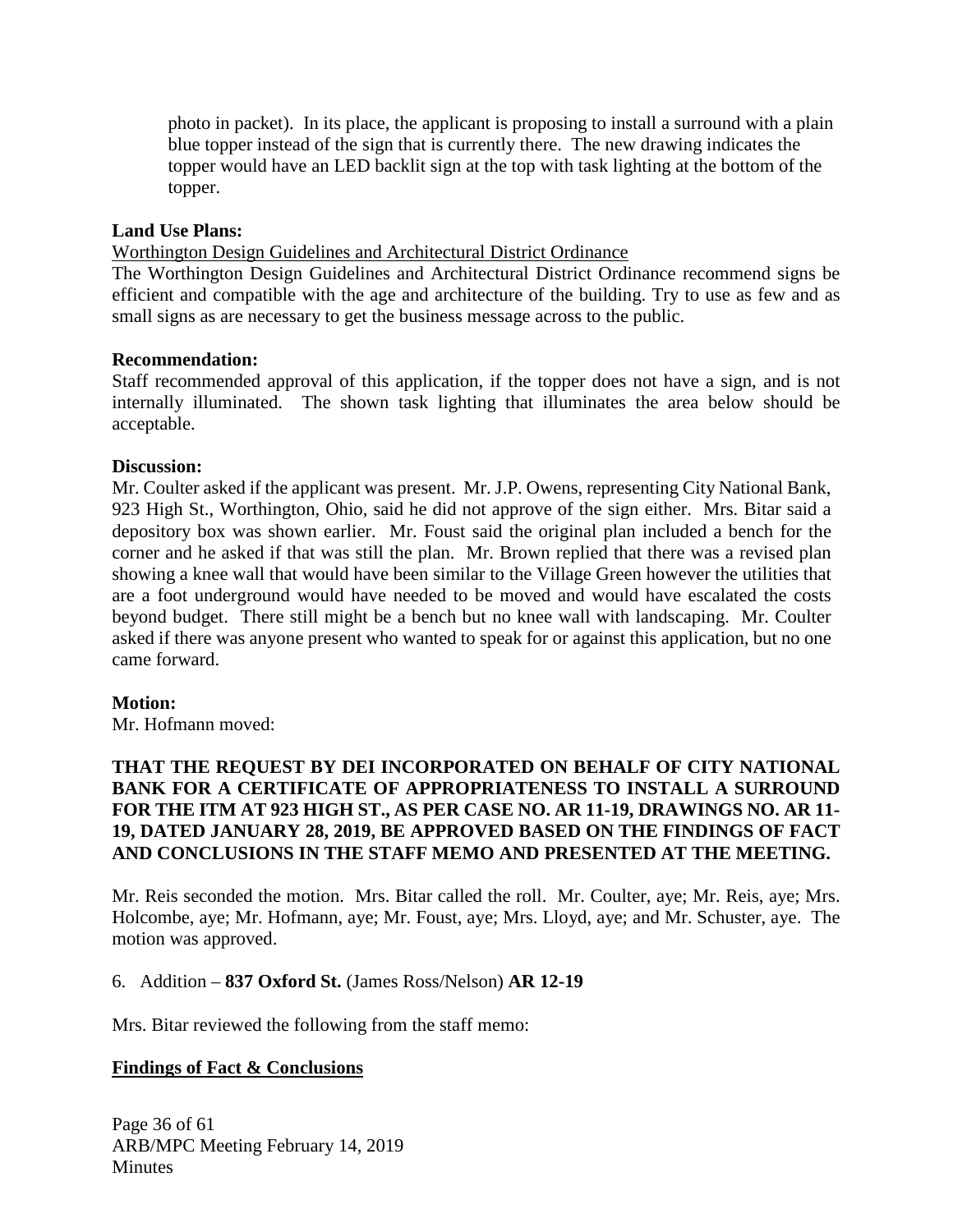## **Background & Request:**

This Colonial Revival style home was built in 1925 and has been well maintained over the decades. The house is a contributing building in the Worthington Historic District. The owners would like approval for a rear addition to accommodate a remodeled kitchen and a mudroom.

### **Project Details:**

- 1. The proposed 16.3' wide by 6' deep addition would replace the existing entrance on the rear of the house. With this proposal, the door would move to the rear of the addition and wood steps would head down north and south from a landing. The exact railing style and material has not been specified.
- 2. Siding, windows, and roofing are proposed to match the existing, although details have not been provided. A picture of a Provia fiberglass door has been provided with 9 lights above 2 vertical panels. The door is planned to be white. The picture does not match the door style shown on the elevation. A Hinkley "Edgewater" light fixture is shown in the packet for location by the door.
- 3. New glass block windows are proposed for the basement to match others that are in the house. Approval of the existing glass block windows was not found.

#### **Land Use Plan:**

#### Worthington Design Guidelines and Architectural District Ordinance

Residential additions are recommended to maintain similar roof forms; be constructed as far to the rear and sides of the existing residence as possible; be subordinate; and have walls set back from the corners of the main house. Be sure that window designs are appropriate for the style or time period of the house. Avoid use of inappropriate window designs. Design and materials should be traditional, and compatible with the existing structure.

#### **Recommendation:**

Staff recommended approval of the application with the verification of materials, as the addition is in keeping with the recommendations in the Design Guidelines. Although there are existing glass block windows, they are not a preferred style of window. Assurance that new landscaping will block the view of the windows should be requested.

#### **Discussion:**

Mr. Coulter asked if the applicant was present. Mr. Jim Ross, 6120 Crystal Valley Dr., Galena, Ohio, and Mr. Jeff Nelson, 837 Oxford St., Worthington, Ohio. Mr. Ross said the air conditioning system would be moved to the south towards the front porch but still behind the bushes. Board members had no questions or concerns. Mr. Coulter asked if there was anyone present to speak for or against this application, but no one came forward.

#### **Motion:**

Mr. Reis moved:

## **THAT THE REQUEST BY JAMES ROSS ON BEHALF OF JEFF & CHERIE NELSON FOR A CERTIFICATE OF APPROPRIATENESS TO CONSTRUCT A REAR ADDITION AT 837 OXFORD ST. AS PER CASE NO. AR 12-19, DRAWINGS NO. AR 12-19, DATED FEBRUARY 1, 2019, BE APPROVED BASED ON THE FINDINGS OF FACT AND**

Page 37 of 61 ARB/MPC Meeting February 14, 2019 **Minutes**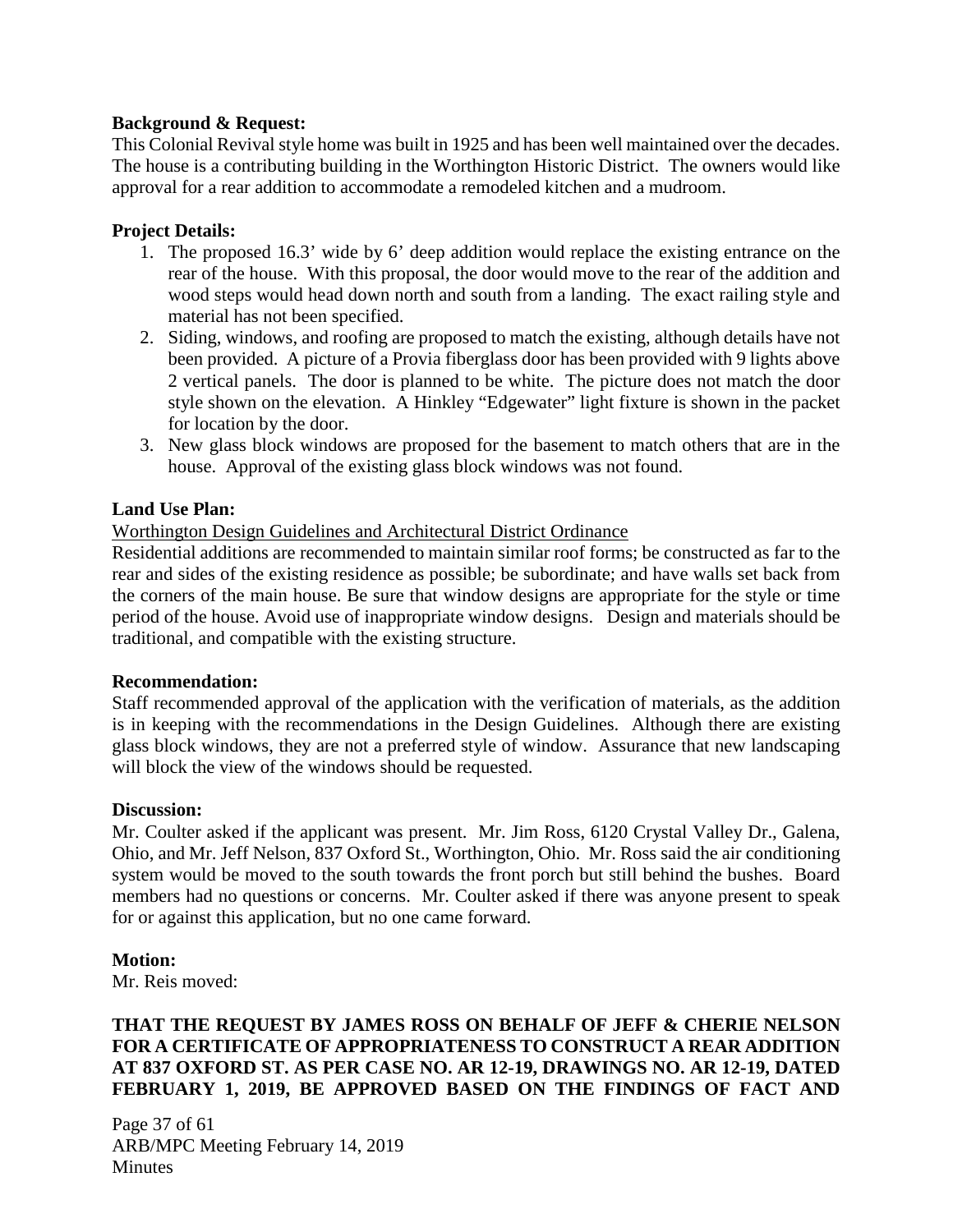# **CONCLUSIONS IN THE STAFF MEMO AND PRESENTED AT THE MEETING AND THAT THE RELOCATION OF THE AIR CONDITIONING UNIT BE LANDSCAPED APPROPRIATELY.**

Mr. Foust seconded the motion. Mrs. Bitar called the roll. Mr. Coulter, aye; Mr. Reis, aye; Mrs. Holcombe, aye; Mr. Hofmann, aye; Mr. Foust, aye; Mrs. Lloyd, aye; and Mr. Schuster, aye. The motion was approved.

7. Additions, Renovations & Garage – **5 Hartford Ct.** (Roger Beck) **AR 13-19**

Mrs. Bitar reviewed the following from the staff memo:

# **Findings of Fact & Conclusions**

# **Background & Request:**

The house at 5 Hartford Ct. is a Cape Cod that was constructed in 1949 on a cul-de-sac of Cape Cod houses. The house across the street (6 Hartford Ct.) is the only building that varies, looking more like a salt box, having a true second story. The applicant is requesting approval to demolish the detached garage and add onto and renovate the house to result in more of a Craftsman looking structure.

# **Project Details:**

1. Site layout:

The plan involves adding an 8' deep front porch that is 2' narrower than the 31' wide existing house. A variance would be required for the proximity to the front property line. To the rear, a 26' long one-story addition is proposed that would keep the east line of the existing house and be set in 1' on the west side; and an attached garage would be 2' wider (32') and extend back another 22'4". The rear wall of the garage is proposed to be 13' from the rear property line and would require a variance.

Driveway location and design are not shown on the plan, and a landscaping plan has not been submitted.

- 2. Building:
	- The new front porch is proposed with a shed roof supported by columns with Provia river rock veneer on the bottom. The base of the porch is also proposed to be faced with river rock veneer. The material proposed for the remainder of the tapered columns and the material in the porch rail that would run between the columns have not been identified.
	- A shed style front dormer is proposed with four small double hung windows. The existing dormer to the rear is proposed to be modified to match the pitch and size of the front dormer but may not have windows based on the location of the planned onestory gabled addition to the rear. A partial elevation showing the back of the main house would be helpful.
	- The proposed garage would have a gabled roof running east and west with the same pitch as the main house but lower. A double garage door is shown but the elevation

Page 38 of 61 ARB/MPC Meeting February 14, 2019 **Minutes**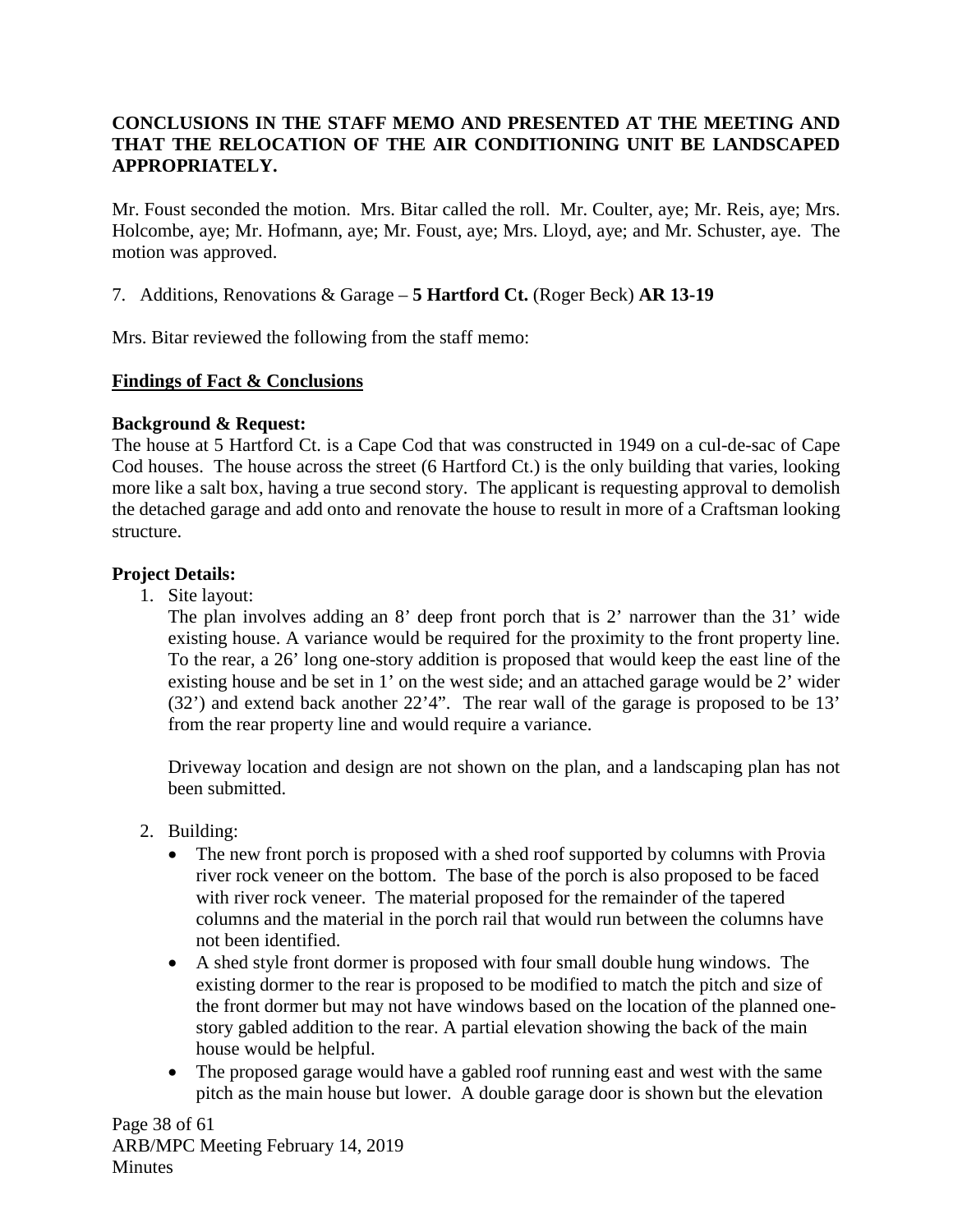shows a different design than a photograph included in the material. Clarification is needed.

- Mastic Carverwood white double 5" vinyl siding and GAF Timberline Williamsburg Gray dimensional shingles are proposed for the entire structure.
- New windows in a one over one pattern are proposed for the entire house, and are shown in different sizes and fenestration than in the existing house. The windows would be Marvin Ultrex Pulltruded fiberglass.
- A Therma Tru fiberglass "American Classic Craftsman" front door in Rustic Clay is proposed.
- Ten solar panels are proposed for the rear of the garage roof. Specifications are needed.

# **Land Use Plans:**

Worthington Design Guidelines and Architectural District Ordinance

- A decision on whether a particular demolition is appropriate must be made in light of several factors, including whether the demolition is full or partial; the age of the structure; the level of integrity of the structure being demolished (has it been extensively altered?); the impact of the demolition on Worthington's character; and plans for the site following demolition (is the proposed replacement appropriate for Worthington? Does it follow the design guidelines for new structures?) Generally, demolition of pre-1950s buildings should be avoided. These tend to contribute the most to a community's character. However, it may be desirable to avoid demolishing a newer building, depending on what is proposed to replace it.
- Residential additions are recommended to maintain similar roof forms; be constructed as far to the rear and sides of the existing residence as possible; be subordinate; and have walls set back from the corners of the main house. Design and materials should be traditional, and compatible with the existing structure.
- New structures should complement the form, massing and scale of existing nearby structures. Also, building placement and orientation are important design considerations. Most main entrances should face the street and garages should avoid facing the street.
- Roof: Roof shapes for new buildings should be appropriate to the style or design of the building. If a new building does not follow a particular style but is instead a vernacular design, then roof shapes and heights similar to those in the neighborhood or nearby would be most appropriate.
- Materials: Contemporary materials that simulate traditional ones are appropriate, but the preferred option is to use true traditional materials such as wood siding. Incompatible contemporary materials should be avoided. Brick has long been a traditional material in Worthington. Prepare a sample board for review by the Architectural Review Board.
- Page 39 of 61 • Windows: For new buildings, multiple-paned windows generally are not appropriate. The exception is a building being built in a particular style -- such as Federal, Greek Revival or Colonial Revival -- that would have employed this window type. When in doubt, simple 1 over 1 double-hung sash windows are usually the simplest, least expensive and most appropriate choice. Using the excellent precedents of Worthington's many historic structures, carefully design the pattern of window openings; window sizes and proportions (they must be appropriate for the size and proportions of the wall in which they are placed); pattern of window panes and muntins; and trim around the windows. Good quality wood windows are readily available and more affordable than in the past. True wood windows are always the first

ARB/MPC Meeting February 14, 2019 **Minutes**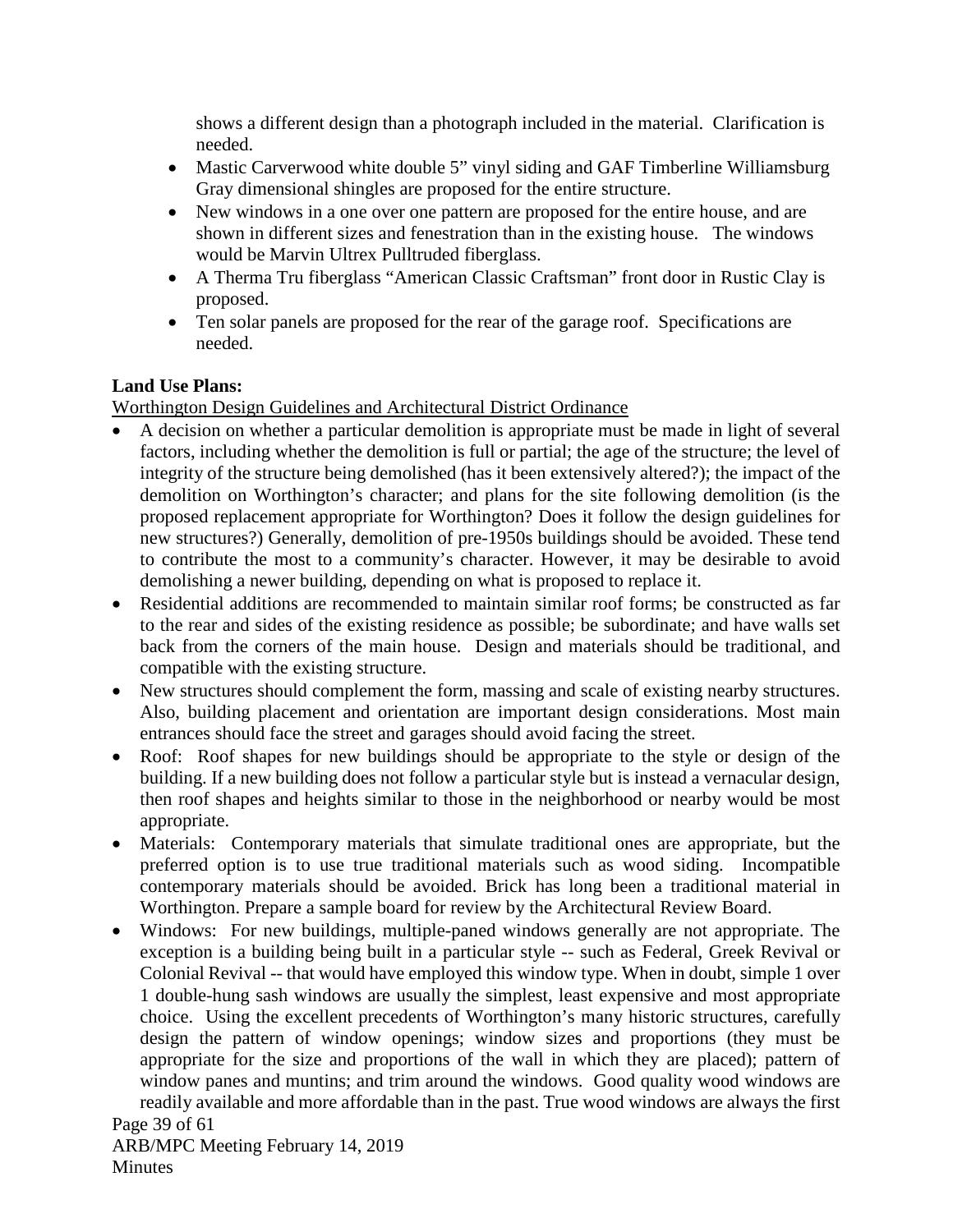preference. Aluminum- or vinyl-clad windows can be appropriate, but primarily on secondary facades and less conspicuous locations. All-aluminum or vinyl windows are not prohibited but are not encouraged. Avoid blank walls.

- Entries: For newly-built buildings, simpler designs usually look better than more ornate ones. Avoid heavy ornamentation on doors and entrances. Observe entry placement on existing buildings. Whether located symmetrically or asymmetrically, entries usually are aligned with a window on the second floor so that a regular rhythm of openings is maintained on both floors. Entries should be located so they are easily visible, and they should be oriented toward the street.
- Ornamentation: Observe Worthington's excellent historic architecture for information on the kinds and amounts of ornamentation employed on various building styles and periods. Use ornamentation conservatively. It will be most successful if used in traditional locations: around windows and doors; along a building's cornice or at the corners; in gables; or on gates and fences. Most ornamentation historically was made of simple forms built up to a desired level of complexity. When in doubt, follow the old rule that "less is more." Sometimes just a little ornamentation, well placed, can have a major impact without the need for more extensive (and expensive, and hard-to-maintain) ornamentation. Use compatible materials in ornamental elements. Frame houses should have wood ornamentation, although in cases where the ornamental elements are some distance from the viewer it may be possible to use substitute materials such as fiberglass.
- Color: In general, avoid bright colors not typical in Worthington neighborhoods, such as various shades of purple or orange. For infill buildings being placed in an existing streetscape, select colors compatible with those already used along the streetscape. Many buildings follow a pattern of light colors for the building body and darker colors for the trim. Following this pattern is encouraged. In Worthington, the use of white or cream-colored trim also is common and would be appropriate for new construction. Avoid using too many colors. Usually one body color and one trim color are sufficient.
- Landscaping: Worthington's mature shade trees are the primary landscaping feature throughout the community. They are a major contributor to its character and help define its neighborhoods as stable, desirable places to live. In general, lawns are generous but not overly large, which contributes to the sense of human scale that is one of Worthington's important attributes. Other landscaping elements tend to be properly scaled and well-tended, which also tends to enhance neighborhood character. Maintain and nurture mature trees to prolong their lives. Plant and maintain street trees in planting areas between the street and sidewalk. Paving can sometimes reduce water absorption of the soil so much that trees do not get the moisture they require.

The standards of review in the Architectural District ordinance are:

- 1. Height;
- 2. Building massing, which shall include the relationship of the building width to its height and depth, and its relationship to the viewer's and pedestrian's visual perspective;
- 3. Window treatment, which shall include the size, shape and materials of the individual window units and the overall harmonious relationship of window openings;
- 4. Exterior detail and relationships, which shall include all projecting and receding elements of the exterior, including but not limited to, porches and overhangs and the horizontal or vertical expression which is conveyed by these elements;

Page 40 of 61 ARB/MPC Meeting February 14, 2019 **Minutes**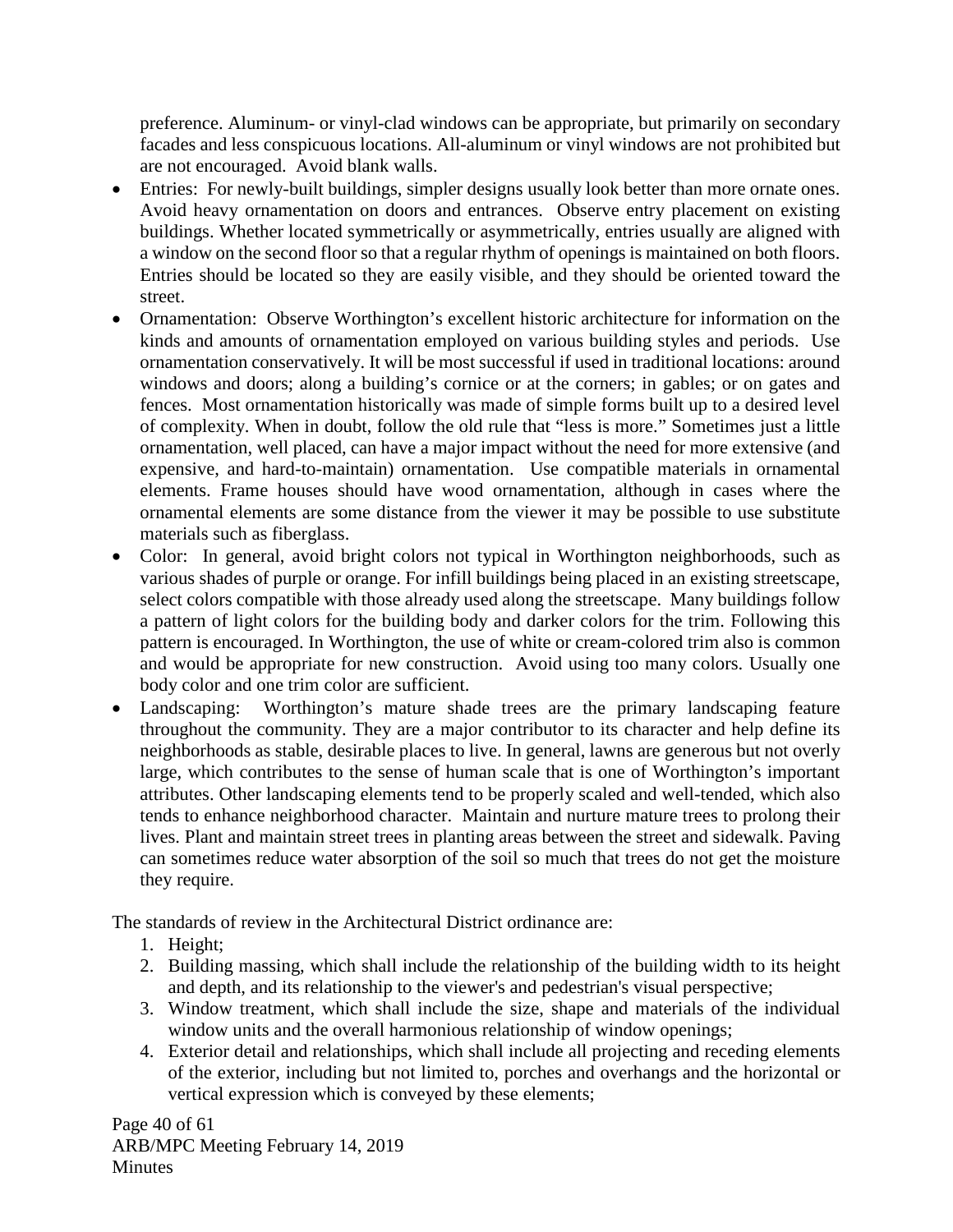- 5. Roof shape, which shall include type, form and materials;
- 6. Materials, texture and color, which shall include a consideration of material compatibility among various elements of the structure;
- 7. Compatibility of design and materials, which shall include the appropriateness of the use of exterior design details;
- 8. Landscape design and plant materials, which shall include, in addition to requirements of this Zoning Code, lighting and the use of landscape details to highlight architectural features or screen or soften undesirable views;
- 9. Pedestrian environment, which shall include the provision of features which enhance pedestrian movement and environment, and which relate to the pedestrian's visual perspective;
- 10. Signage, which shall include, in addition to requirements of Chapter 1170, the appropriateness of signage to the building;
- 11. Sustainable Features, which shall include environmentally friendly details and conservation practices.

## **Staff Analysis:**

- Changing the style of a house does not meet the Design Guidelines.The addition of a front shed dormer and porch, expanding the first floor living area, constructing an attached garage, and using all new materials can be desirable modifications, but make it impossible to keep the character of the existing Cape Cod. The resultant structure would have characteristics similar to Craftsman style houses, which are also part of Old Worthington.
- Vinyl siding is not preferred.
- The proposed river rock veneer is not typical in Old Worthington and may not produce the desired effect. A sample is needed.
- Solar panels on the rear of the garage are appropriately located.
- Proposed plans for the driveway and landscaping are needed, as are window and solar panel specification sheets.

#### **Discussion:**

Mr. Coulter asked if the applicant was present. Mr. Roger Beck, 6695 Hayhurst St., Worthington, Ohio, said he has lived most of his life in Worthington, except for about ten years after college. He graduated from Worthington High School and this is his attempt to provide senior housing.

Mr. Beck plans to add a first-floor master suite, with a first-floor laundry and mud rooms to this home with an attached garage and that way they can live longer in Worthington Estates. He said he is a retired Worthington High School teacher and one of the things they did was developing a program for college bound high school seniors to end poverty housing for the working poor people and in ten years they built 11 homes. They built the first LEED affordable platinum house in Ohio, and the entire great lakes region. They placed solar cells on the home, and he would like to include some of the same sustainable and energy efficient features in this house that Worthington is going towards in the community and he also hoped to provide some open houses for the residents so they might be able to incorporate some of those features in their own homes.

Mr. Beck said they held an information session at his home and invited everyone in the court to stop by and they had three of the seven families stop by for information. The same presentation

Page 41 of 61 ARB/MPC Meeting February 14, 2019 **Minutes**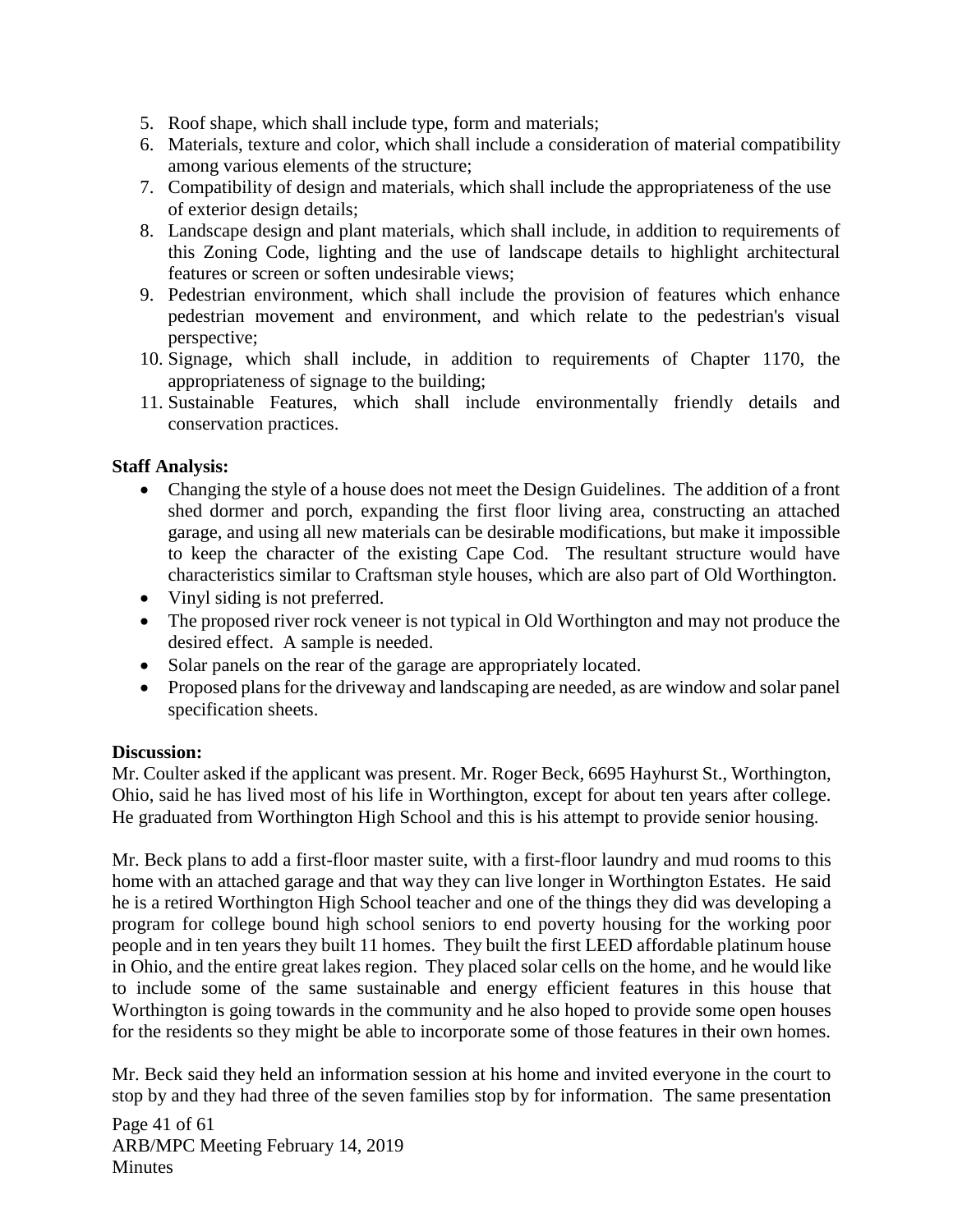shown by Mrs. Bitar at the meeting was what was shown to his neighbors and all who participated at that meeting were receptive and liked what was proposed. His garage would also help block some of the headlights from the parking lot. Mr. Coulter said the driveway was not shown on the drawing and asked Mr. Beck what he had planned for the driveway. Mr. Beck said he would pull in with a straight single 10' driveway and might be able to build in a turn similar to the drive that was shown for the property on Short Street.

Mr. Coulter said he noticed vinyl siding was planned for the project, and vinyl siding is a material the Architectural Review Board (ARB) does not prefer in the district. They would rather see something like Hardiplank and asked Mr. Beck if he would consider using that instead and he said that would fine. He said they used Hardiplank on the last sustainable home that they built, and the materials were supposed to last 80 years so the homeowner would not have to do a lot of maintenance, but the house that was built in 2008 has already had to be repainted. He was told Hardiplank had a great warranty, but would have to caulk it, so he wanted to try the vinyl because the maintenance would be less, but he was willing to use Hardiplank. Mr. Coulter said he was not certain the stone sample provided would be approved and the Board may ask him to provide a different sample. Mr. Beck said he would forgo the river rock plan and just have tapered columns with balusters. Mr. Coulter asked Mr. Beck to discuss what types of windows he would be using. Mr. Beck said he would be using Marvin Integrity fiberglass double hung high quality windows which are about \$500.00 each without installation. The windows are energy efficient, and they will last and will not need to be painted. Mr. Coulter asked what type of shingles would be used. Mr. Beck said he would be using slate colored dimensional shingles.

Mr. Foust said he was struggling with the change of the design of the house. He said he was okay with the connector which was typical for this type of home. Mr. Foust said he is not sure if the applicant was doing the right thing, but he was not sure how to address that. Mr. Schuster asked Mr. Beck if he could accomplish what he was trying to do without changing the Cape Cod look? Mr. Beck said he was not sure. Mr. Coulter said the elevations show the front window being dressed up which the current house does not do. He said he is a big fan of front porches and he likes to see people on their front porches and the proposed house do not have a porch. Mr. Foust said he did not want to see the design of a contributing house changed. Mr. Coulter asked if there was anyone present to speak for or against this application.

Ms. Wendy Cole, 3 Hartford Ct., Worthington, Ohio, said she lived directly to the east of 5 Hartford Ct. Her concerns were a lot of what Mrs. Bitar had already stated. She said the house appeared to look like a Craftsman style of house and would look good in Clintonville, but she would like to see a more Colonial style and felt the river rock was inappropriate. Since there was not a driveway on the drawing, she said the home reminded her of the house on Short Street which was discussed earlier. Ms. Cole said she has lived in her home for over twenty years now and the proposed project would be a very long row house and two existing trees would be removed and would significantly change what she looked at every day.

Ms. Cole said she had hesitation about the size of the house because the lot would be filled. She said the court felt small already and their street did not have curbs which is a problem. The water currently drains from the downspouts onto the curve which creates a muddy mess. Cars park halfway on the court and halfway in the yards. Ms. Cole said this is problematic especially during

Page 42 of 61 ARB/MPC Meeting February 14, 2019 **Minutes**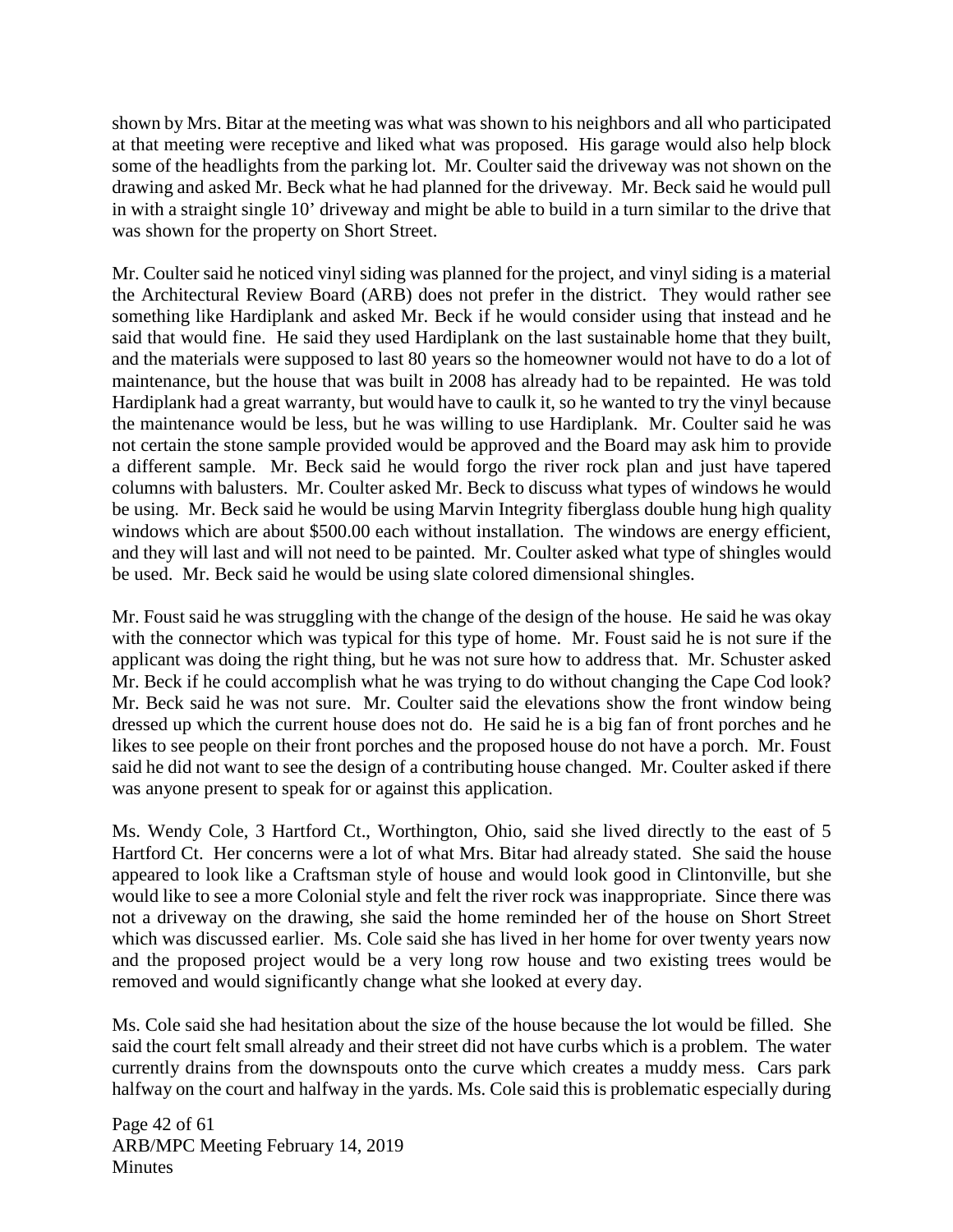school functions, library functions, festivals, and anything going on in downtown Worthington. She would like signs saying no parking in the court. They try to salvage their yards the best that they can. Ms. Cole said she wanted to be supportive of new neighbors but felt the proposed house was out of character with their court.

Mrs. Angela Strous, 58 E. North St., Worthington, Ohio, said in general, she was in favor of improving the home. She felt the home was small in comparison to the huge monster that would be built across the street. Mrs. Strous was supportive of anything that could be done to improve the properties of the homes in the neighborhood. She was pleased with the proposed project.

Mr. Blair Davis, 1 Hartford Ct., Worthington, Ohio, said he was pleased Mr. Beck wants to come in to their neighborhood and do something with the house. He said the additions to the house were junk and he wished the original owners would have asked for his opinion before building because he could have given them expert advice since he is a builder. Mr. Davis said he agreed he would like to see the house have two dormers to match the other homes on the court, but at the same time he appreciated Mr. Beck's vision and he appreciated the freedom of the individual to be able to do what they want to do. Mr. Davis said getting rid of the stone would make him feel better about the proposed project. He was also in favor of the porch addition.

### **Motion:**

Mr. Reis moved:

**THAT THE REQUEST BY ROGER BECK FOR A CERTIFICATE OF APPROPRIATENESS TO DEMOLISH THE GARAGE AND RENOVATE AND ADD ONTO THE HOUSE AT 5 HARTFORD CT., AS PER CASE NO. AR 13-19, DRAWINGS NO. AR 13-19, DATED FEBRUARY 1, 2019, BE APPROVED BASED ON THE FINDINGS OF FACT AND CONCLUSIONS IN THE STAFF MEMO AND PRESENTED AT THE MEETING AND AMENDED THAT THE SIDING BE HARDI-PLANK AND THE COLUMNS BE BROUGHT TO THE BASE OF THE NEW PORCH.** 

Mrs. Lloyd seconded the motion. Mrs. Bitar called the roll. Mr. Coulter, aye; Mr. Reis, aye; Mrs. Holcombe, aye; Mr. Hofmann, nay; Mr. Foust, nay; Mrs. Lloyd, aye; and Mr. Schuster, nay. The motion was approved.

8. Entryway Modifications & Garage Door – **609 Oxford St.** (Christie Whisman & Jessica Steinbrink/Smullen) **AR 15-19**

Mrs. Bitar reviewed the following from the staff memo:

## **Findings of Fact & Conclusions**

## **Background & Request:**

The house on this rear sloping property is a bungalow that was originally built in the early 1900's. In 2003, a two-story rear addition was constructed, and in 2011 the house was extended further to the rear. This is a request to modify the front entrance and replace the garage door.

Page 43 of 61 ARB/MPC Meeting February 14, 2019 **Minutes**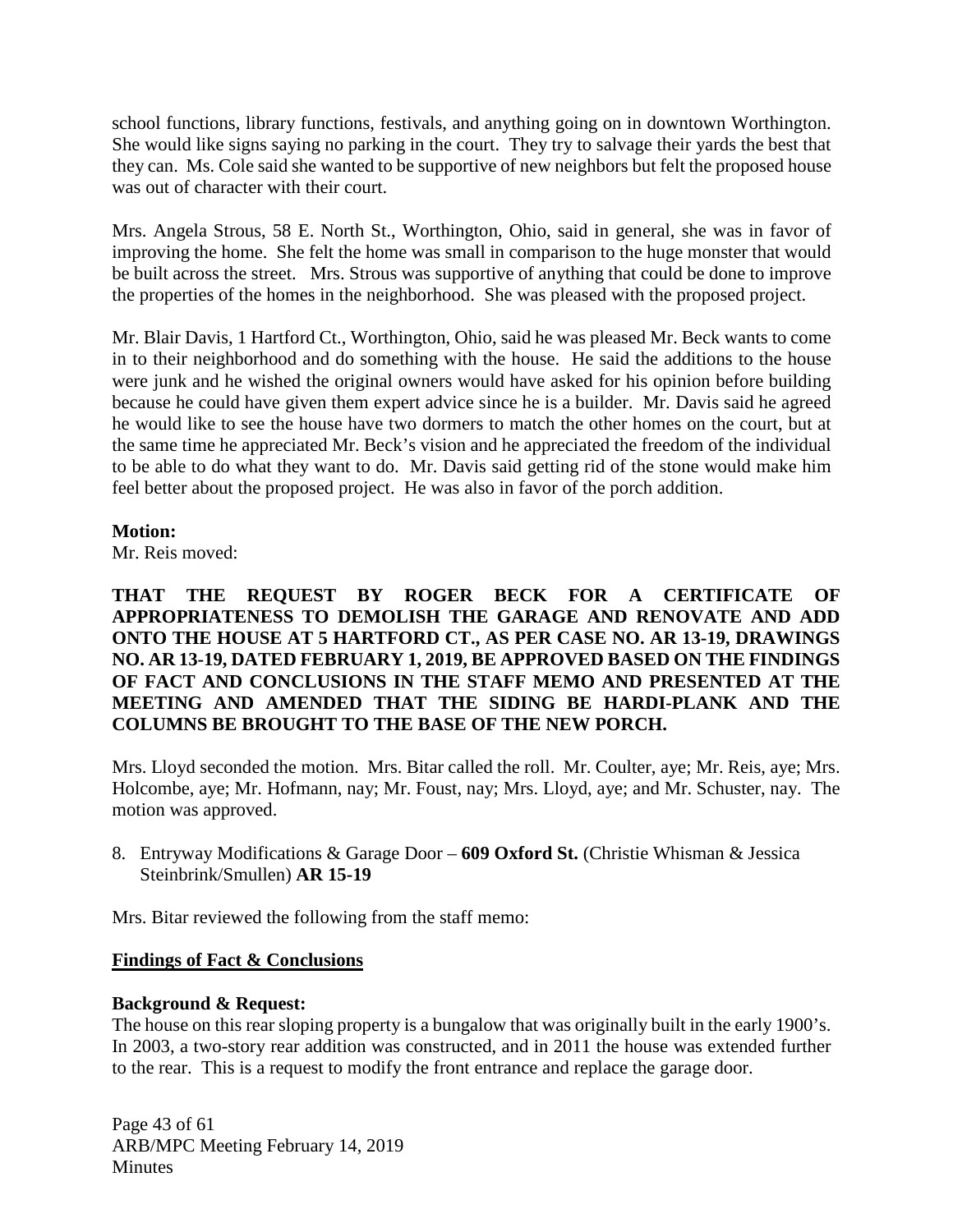## **Project Details:**

- 1. Replacement of the front door is proposed. The existing door is almost full glass with 12 lights and is apparently shorter than desired. The new fiberglass door would have 12 vertically oriented lights in the top 2/3 of the door and a solid panel below. Wood looking stain is proposed for the 3' x 7' door. It is not clear how the trim would change.
- 2. Lantern style sconces that are 18.5" high by 7.5" wide are proposed next to the door. The fixtures would have 2 candle style 60-watt bulbs each. It is not clear if an existing ceiling fan with a light would remain.
- 3. The existing white double garage door has 8 windows across the top and 32 square recessed panels below. Proposed is a steel carriage style door with a woodgrain finish. The double wide door would have three panels across and hardware between the panels. Windows are shown separately, so it is not clear if they are proposed.

### **Land Use Plans:**

#### Worthington Design Guidelines and Architectural District Ordinance

Classical detailing around the entrance is typical for Cape Cod style homes. In selecting new light fixtures, simple designs are usually the best. Avoid overly ornate fixtures and ones that are out of scale with the building. Design and materials should be traditional, and compatible with the existing structure.

For repair work on older outbuildings, use new materials that match the old as closely as possible. Avoid modern materials that are incompatible with the original designs of these structures. It is important that doors be compatible with the style and period of a building. Compatibility of design and materials and exterior detail and relationships are standards of review in the Architectural District ordinance.

#### **Recommendation:**

Staff recommended approval of this application, as the proposed changes were in character with the house.

#### **Discussion:**

Mr. Coulter asked if the applicant was present. Ms. Jessica Steinbrink, 235 Longfellow Ave., Worthington, Ohio, said in regard to the front porch they plan to replace the existing fiberglass door with a wood stained door with two new sconces and the door hardware. They are going to remove the lighted ceiling fan from the front porch and make that go away. She said she was open to either making that light go away or change the fixture to be recessed. Ms. Steinbrink felt the sconces brought ambience to the front porch which the fan light did not offer. She would like to replace the garage door with one that is insulated and made of fiberglass, but with a finish that marries to the front door. Hardware would not have to go on the garage door, she believed that was just an option. The manufacturer did not offer glass lights as an option. Ms. Steinbrink suggested to the homeowner to replace the two coach lights with something similar to the front door so everything would match. Mr. Foust said he would like to see windows for the garage door if they were available. Mr. Coulter asked if there was anyone present who wanted to speak for or against this application, but no one came forward.

Page 44 of 61 ARB/MPC Meeting February 14, 2019 **Minutes**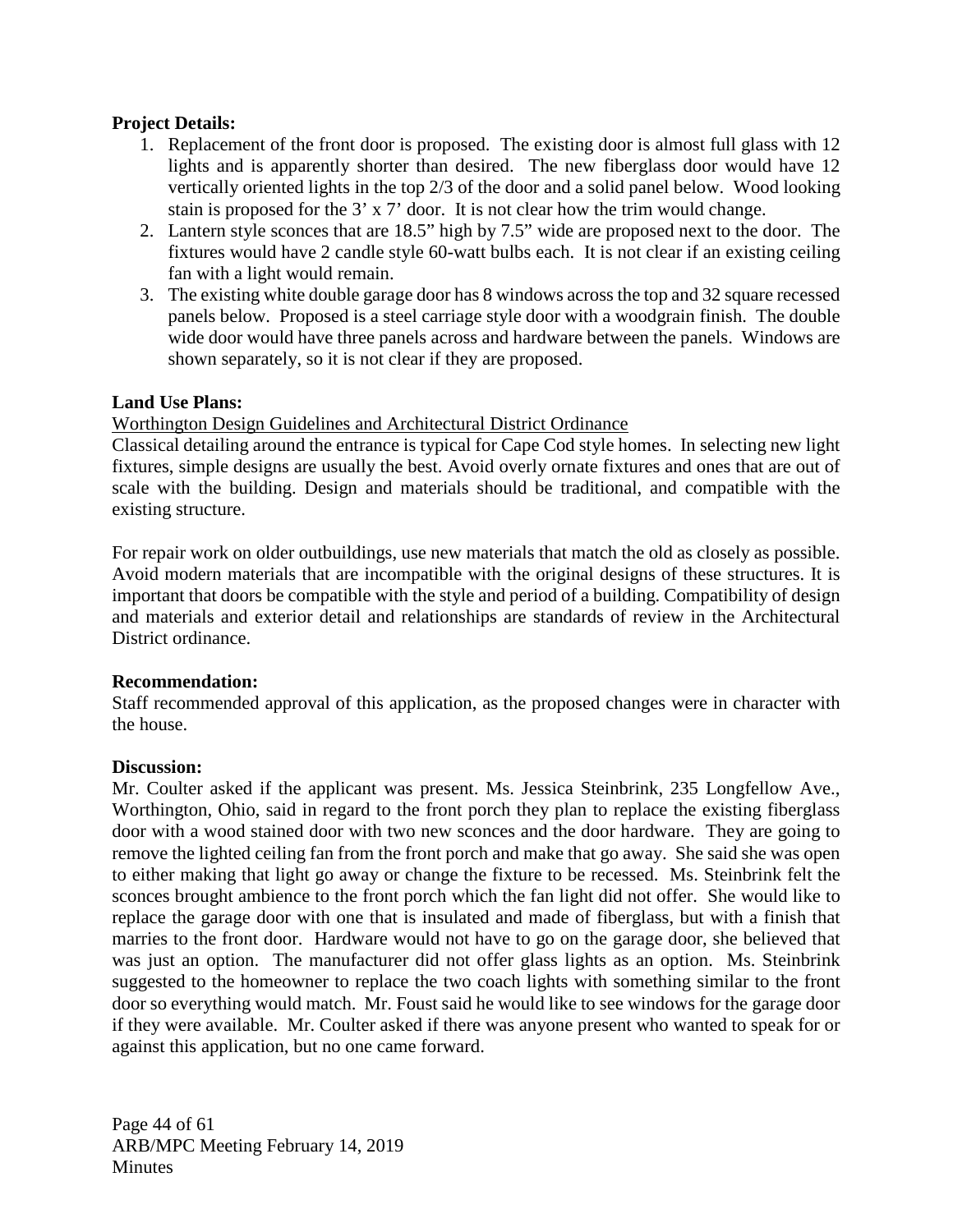#### **Motion:** Mr. Reis moved:

**THAT THE REQUEST BY CHRISTIE WHISMAN & JESSICA STEINBRINK ON BEHALF OF TIM AND DIANE SMULLEN FOR A CERTIFICATE OF APPROPRIATENESS TO REPLACE THE FRONT & GARAGE DOORS, AND ADD LIGHTING AT 609 OXFORD ST. AS PER CASE NUMBER AR 15-19, DRAWINGS NUMBER AR 15-19, DATED FEBRUARY 1, 2019 BE APPROVED, BASED ON THE FINDINGS OF FACT AND CONCLUSIONS IN THE STAFF MEMO AND PRESENTED AT THE MEETING AN AMENDED THAT THE LIGHTING ON THE GARAGE WILL MATCH THE LIGHTING FIXTURES OF THE FRONT PORCH AND THAT THE GARAGE MAY OR MAY NOT HAVE VISION PANELS.**

Mr. Foust seconded the motion. Mrs. Bitar called the roll. Mr. Coulter, aye; Mr. Reis, aye; Mrs. Holcombe, aye; Mr. Hofmann, aye; Mr. Foust, aye; Mrs. Lloyd, aye; and Mr. Schuster, aye. The motion was approved.

### **C. Municipal Planning Commission (continued)** – 11:00 p.m.

Mr. Brown reviewed the following from the staff memo:

### **2. Planned Unit Development – Preliminary & Final Plans**

**a.** Worthington Gateway – **7007 N. High St.** (The Witness Group) **PUD 01-18**

#### **&**

- **3. Subdivision – Preliminary & Final Plats**
- a. Worthington Gateway **7007 N. High St.** (The Witness Group) **SUB 02-19**

#### **Findings of Fact & Conclusions**

#### **Background & Request:**

This roughly 7.5-acre parcel, currently zoned C-4, Highway and Automotive Services, has been home to a hotel since 1975. The Holiday Inn was demolished in December 2018 in anticipation of the upcoming redevelopment of the site.

In coordination with the City, the applicant has requested to rezone the property from the C-4 District (Highway & Automotive Services) to a PUD (Planned Unit Development). The applicant is also requesting Preliminary and Final Plat approval for a Subdivision to create three (3) lots.

The Architectural Review Board, Municipal Planning Commission and the Board of Zoning appeals approved the site for the following:

- One Hotel 4 story  $& 111$ -room Hampton Inn  $&$  Suites
- Four buildings along West Wilson Bridge Road

Page 45 of 61 ARB/MPC Meeting February 14, 2019 **Minutes**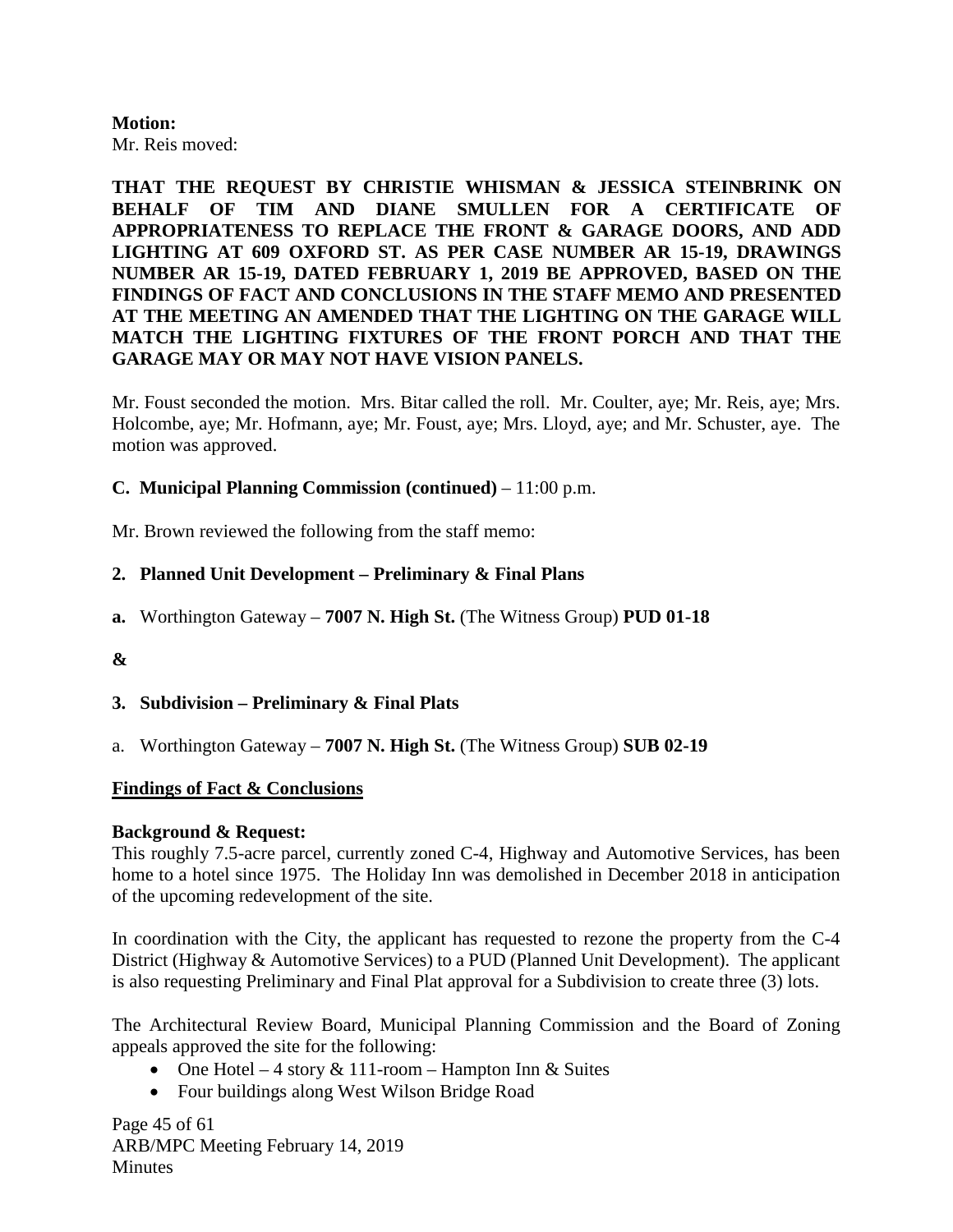- $\circ$  Building #1 Single story
- $\circ$  Building #2 Single story
- o Building  $#3 2$ -story
- $\circ$  Building #4 2-story
- Future development pad near High Street and Caren Avenue Requires future approval
- Intersection improvement, realignment and new mast arms at the new entrance on West Wilson Bridge Road and the realignment of the access drive to the Shops at Worthington Place. Dedicated left turn lane on West Wilson Bridge Road to the site.
- Intersection improvements, new mast arms and streetscape improvements at High Street and Caren Avenue.
- Streetscape improvements along West Wilson Bridge Road and High Street, which includes street trees, lighting, landscaping, wider sidewalks and right-of-way dedication for improvements.
- Signage Package
- Stormwater Improvements
- Traffic & Access Improvements
- Landscape & Screening
- Architectural Design

## **History:**

- February 4, 2016 The applicant hosted a Town Hall meeting at the Holiday Inn for the general public to hear their plans for the proposed redevelopment of their site.
- March  $10^{th}$ , June  $23^{rd}$ , November  $10^{th}$  and December  $8^{th}$  of  $2016$  Concepts for the site were discussed with the Architectural Review Board, and the applicant received feedback from the Board and the general public.
- October  $12<sup>th</sup>$  and November 9, 2017 Revised concepts for the site were discussed with the Board, and the applicant received additional feedback from the Board and the public.
- October 12, 2017 the Board saw a different version of the site plan, showing the reduction to one hotel on the site as well as other site details.
- November 9, 2017 the Board saw modifications to the other buildings on the site.
- February 22, 2018 The Architectural Review Board approved the site for demolition of the existing hotel, and redevelopment of the overall site.
- April 5, 2018 The Board of Board of Zoning Appeals approved the proposed development.
- April 26, 2018 The Municipal Planning Commission approved a Conditional Use for Office in the C-4 District.
- June 14, 2018 The Architectural Review District approved the signage package for the overall site.
- August 2, 1018 The Board of Zoning Appeals approved the signage package for the overall site.

## **Project Details:**

Development Standards from the PUD code are *italicized* and information specific to this plan are in standard text:

Page 46 of 61 ARB/MPC Meeting February 14, 2019 **Minutes**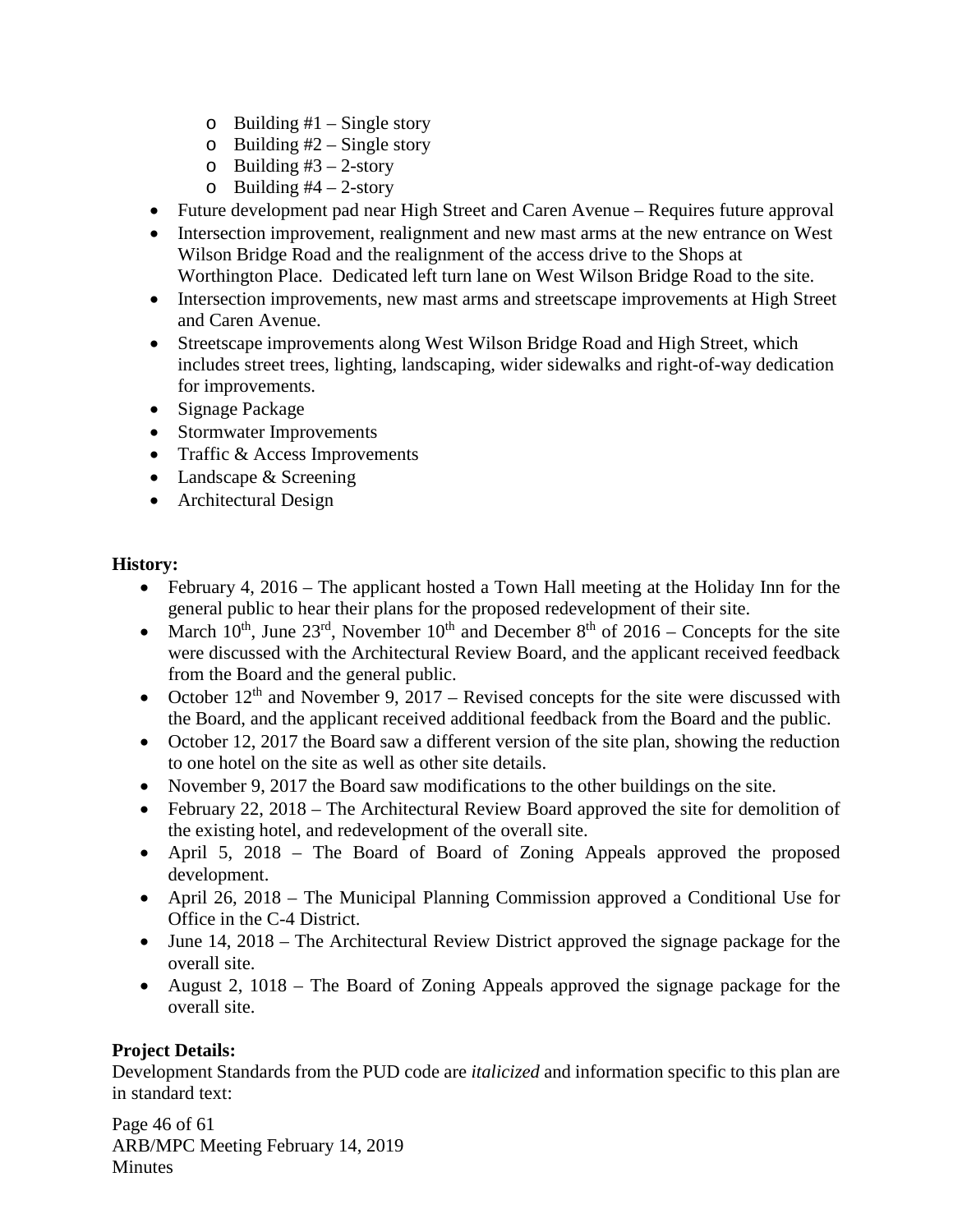## 1. Allowable Uses:

*The mix of uses allowed in a PUD shall meet changing economic and demographic demands; permit implementation of development standards, plans, studies and guidelines adopted by the City Council; and/or provide the opportunity to retain and enhance the character of the City, and the health, safety and general welfare of the inhabitants.* 

Allowable Uses:

- Offices minimum amount  $18,000$  sq. ft.
- Hotels
- Restaurants
- Breweries, Distilleries and Wineries
- Sale of goods at retail limited to less than  $10,000$  sq. ft. in gross floor area per business with on-site food preparation permissible
- Personal services
- Accessory uses
- Banks, Drive-in banks
- Pet shops
- Arts and crafts
- Entertainment facilities
- Recreational facilities
- Public uses
- Essential services

## 2. Design Regulations:

(a) *Character & Design. The proposed PUD shall consist of an integrated and harmonious design with properly arranged traffic and parking facilities and landscaping. The PUD shall fit harmoniously into and shall not adversely affect adjoining and surrounding properties, Roadways & public facilities. Site layout, buildings, accessory structures, landscaping and lighting shall be compatible with or enhance the surrounding neighborhood and community.*

The owner is proposing the redevelopment of the site with a mix of uses as the Hotel has been demolished. There are five (5) buildings proposed for the existing Holiday Inn site located at southwest corner of North High Street and West Wilson Bridge Road. The vacant lot located at the corner of Caren Avenue and North High Street will be separately submitted to the Architectural Review Board and the Board of Zoning Appeals for all necessary approvals under the Worthington Zoning Code. This submission is to provide detailed exterior elevations and building materials along with an overall a sense of scale, proportion, massing, and spacing of the buildings as it relates to the current site plan and grade changes.

Building #1 and #2 are single story, Buildings #3 and #4 are two story and Building #5 is proposed to be a four-story hotel with a lower level. All the buildings are designed as 'four-sided architecture'. By using the same materials on all four sides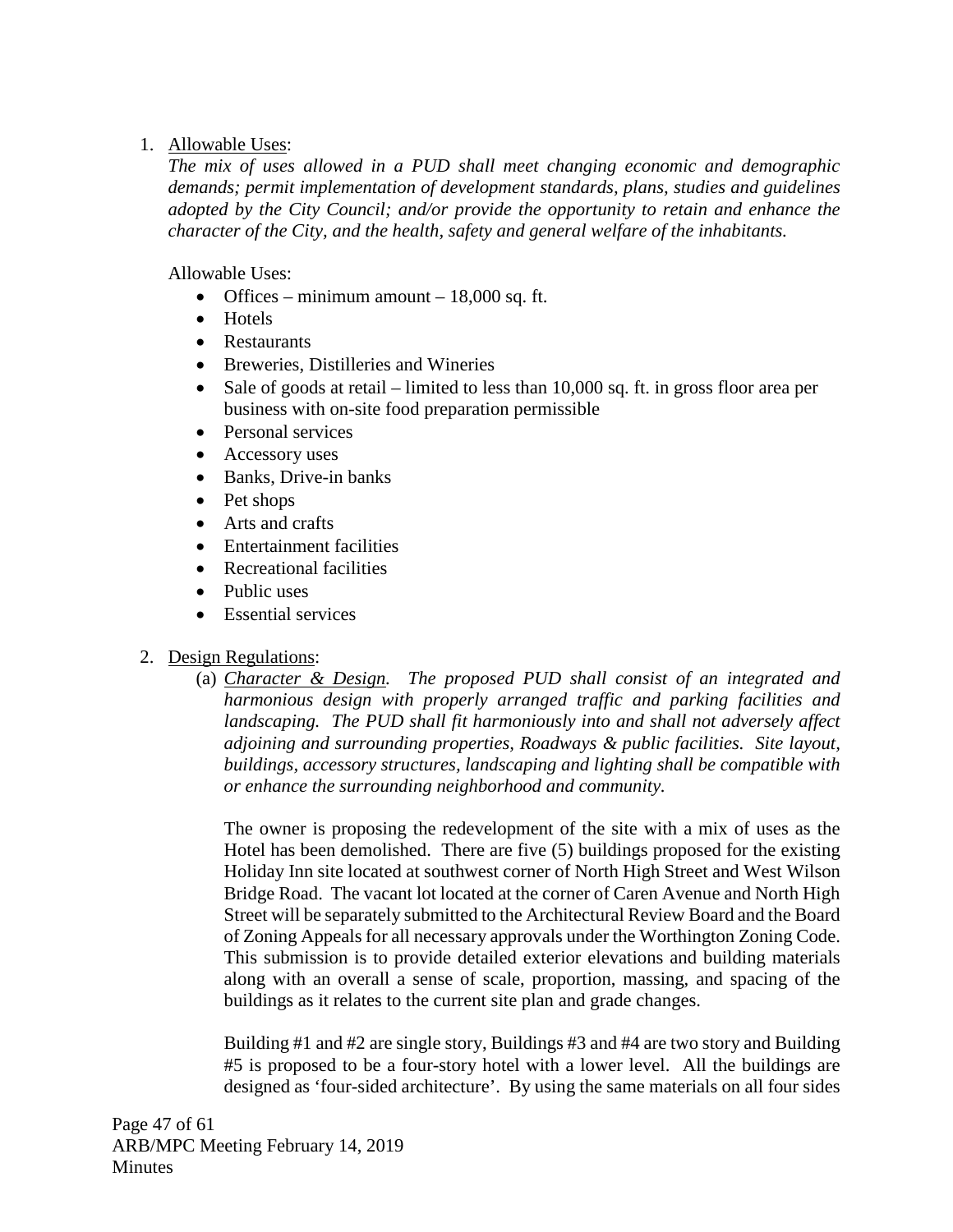of each building, the design will not interrupt, and all parts are perceived as a unified whole. The elevations of the five (5) buildings are contained in this application as they have been reviewed and approved by the Architectural Review Board.

The architectural style of the proposed buildings is meant to complement the surrounding Worthington neighborhood and design standards while differentiating the buildings from one another. Traditional style design elements are incorporated into the design using brick facades, gabled roof lines, dormers, double-hung windows and entrances with transoms. The street level storefront facades are designed using pilasters, bulkheads, cornices, awnings and externally illuminated sign panels. The speculative 2-story office buildings at the western portion of the development utilize traditional rationale and detail while maintaining a more contemporary architectural style.

The proposed materials are consistent with the City of Worthington's design guidelines with brick masonry, siding, multi-panel windows, metal & shingled roof, paint finish and awning fabric.

(b) *Screening. Commercial and industrial uses, including parking facilities and refuse containers, shall be permanently screened from all adjoining residential uses.*

Landscaping and screening shall be installed in compliance with the Landscaping Plan included in this PUD district application. Landscaping maybe added along the southwestern corner of the site and along the southern property boundary if deemed necessary by the City of Worthington.

(c) *Tract Coverage. The ground area occupied by all Buildings shall be balanced with green space to soften the appearance of the development.* 

Tract coverage for the hotel parcel and the Wilson Bridge Road parcels is shown on the site plan included with this PUD district application. The tract coverage for the vacant parcel will be determined upon submittal and approval as part of a separate review process.

- The site previously had 1.3-acres of greenspace
- Proposed to have 1.6-acres of greenspace
- (d) *Lighting*.

A lighting package has been submitted as a part of this application that indicates the location of the light poles, cut off fixtures and a photo metric plan that shows compliance with the adopted City guidelines on light impacts on abutting properties. No exposed concrete bases for the parking lot lights will be permitted.

(e) Graphic/Signage.

A signage package is included in this submittal and has been approved by the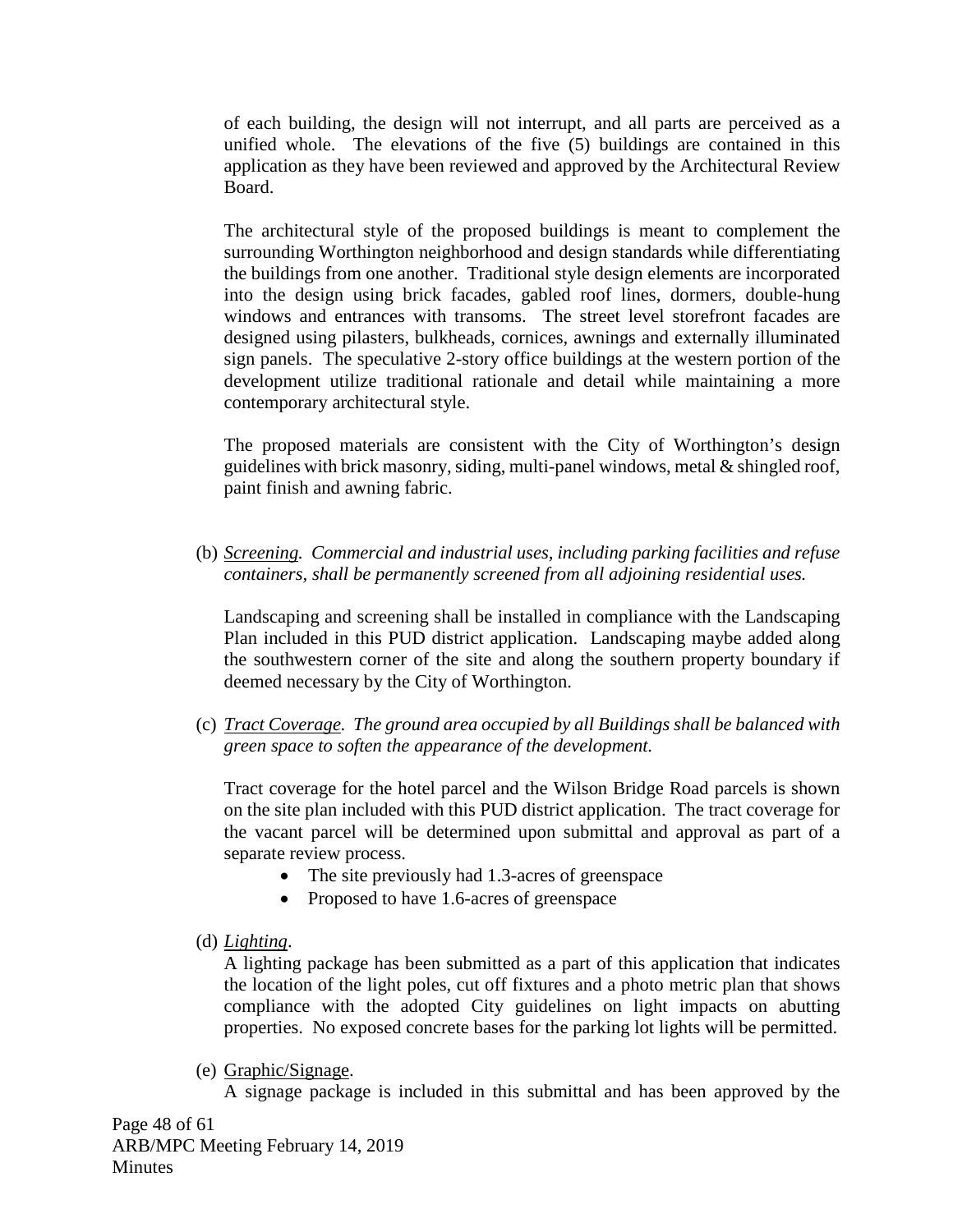Architectural Review Board and the Board of Zoning Appeals. The submitted package includes all the wall signage, freestanding signage and directional sign for two of the three lots included in this application. The vacant lot will have to submit a signage package for review and approval by the appropriate boards.

(f) *Traffic & Parking*. *Adequate ingress and egress shall be provided as part of the PUD. Direct traffic access should be provided from major thoroughfares and where congestion will not likely be created by the proposed development. Offsite improvements and dedication of right-of-way may be required. Parking shall be designed and located to protect the character of the area. Parking shall be adequate to serve the proposed uses but shall in no case exceed 120% of the parking requirement found in Section 1171.01. Bicycle parking should be adequate to serve the proposed uses.*

Access to the property will be depicted on the submitted site plan. Only two curb cuts will be utilized, and the other existing curb cuts will be eliminated. The curb cut on Wilson Bridge Road will be shifted slightly to the west to allow it to line up with the existing curb cut from the Shopping Center to the north. The relocation of the curb cut will allow for four (4) way traffic control and a safer flow of traffic on and off the site. The Caren Drive curb cut will be shifted slightly west away from High Street as shown on the site plan. New sidewalks and other amenities will be added to the site to improve pedestrian access to, through and off the site per the site plan.

A traffic impact study was commissioned by the applicant and it was reviewed and approved by the City as a part of the Architectural Review Board process.

The parking areas are shown on the site plan which provides for 342 parking spaces. The site plan provides for all the required setback and landscape areas. The  $7\pm$  acre site will split into three (3) lots and easements will be provided for crossing parking between the new lots as well as ingress and egress provisions for vehicle and pedestrian access over the three (3) lots.

## 3. General Requirements:

#### *(a) Stormwater Drainage.*

Preliminary and final stormwater drainage studies have been conducted for the redevelopment of the site. The preliminary stormwater plan has been submitted as a part of this application and it will meet all regulations adopted by the City of Worthington for detaining the stormwater, mitigating run off on abutting properties and thereby meeting all City and EPA requirements.

#### *(b) Utilities & Facilities.*

The site will be served by existing water, sanitary sewer, stormwater sewer and electric lines that surround the property.

## *(c) Natural Features.*

The subject property is without significant natural features other than a dropping slope

Page 49 of 61 ARB/MPC Meeting February 14, 2019 **Minutes**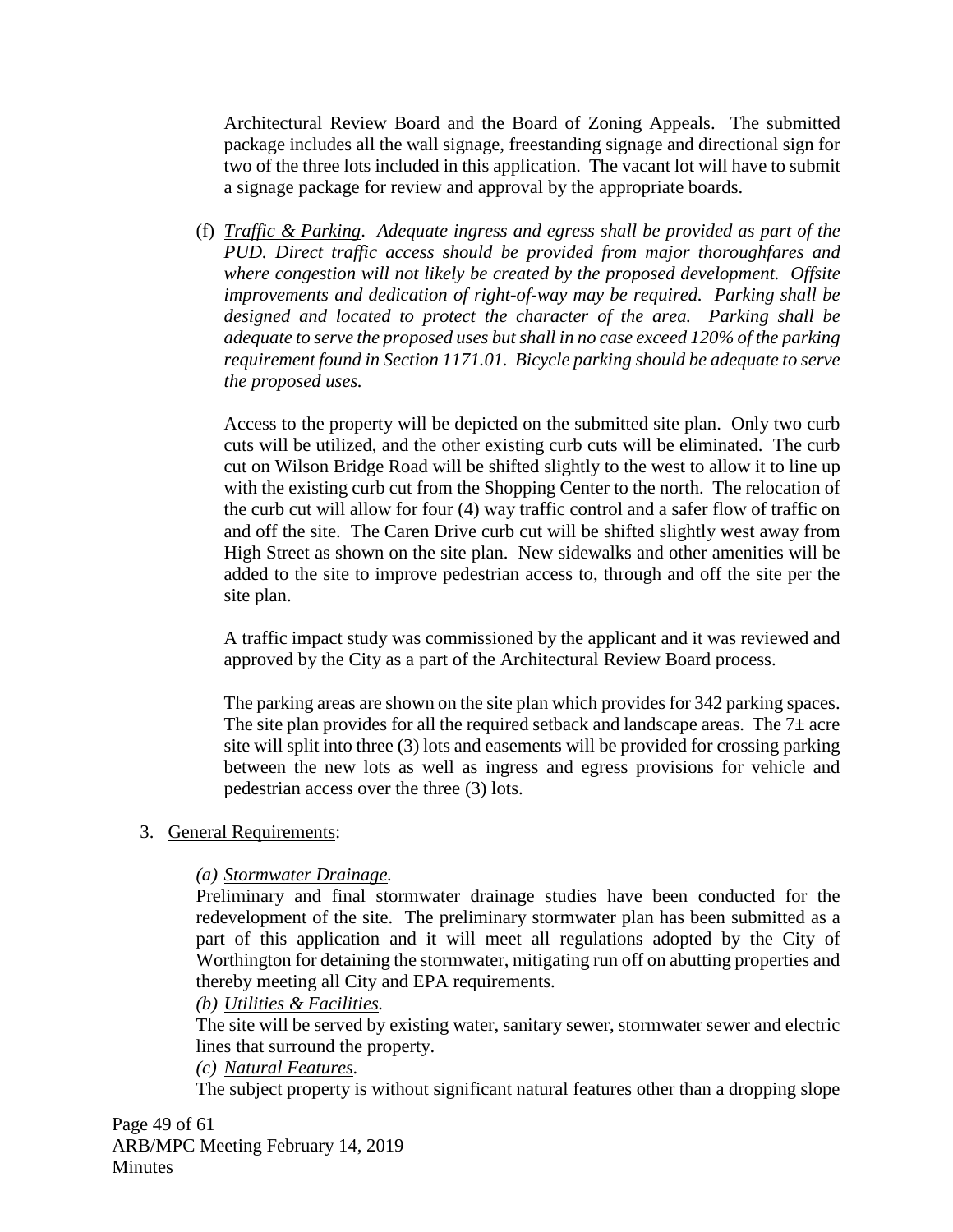of the land from the east to the west that has proven difficult with laying out buildings on the site.

# *(d) Public Area Payments.*

The applicant will comply with Code Section  $1174.05(c)(3)(B)$  of the Worthington Zoning Code. The existing square footage of the Holiday Inn Hotel is 136,834 and the propose square footage of the new buildings is 136,195 so no payment is required under the above Code Section.

# *(e) Public Space Amenities.*

The applicant will comply with Section  $1174.05(c)(4)$  by providing a minimum of twenty-seven public space amenities in various locations on the Property. Public space amenities are provided and incorporated at various locations around the site.

# The public amenities shall be:

- (1) Public Right-of-Way dedication
- (2) Decorative Street lighting
- (3) Bike Parking (4 total) for each building
- (4) New Pedestrian sidewalks
- (5) Wilson Bridge Road intersection improvements Traffic lighting and configuration corrections
- (6) Plaza / Meeting area
- (7) Bio-Retention areas
- (8) New Corner treatments (Caren Ave & N. High St. & Wilson Bridge Rd.)
- (9) Street trees (along the rights-of-way)
- (10) Paver parking and maneuvering areas
- (11) Upgraded Landscaping
- (12) Decorative retaining walls
- (13) Patio areas (8 total)
- (14) New green lawn area along Wilson Bridge Road
- (15) Decorative planting areas along entry ways to site along Wilson Bridge Road
- (16) Decorative Trash Reception (10 total)

# **Rezoning Details:**

- 1. The Preliminary & Final Plan information for the PUD has been presented as part of what was previously approved by the Architectural Review Board, Municipal Planning Commission and the Board of Zoning Appeals.
- 2. Uses:
- One hotel, with 111 guest rooms is proposed. The old Holiday Inn had 232 guest rooms.
- Other potential uses on the site are offices, restaurants and professional services.
- 3. Site Plan and Landscaping:
- The proposed plan shows an entrance to the site from W. Wilson Bridge Rd. at the west end of the site that would be at an angle to line up with the mall entrance at that location. The realignment of the intersection will provide a dedicated left turn lane to the site and will improve pedestrian and bicycle connections between the two sites. The applicant has an agreement with the owner of the Shops at Worthington Place and Ville Charmante to permit the reconfiguration of the intersection.
- The drive curves to the east to increase the distance from the adjacent residential property.

Page 50 of 61 ARB/MPC Meeting February 14, 2019 **Minutes**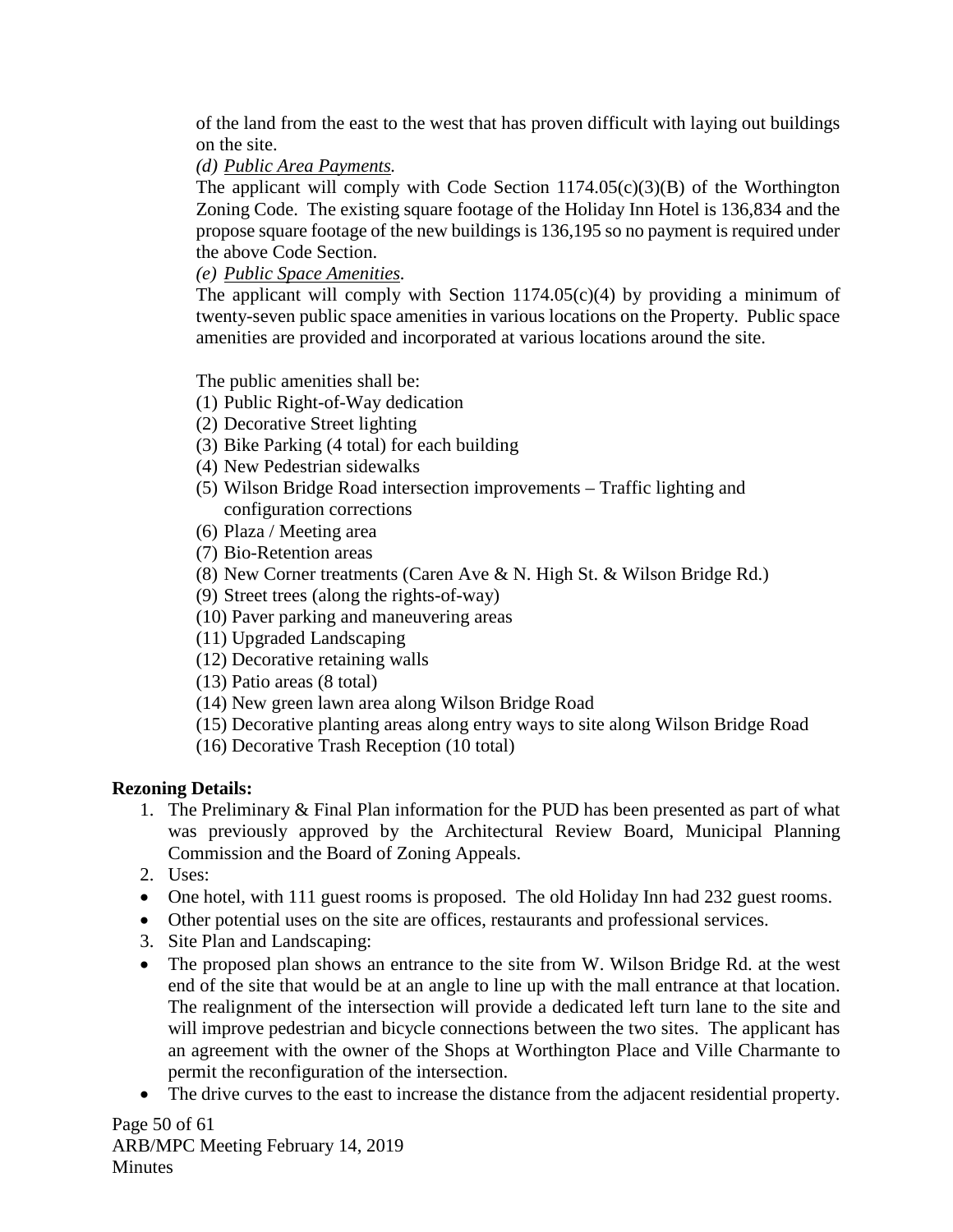Also, an entrance is proposed on Caren Ave. just west of the existing entrance. Elimination of entrances toward the east end of the site on W. Wilson Bridge Rd. and on N. High St.

- One four story hotel is proposed  $\sim$ 77' from the south property line and  $\sim$ 234' from the west property line. The main entrance would be on the north side of the building.
- Two office/professional services buildings are proposed for the western part of the property along W. Wilson Bridge Rd.: R-3 (13, 680 square feet in area) & R-4 (10, 904 square feet in area). Two restaurant/professional services buildings are proposed to the east along W. Wilson Bridge Rd.: R-1 (6,786 square feet in area) & R-2 (6,826 square feet in area).
- The four buildings are proposed along W. Wilson Bridge Rd. are approximately 20' from the existing right-of-way line. The City has requested an additional 15' of right-of-way be dedicated, so the buildings would be about 5' from the new line. Sidewalks would be provided along the buildings, and a 5' sidewalk would be closer to the street in the rightof-way. Pedestrian access and patios would be between the buildings which would allow for restaurant seating areas.
- The footprint of a one-story, 11,620 square foot restaurant/professional services building is shown on the N. High St. frontage but the building has not been designed. The building would be about 25.5' from the existing right-of-way. Right-of-way dedication of 10' was requested.
- Sidewalks are shown throughout the site, with access to the public sidewalk at multiple locations.
- The applicant calculates 418 parking spaces would be required on the site based on the proposed uses, and 342 spaces are being provided. A shared parking analysis is part of the application and states the overall site would not need more than 342 parking spaces due to the mix of uses.
- 14 bike racks are proposed, with a total of 28 bicycle spaces being provided.
- Parking lot and street trees, as well as other plant material, are proposed. At the southwest corner of the site and along the west property line, existing vegetation would remain, with dead or dying materials being replaced, and new plantings would fill in any gaps. The landscape plan also shows trees and other plant materials along W. Wilson Bridge Rd., and between the buildings.
- A Traffic Impact Study has been completed and approved by the City Engineer and the City's traffic consultant, who have concluded no negative traffic impact would result from this development.
- A storm water study has been completed and a summary is included with the application, citing a reduction in impervious area and onsite retention and a decrease in discharge from the site. The current plan shows the use of an underground detention system, pervious pavement and a bio-retention area.
- 4. Architecture:
	- Buildings  $R-1 \& R-2$  at the easternmost end of the site along W. Wilson Bridge Rd. are proposed as one-story buildings. Building R-1 has the look of five storefronts, with a two-story roofline on the north side at the west end. A mix of siding and roofing materials and storefront styles is proposed. Building R-2 has the look of a two-story roof on the north side for the whole building, and has a mix of siding and roofing materials and storefront styles.
	- Buildings R-3 & R-4 are proposed as two-story buildings. Building R-3 is shown

Page 51 of 61 ARB/MPC Meeting February 14, 2019 **Minutes**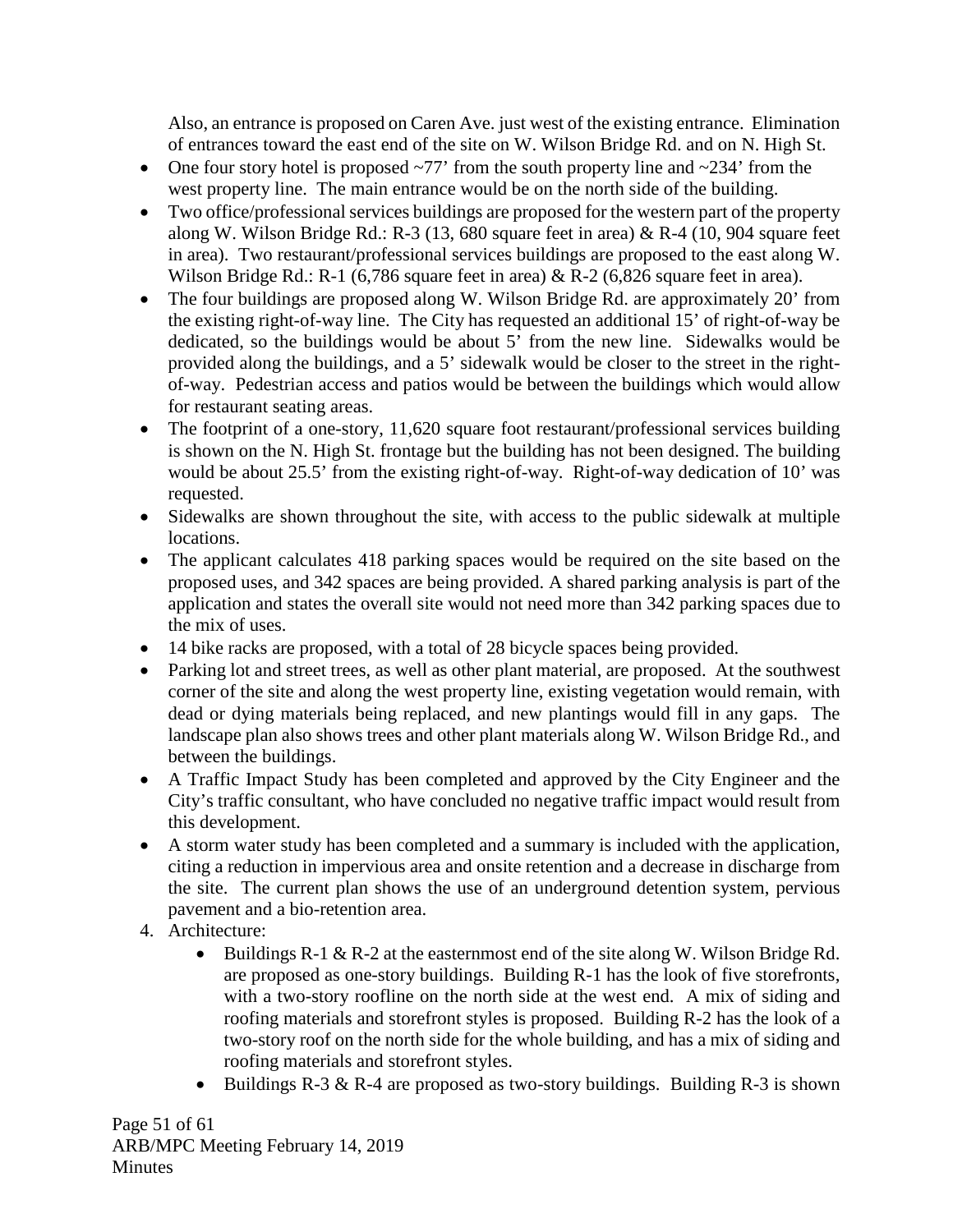as brick and cast stone with a hipped roof. Building R-4 would be a smaller version of the same style.

- The hotel building would be four-stories and finished with brick and 6" Hardieplank lap siding. The building is proposed with a gable roof in the middle and hipped roofs on the sides. Equipment would presumably be located and screened on the roof. Two chimneys are proposed and would have metal flashing in the same color as the brick. Divided light windows with brick soldier courses are proposed and traditional storefront glass would be on the north side by the main entrance.
- Brick, Hardieplank, and cast stone are proposed for the building walls and asphalt shingles and standing seam metal roofing are proposed. Awnings are proposed on building R-1, R-2 and R-4. Samples of materials and colors would be needed.
- Pella clad wood windows are proposed with 3/4" aluminum grills between the glass panes in Poplar White, Putty and Iron Ore.
- Building #6 is shown as a one-story building along N. High St. Elevations of that building have not been provided and will be required to be approved at a future date.
- 5. A lighting plan is shown, including proposed site and building lighting. Traditional looking poles and fixtures are proposed, and the light level would not spill off of the property.
- 6. Enclosures for trash receptacles and painting and screening of wall mechanicals are included in the plan.
- 7. Signage criteria has been submitted that basically follows the Worthington Code and Design Guidelines, but further would allow specific sizes and styles of signs. Part One of the criteria includes general requirements from Chapter 1170 – Signs, of the Code. Part Two – Design Criteria includes provisions from the Code, as well as pertinent Design Guideline recommendations and development specific information. The applicant would like tenants that plan to meet the established criteria to be able to receive sign permits without returning to the ARB for approval.
- 8. Following are some of the provisions for signage requested for the multi-tenanted buildings housing restaurants and personal and business services:
	- Tenants in the W. Wilson Bridge Rd. buildings would be allowed to have one wall sign facing the road and one sign facing the parking lot to the south.
	- The maximum sign area would be  $1\frac{1}{2}$  square feet per lineal foot of frontage as is a Code requirement. In addition, the maximum letter height would be 24" and the maximum width could be no more than 80% of the tenant's storefront width. Signs would need to be at least 24" from the edge of the tenant space or from the corner of the building. In no case would a business be allowed more than 100 square feet of signage total.
	- Signs would be located at the tenant's storefront, or above the primary entrance if the tenant occupies more than 1 space.
	- Maximum mounting height is proposed as 17' above grade, or at a height appropriate to the building architecture.
	- Proposed signs would consist of internally illuminated channel letters only.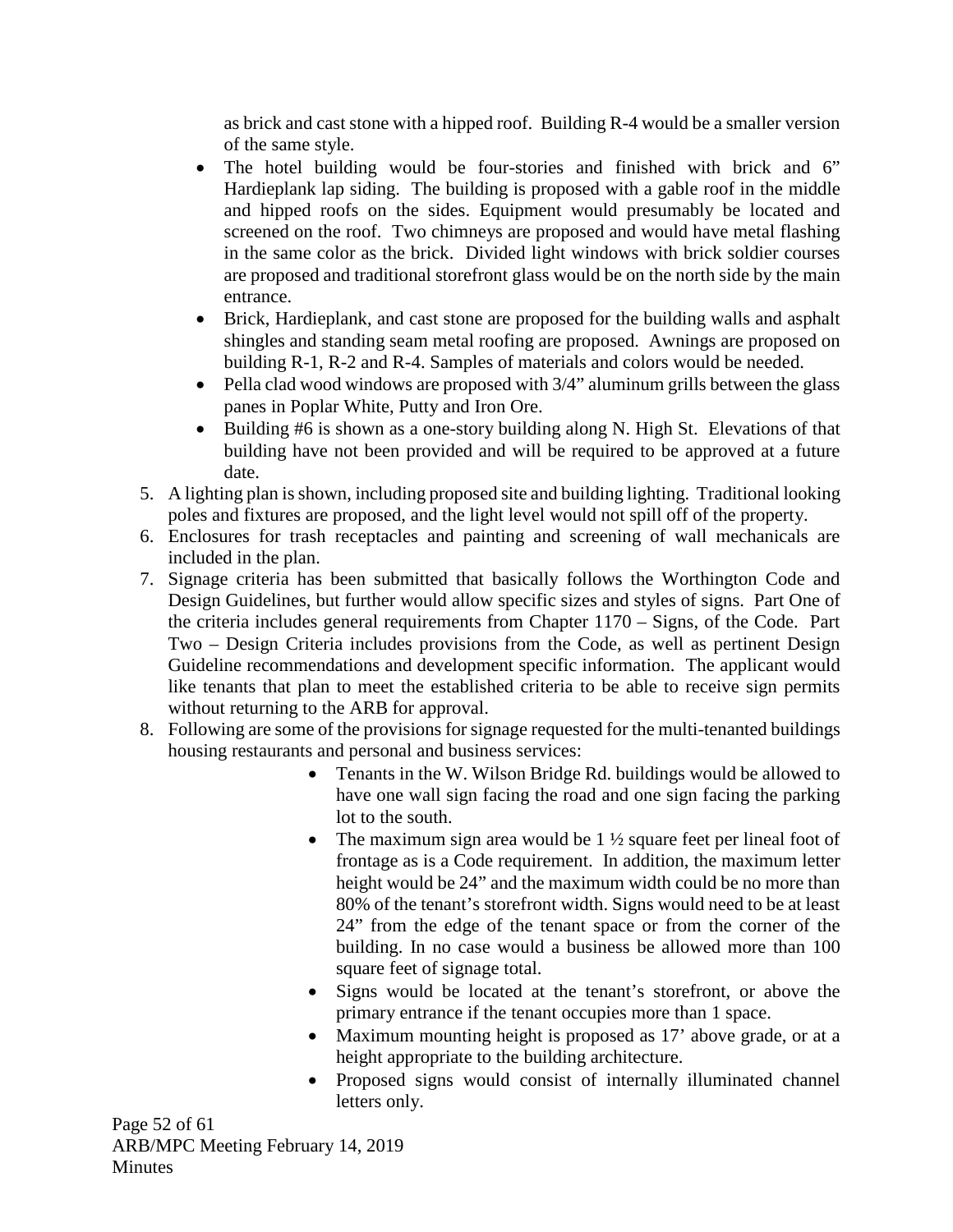- Colors would be based on the Design Guidelines which say they should be compatible with the building architecture and subtle, toned-down shades are preferred.
- 9. Office tenants (in buildings #3&4) would have similar size and placement requirements but would only be allowed exterior signage if they occupy more than 50% of the designated office space for their floor.
- 10. Blade signs would be permitted for each tenant in a color to match the tenant's primary sign. Lettering would be limited to 3" in height and a  $\frac{3}{4}$ " border painted black would be required. Each tenant would be allowed 1 blade sign, except tenants with end spaces would be allowed an additional sign on the end wall. A blade sign detail is included.
- 11. Window signs identifying the tenant name and address would be allowed occupying not more than 25% of the window area.
- 12. The applicant is proposing 2 freestanding signs, one east of the W. Wilson Bridge Rd. entrance, and one near the intersection of N. High St. and Caren Ave. Both signs are proposed with cast stone bases, brick and wood caps with trim. For both signs the panels would have matching opaque black backgrounds with white translucent letters. The style of text would match for the 4 tenants, but the hotel would use its own style.Placement would be 5' from the right-of-way.
- The W. Wilson Bridge Rd. sign would be 8'4" wide and 12'4" tall, with internally illuminated tenant panels 6' wide x 7'6" high on both sides to allow for 5 tenant panels each. The top 3' of the panel is proposed for the hotel, and four 1'6" high panels would be below.
- The N. High St. sign would be the same overall size but have a higher base and less tenant panel area. The hotel would have a 3' high panel regardless.
- 13. The N. High St. building signs would come to the ARB for approval in the future.
- 14. Hampton Inn & Suites signs are now included for consideration:
	- White internally illuminated 42" high stacked channel letters for total sign size of 16' 8" wide and 6' 5" high (~107 square feet in area) are proposed on a brick background in the gable.
	- A projection sign that is  $2'$  9  $\frac{3}{4}$ " wide by 20' tall is proposed to be mounted on the east side of the building. The sign would be blue with white letters and red trim, and internally illuminated.
	- A directional sign is proposed. The sign would be 3' tall with a brick base and 15" high x 2' wide sign cabinet on top identifying "Hampton Inn & Suites by HILTON" in white on a blue background with red trim.
	- Another directional sign is shown, again with no location identified. This sign is shown as 5' high and 4'1" wide with a metal base.
- 15. Non-illuminated blade signs are shown for the hotel.

## **Subdivision Details:**

- 1. The Preliminary Plat & Final Plat information has been presented as part of the PUD. Copies of the pertinent plans have been included with this application such as plans showing existing and proposed conditions, utilities, grading, and landscaping.
- 2. New Lots:
- a. Lot  $#1 3.33$ -acres Located at the north end of the site along West Wilson Bridge Road in the area of the four (4) buildings and parking area.

Page 53 of 61 ARB/MPC Meeting February 14, 2019 **Minutes**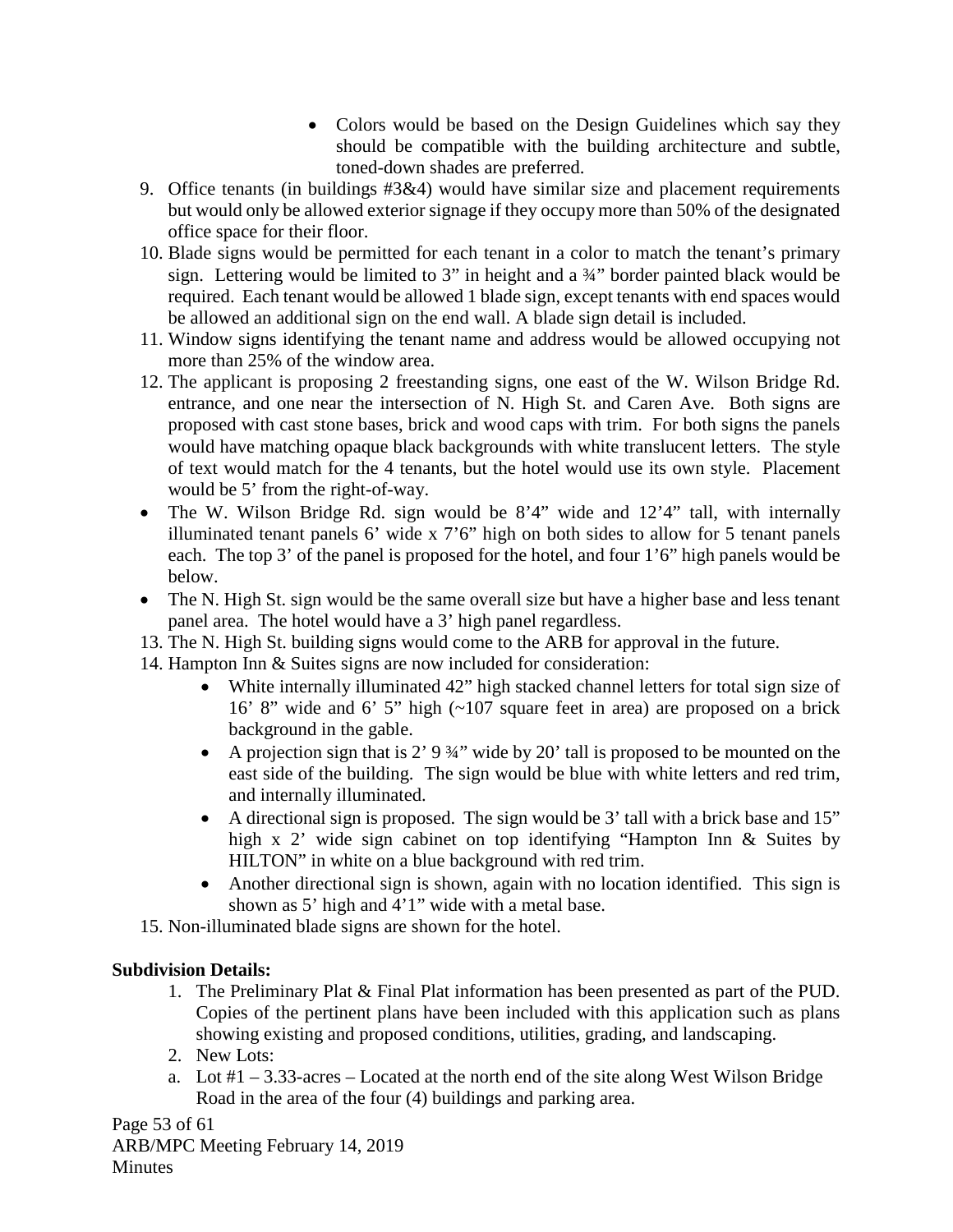- b. Lot  $#2 2.03$ -acres Located in the area where the hotel is to be built.
- c. Lot #3 1.33-acres Located at the intersection of North High Street and Caren Avenue.
- 3. Right-of-Way Dedication:
- a. 0.62-acres along West Wilson Bridge Road
- b. 0.29-acres along North High Street
- 4. Cross access and parking agreements are noted on the Final Plat and referenced in the PUD text.
- 5. Stormwater management easements have also been identified on the Final Plat.
- 6. Water and sanitary sewer easements have also been identified on the Final Plat.
- 7. Access points are limited to those approved at part of the PUD text with the main access on West Wilson Bridge Road, and a secondary access point to Caren Avenue. No direct access to North High Street is permitted as part of this proposal.
- 8. The Final Plat has been approved by the Franklin County and City of Worthington Service & Engineering Department.

# **Worthington Land Use Plans:**

Worthington Design Guidelines and Architectural District Ordinance

- 1. Scale, Form & Massing: Simple geometric forms and uncomplicated massing tend to make buildings more user-friendly and help to extend the character of Old Worthington into the newer development areas. Inclusion of sidewalks, pedestrian-scaled signage, and planting and lawn areas will help communicate a sense of a walkable pedestrian scale. Carefully designed building facades that employ traditional storefronts -- or similarly-sized windows on the first floor -- will help make new buildings more pedestrian-friendly.
- 2. Setbacks: Parking areas should be located toward the rear and not in the front setbacks if at all possible. Unimpeded pedestrian access to the front building facade from the sidewalk should be a primary goal. Building up to the required setback is desirable as a means of getting pedestrians closer to the building and into the main entrance as easily as possible.
- 3. Roof Shape: Generally, a traditional roof shape such as gable or hip is preferable to a flat roof on a new building. Roof shapes should be in scale with the buildings on which they are placed. Study traditional building designs in Old Worthington to get a sense of how much of the facade composition is wall surface and how much is roof.
- 4. Materials: Traditional materials such as wood and brick are desirable in newer areas, but other materials are also acceptable. These include various metals and plastics; poured concrete and concrete block should be confined primarily to foundation walls. Avoid any use of glass with highly reflective coatings. Some of these may have a blue, orange, or silver color and can be as reflective as mirrors; they generally are not compatible with other development in Worthington. Before making a final selection of materials, prepare a sample board with preferred and optional materials.
- 5. Windows: On long facades, consider breaking the composition down into smaller "storefront" units, with some variation in first and upper floor window design. Use traditional sizes, proportions and spacing for first and upper floor windows. Doing so will help link Old Worthington and newer areas through consistent design elements.
- 6. Entries: Primary building entrances should be on the street-facing principal facade. Rear or side entries from parking lots are desirable, but primary emphasis should be given to the street entry. Use simple door and trim designs compatible with both the building and with

Page 54 of 61 ARB/MPC Meeting February 14, 2019 **Minutes**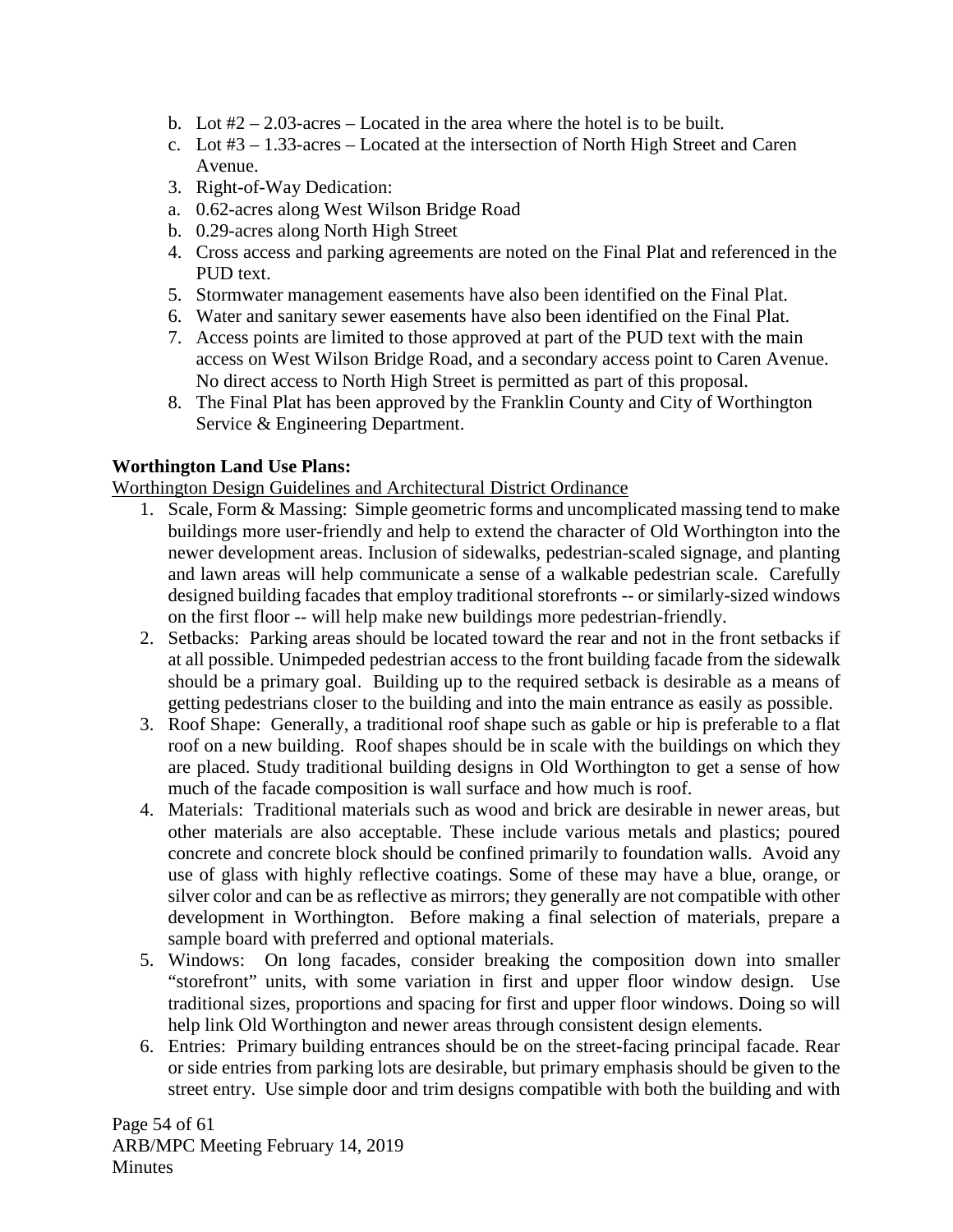adjacent and nearby development.

- 7. Ornamentation: Use ornamentation sparingly in new developments. Decorative treatments at entries, windows and cornices can work well in distinguishing a building and giving it character, but only a few such elements can achieve the desired effect. Traditional wood ornamentation is the simplest to build, but on new buildings it is possible to use substitute materials such as metal and fiberglass. On brick buildings substitute materials can be used to resemble the stone or metal ornamental elements traditionally found on older brick buildings. As with all ornamentation, simple designs and limited quantities give the best results.
- 8. Color: For new brick buildings, consider letting the natural brick color be the body color, and select trim colors that are compatible with the color of the bricks. Prepare a color board showing proposed colors.
- 9. Signage: While the regulations permit a certain maximum square footage of signs for a business, try to minimize the size and number of signs. Place only basic names and graphics on signs along the street so that drive-by traffic is not bombarded with too much information. Free-standing signs should be of the "monument" type; they should be as low as possible. Such signs should have an appropriate base such as a brick planting area with appropriate landscaping or no lighting. Colors for signs should be chosen for compatibility with the age, architecture and colors of the buildings they serve, whether placed on the ground or mounted on the building. Signs must be distinctive enough to be readily visible, but avoid incompatible modern colors such as "fluorescent orange" and similar colors. Bright color shades generally are discouraged in favor more subtle and toned-down shades.
- 10. Sustainability: The City of Worthington and its Architectural Review Board are interested in encouraging sustainable design and building practices, while preserving the character and integrity of the Architectural Review District. Energy conservation methods are encouraged. Landscape concepts often complement energy conservation and should be maintained and replenished. Utilize indigenous plant materials, trees, and landscape features, especially those which perform passive solar energy functions such as sun shading and wind breaks. Preserve and enhance green/open spaces wherever practicable. Manage storm water run-off through the use of rain gardens, permeable forms of pavement, rain barrels and other such means that conserve water and filter pollutants. Bike racks and other methods of facilitating alternative transportation should be utilized. Streetscape elements should be of a human scale. Make use of recycled materials; rapidly renewable materials; and energy efficient materials. Use of natural and controlled light for interior spaces and natural ventilation is recommended. Minimize light pollution.

## **Wilson Bridge Corridor**

## Site Layout:

Setbacks: Buildings and parking should be set back to provide a buffer between the sidewalk and building, with some variations in the Building Setback Line encouraged throughout the WBC.

- Buildings 50,000 square feet in area or less shall be located between 5' and 20' from adjacent Right-of-Way Lines. Buildings greater than 50,000 square feet in area shall be located at least 20' from adjacent Right-of-Way lines.
- Buildings on properties abutting properties in "R" districts shall not be located closer than 50' to the property line. Parking facilities and access drives on

Page 55 of 61 ARB/MPC Meeting February 14, 2019 **Minutes**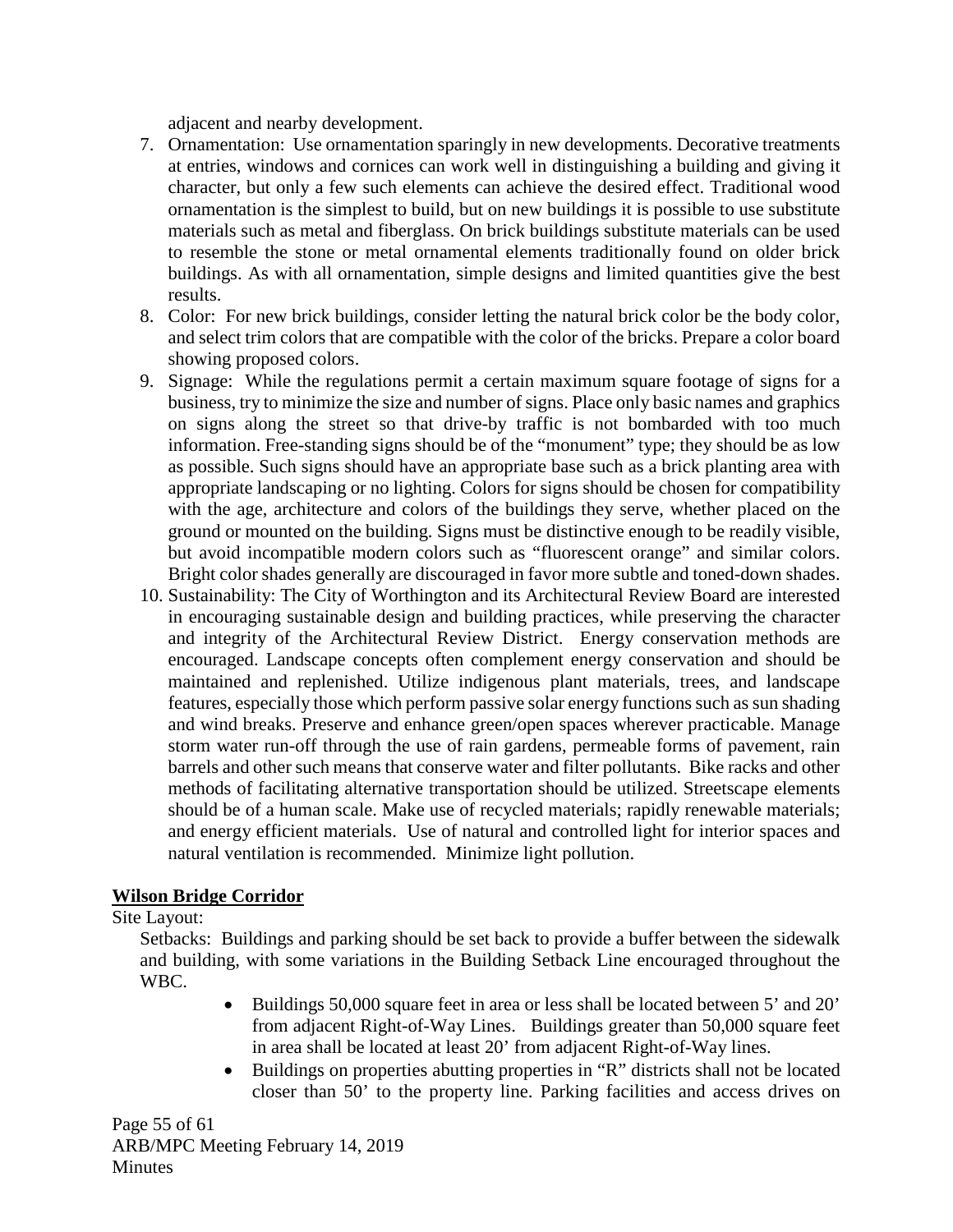properties abutting properties in "R" districts shall not be located closer than 25' to the property line.

- Setback areas in front of retail uses shall be primarily hardscaped and may be used for outdoor dining and other commercial activities.
- As building height increases, the buildings should consider the relationship between the setback, the street corridor, and the building height. A variety of techniques will be implemented to mitigate any potential "canyon/tunneling" effect along the corridor, such as the use of floor terracing, changes in building massing, insertion of a green commons, recessed seating and dining areas, and lush landscaping.

Right-of-Way Dedication: Dedication of Right-of-Way may be required to accommodate public improvements.

Screening: All development on parcels abutting properties in "R" districts shall be permanently screened in the setback area with the combination of a solid screen and landscape screening. The solid screen shall consist of a wall or fence at least 6' in height and maintained in good condition without any advertising thereon. Supporting members for walls or fences shall be installed so as not to be visible from any other property which adjoins or faces the fences or walls. This shall not apply to walls or fences with vertical supporting members designed to be identical in appearance on both sides. Landscape screening shall consist of one of the following options at a minimum:

- One large evergreen tree with an ultimate height of 40' or greater for every 20 linear feet, plus one medium evergreen tree with an ultimate height of 20' to 40' for every 10 linear feet. Evergreen trees shall be at least 6' in height at the time of planting. Shrubs and ornamental grasses shall be incorporated into the setback area as to complement the tree plantings. A minimum of one shrub or ornamental grass, at least 24" in height, shall be provided for every 5 linear feet. Shrubs and grasses may be planted in clusters and do not need to be evenly spaced.
- One large deciduous tree with an ultimate height of 50' or greater for every 25 linear feet, plus one medium deciduous tree with an ultimate height of 20' to 40' for every 15 linear feet. Shrubs and ornamental grasses shall be incorporated into the setback area as to complement the tree plantings. A minimum of one shrub or ornamental grass, at least 24" in height, shall be provided for every 5 linear feet. Shrubs and grasses may be planted in clusters and do not need to be evenly spaced.

Equipment: Exterior service, utility, trash, and mechanical equipment shall be located to the rear of buildings if possible and screened from view with a wall, fence or landscaping. Such equipment shall be completely screened from view. Materials shall be consistent with those used in the building and/or site. Equipment located on buildings shall match the color of the building.

Tract Coverage: A maximum of 75% of the property shall be covered with impervious surfaces.

Pedestrian Access: Sidewalks with a minimum width of 5', Recreation Paths with a minimum width of 10', or a combination of both shall be provided along all Rights-of-Way. Pedestrian connections from Sidewalks, Recreation Paths and parking lots to building entrances shall be provided.

Landscaping: There shall be landscaping that complements other site features and creates relief from buildings, parking areas and other man-made elements.

Page 56 of 61 ARB/MPC Meeting February 14, 2019 **Minutes**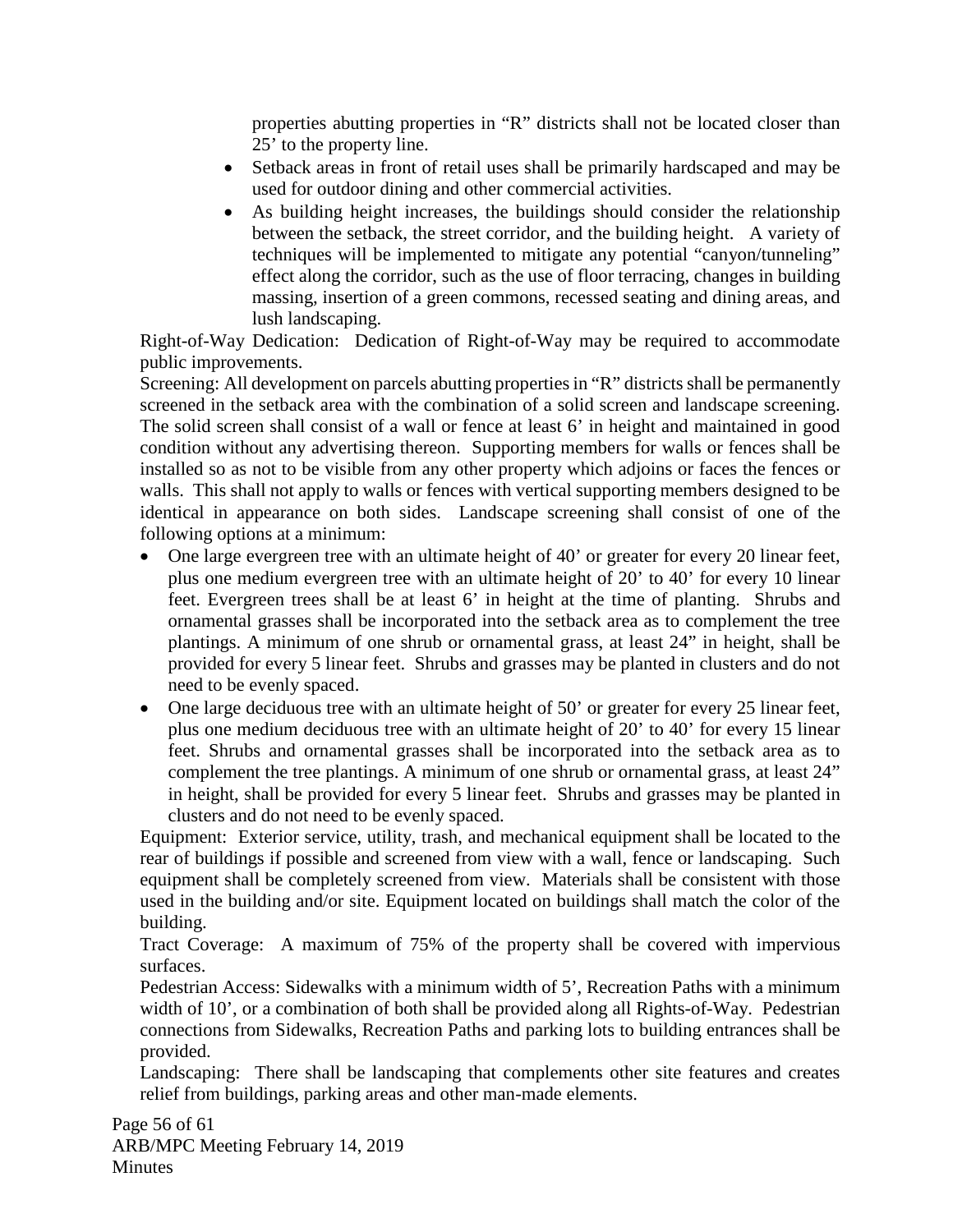- Drought tolerant, salt tolerant, non-invasive, low maintenance trees and shrubs should be utilized.
- Deciduous trees shall be a minimum of 2" caliper at the time of installation; evergreen trees shall be a minimum of 6' in height at the time of installation; and shrubs shall be a minimum of 24" in height at the time of installation.
- Parking lot landscaping shall be required per the provisions in Chapter 1171.
- Seasonal plantings should be incorporated into the landscape plan.

• The approved landscape plan must be maintained across the life of the development. Building Design:

- A principal building shall be oriented parallel to Wilson Bridge Road (or High Street), or as parallel as the site permits, and should have an operational entry facing the street.
- The height of a building shall be a minimum of 18' for flat roof buildings measured to the top of the parapet, or 12' for pitched roof buildings measured to the eave.
- Extensive blank walls that detract from the experience and appearance of an active streetscape should be avoided.
- Building Frontage that exceeds a width of 50' shall incorporate articulation and offset of the wall plane to prevent a large span of blank wall and add interest to the facade.
- Details and materials shall be varied horizontally to provide scale and threedimensional qualities to the building.
- Entrances shall be well-marked to cue access and use, with public entrances to a building enhanced through compatible architectural or graphic treatment.
- When designing for different uses, an identifiable break between the building's ground floors and upper floors shall be provided. This break may include a change in material, change in fenestration pattern or similar means.
- Where appropriate, shade and shadow created by reveals, surface changes, overhangs and sunshades to provide sustainable benefits and visual interest should be used.
- Roof-mounted mechanical equipment shall be screened from view on all four sides to the height of the equipment. The materials used in screening must be architecturally compatible with the rooftop and the aesthetic character of the building.

# Materials:

- Any new building or redevelopment of a building façade should include, at a minimum, 75% of materials consisting of full set clay bricks, stone, cultured stone, wood or fiber cement board siding. Samples must be provided.
- Vinyl siding and other less durable materials should not be used.
- Long-lived and sustainable materials should be used.
- The material palette should provide variety and reinforce massing and changes in the horizontal or vertical plane.
- Especially durable materials on ground floor façades should be used.
- Generally, exterior insulation finishing systems (EIFS), are not preferred material types.
- A variety of textures that bear a direct relationship to the building's massing and structural elements to provide visual variety and depth should be provided.
- The color palette shall be designed to reinforce building identity and complement changes in the horizontal or vertical plane.

Windows and Doors:

• Ground-floor window and door glazing shall be transparent and non-

Page 57 of 61 ARB/MPC Meeting February 14, 2019 **Minutes**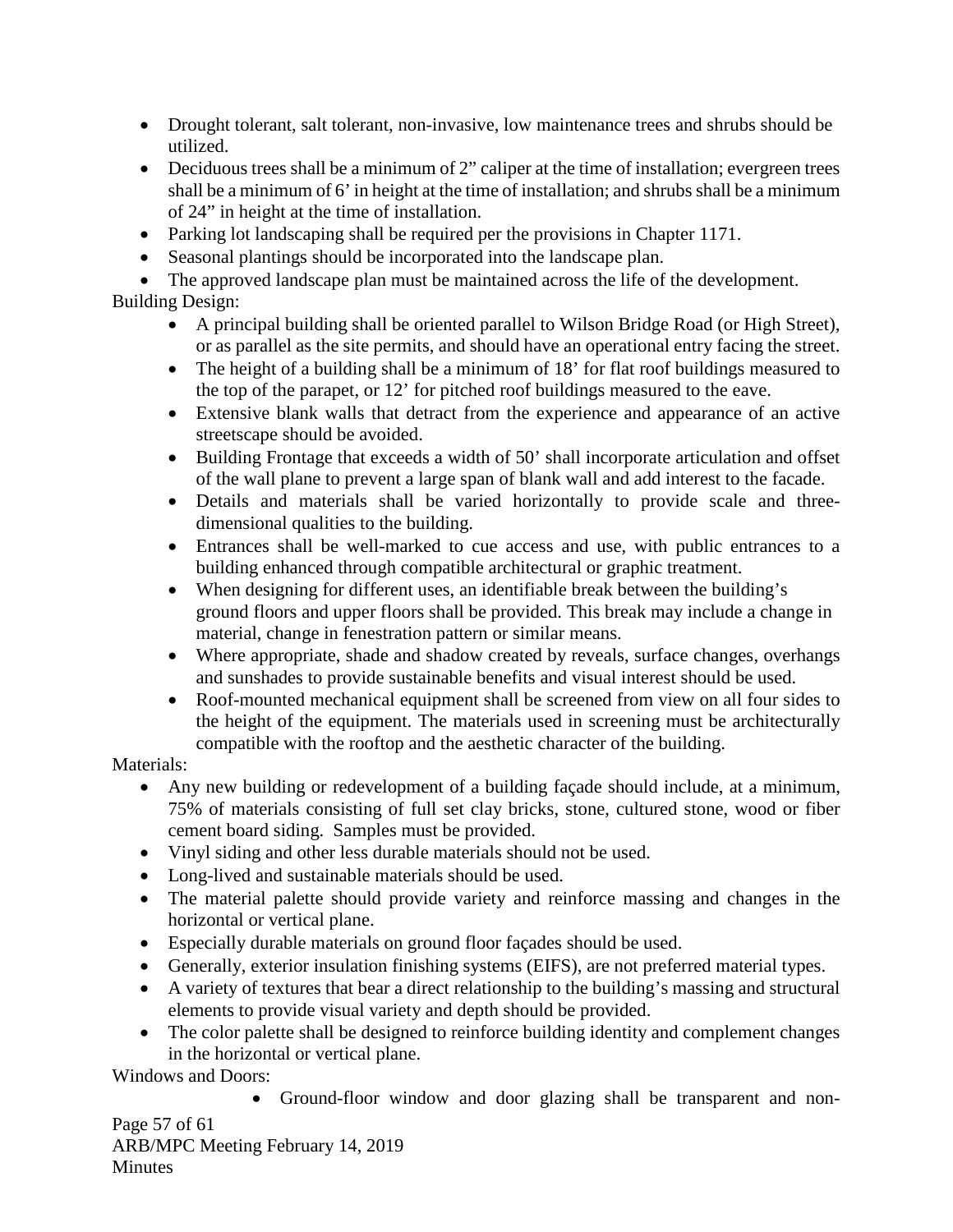reflective. Above the ground floor, both curtain wall and window/door glazing shall have the minimum reflectivity needed to achieve energy efficiency standards. Non-reflective coating or tints are preferred.

- Windows and doors shall be recessed from the exterior building wall, except where inappropriate to the building's architectural style.
- For a primary building frontage of a commercial use, a minimum of 30% of the area between the height of 2' and 10' above grade shall be in clear window glass that permits a full, unobstructed view of the interior to a depth of at least 4'.

Lighting: All exterior lighting shall be integrated with the building design and site and shall contribute to the night-time experience, including façade lighting, sign and display window illumination, landscape, parking lot, and streetscape lighting.

- The average illumination level shall not exceed 3 footcandles. The light level along a property line shall not exceed 0 footcandles.
- The height of parking lot lighting shall not exceed 15' above grade and shall direct light downward. Parking lot lighting shall be accomplished from poles within the lot, and not building-mounted lights.
- For pedestrian walkways, decorative low light level fixtures shall be used and the height of the fixture shall not exceed 12' above grade.
- Security lighting shall be full cut-off type fixtures, shielded and aimed so that illumination is directed to the designated areas with the lowest possible illumination level to effectively allow surveillance.

# Signs:

Exterior lighting fixtures are the preferred source of illumination.

- 1. Freestanding Signs
	- o There shall be no more than one freestanding sign on parcels less than 2 acres in size, and no more than two freestanding signs on parcels 2 acres in size or greater.
	- o Freestanding signs shall be monument style and no part of any freestanding sign shall exceed an above-grade height of 10'. Sign area shall not exceed 50 square feet per side, excluding the sign base. The sign base shall be integral to the overall sign design and complement the design of the building and landscape.
	- o Freestanding signs may include the names of up to eight tenants of that parcel.
	- o Light sources shall be screened from motorist view.
- 2. Wall-mounted Signs
	- o Each business occupying 25% or more of a building may have one wall sign and one projection sign. Wall-mounted signs shall not exceed 40 square feet in area, and projection signs shall not exceed 12 square feet in area per side.
	- o Wall-mounted and projection signs shall be designed appropriately for the building and shall not be constructed as cabinet box signs or have exposed raceways.

Parking:

- Non-residential Uses. Parking shall be adequate to serve the proposed uses, but shall in no case exceed 125% of the parking requirement in Section 1171.01**.**
- Bicycle Parking. Bicycle parking should be provided and adequate to serve the proposed uses.

Page 58 of 61 Public Spaces: A minimum of one Public Space Amenity as approved by the Municipal Planning Commission shall be required for every 5,000 square feet of gross floor area of multi-family

ARB/MPC Meeting February 14, 2019 **Minutes**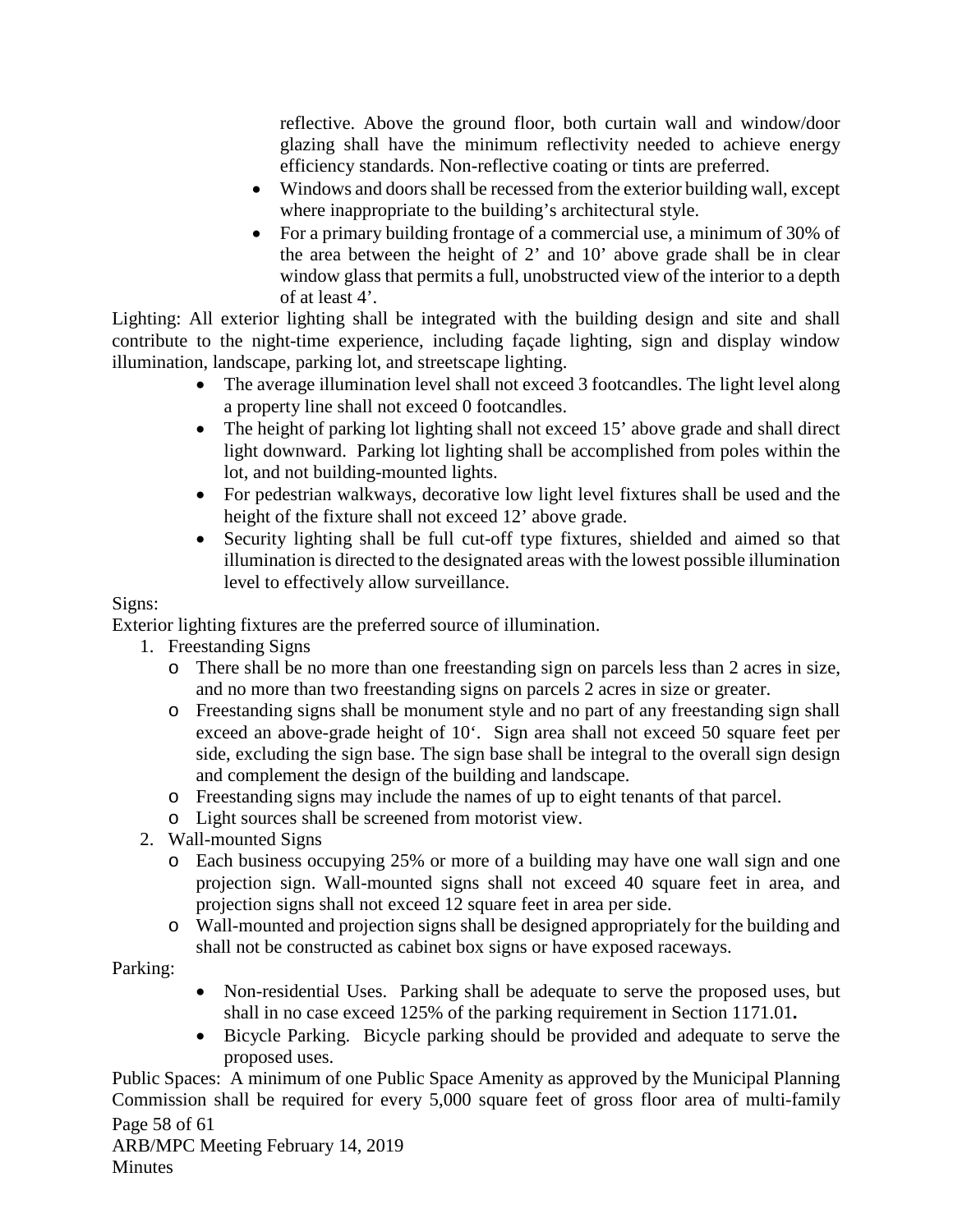dwellings, commercial or industrial space that is new in the WBC. Public Space Amenities are elements that directly affect the quality and character of the public domain such as:

- An accessible plaza or courtyard designed for public use with a minimum area of 250 square feet;
- Sitting space (e.g. dining area, benches, or ledges) which is a minimum of 16 inches in height and 48 inches in width;
- Public art;
- Decorative planters;
- Bicycle racks;
- Permanent fountains or other Water Features;
- Decorative waste receptacles;
- Decorative pedestrian lighting; and
- Other items approved by the Municipal Planning Commission.

### **Staff Analysis:**

The applicant has worked diligently with City staff over the past several years to get to the point where we have an approved project that has evolved over multiple public meetings addressing staff comments, board and commission comments and comments from the community. The plan before you has evolved since it was first presented on February 4, 2016.

The proposed PUD matches exactly what has been approved by the Architectural Review Board, Municipal Planning Commission and the Board of Zoning Appeals.

Rezoning to a PUD gives the City and its citizens the assurance that what has been proposed will be built, maintained and that the mix of uses are agreed to in the future. The City is also working with the applicant on a Development Agreement and Tax Increment Financing Agreement that will go along with the PUD when it goes to City Council for final approval. Any modification to the PUD would require approval in the future.

#### **Recommendations:**

Staff recommended approval of the proposed rezoning as it is in compliance with what has been previously approved by the Architectural Review Board, Municipal Planning Commission and the Board of Zoning Appeals.

Staff recommended approval of the Preliminary and Final Plats for the creation of three lots as it met all the criteria outline for a Preliminary and Final Plat approval in the Codified Ordinances for the City of Worthington.

## **Discussion:**

Page 59 of 61 ARB/MPC Meeting February 14, 2019 Mr. Coulter asked if the applicant was present. Mr. Jack Reynolds, an attorney with Smith & Hale, said they have been before the Board 15 times, the first time in 2017 because at the City's request they filed a rezoning application to rezone the property to WBC-3, and the Board voted at that time to recommend to City Council that it be rezoned. He said they subsequently withdrew that request at City Council and left the property zoned as C-4. Mr. Reynolds said once again, at the City's request, they are requesting to rezone the property to PUD and they are before the Board with exactly what they showed them in progressive meetings over the past three years so they are

**Minutes**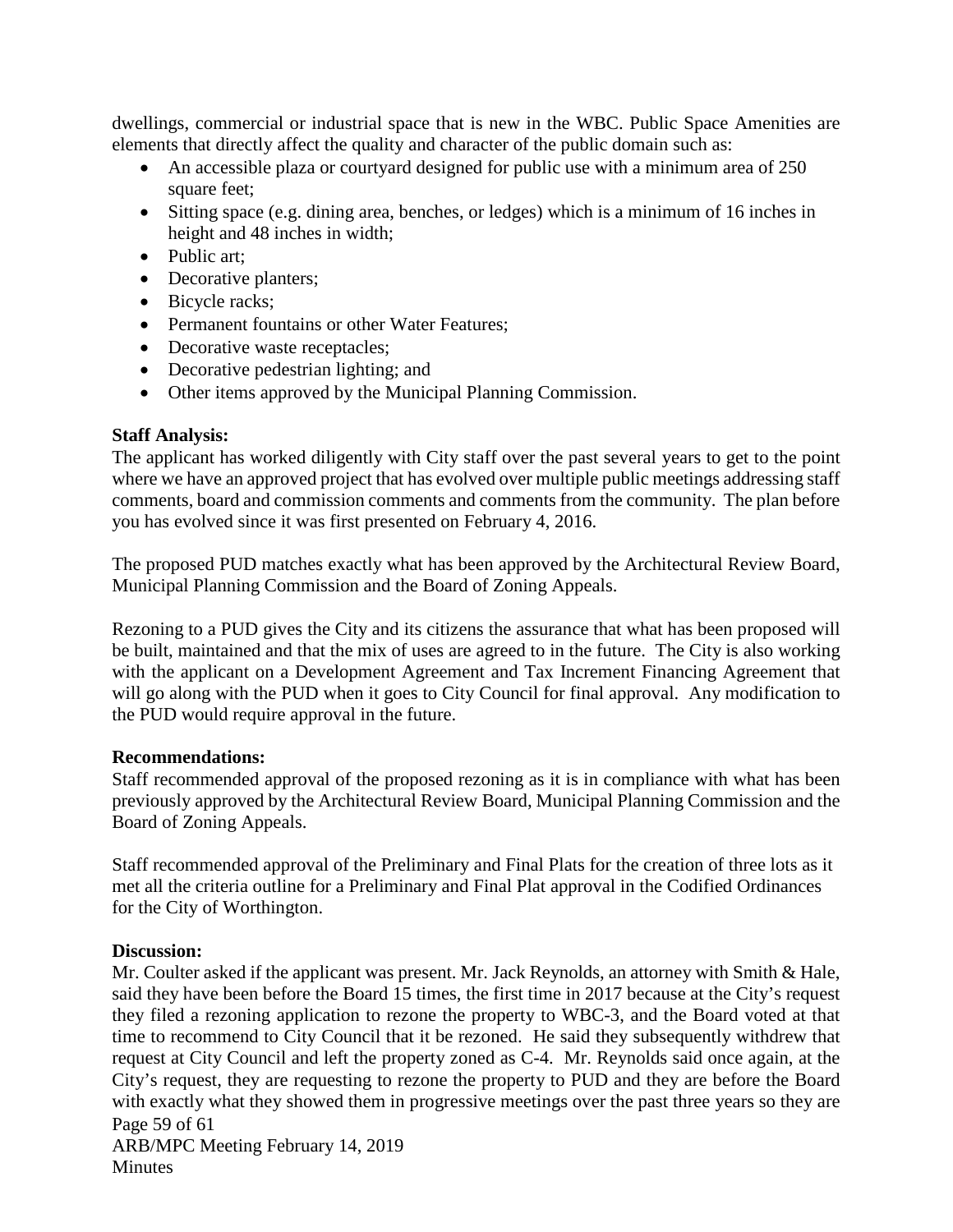basically going back and adopting what was approved. They will present the proposal to City Council as the Board had already approved during the past three years. Mr. Reynolds said what is different this time is the TIF and the Development Agreement that will go before City Council along the same time with the plat to split the lot. He said they need to split the lot because they will be developed separately through different lenders, so it did not make any sense to have all seven acres with different lenders trying to walk all over each other, so this was the easiest way to solve that problem.

Mr. Foust asked if one of the parcels could be sold to a different owner and if that would affect anything in the future such as cross easements or the community. Mr. Brown said no, once the lots are created, they can be sold off but the PUD text and with the Agreements that are on the plat for cross access and cross parking that will go forward whether five years from now or fifty years from now they have the teeth with the PUD text and with what is on the plat. Mr. Brown said the tentative date to go to City Council is Monday, March 18, 2019. Mr. Coulter asked if there was anyone present who wanted to speak for or against the application.

Mr. Steve Rosandich, 140 Caren Ave., Worthington, Ohio, said he had been abused by this property for seventeen years. He said he back to the third lot, they want to get separate financing for the third lot and the drawings still show the hotel on High Street. Mr. Rosandich said the building on High Street has not been confirmed yet, and Mr. Coulter said that was correct. He said whatever will be developed on the lot would have to come back for further discussion.

**Rezoning Motion:**

Mr. Reis moved:

**THAT THE REQUEST BY THE WITNESS GROUP TO REZONE 7007 N. HIGH ST. FROM C-4, HIGHWAY AND AUTOMOTIVE SERVICES TO A PUD, PLANNED UNIT DEVELOPMENT, AS PER CASE NO. PUD 01-18, DRAWINGS NO. PUD 01-18, DATED AUGUST 31, 2018, BE RECOMMENDED TO CITY COUNCIL FOR APPROVAL BASED ON THE PLANNING GOALS OF THE CITY, AS REFERENCED IN THE LAND USE PLANS, AND ON THE FINDINGS OF FACT AND CONCLUSIONS IN THE STAFF MEMO AND PRESENTED AT THE MEETING.**

Mrs. Holcomb seconded the motion. Mrs. Bitar called the roll. Mr. Coulter, aye; Mr. Reis, aye; Mrs. Holcombe, aye; Mr. Hofmann, aye; and Mr. Foust, aye. The motion was approved.

Mr. Jack Reynolds, attorney with Smith & Hale, reiterated they were seeking the lot split for financing purposes.

#### **Subdivision Motion:**

Mr. Reis moved:

### **THAT THE REQUEST THE WITNESS GROUP FOR APPROVAL OF PRELIMINARY AND FINAL SUBDIVISION PLAT FOR 7007 N. HIGH ST. AS PER CASE NO. SUB 02- 19, DRAWINGS NO. SUB 02-19 DATED FEBRUARY 1, 2019 BE RECOMMENDED TO THE CITY COUNCIL FOR APPROVAL BASED ON THE PLANNING GOALS OF THE**

Page 60 of 61 ARB/MPC Meeting February 14, 2019 **Minutes**